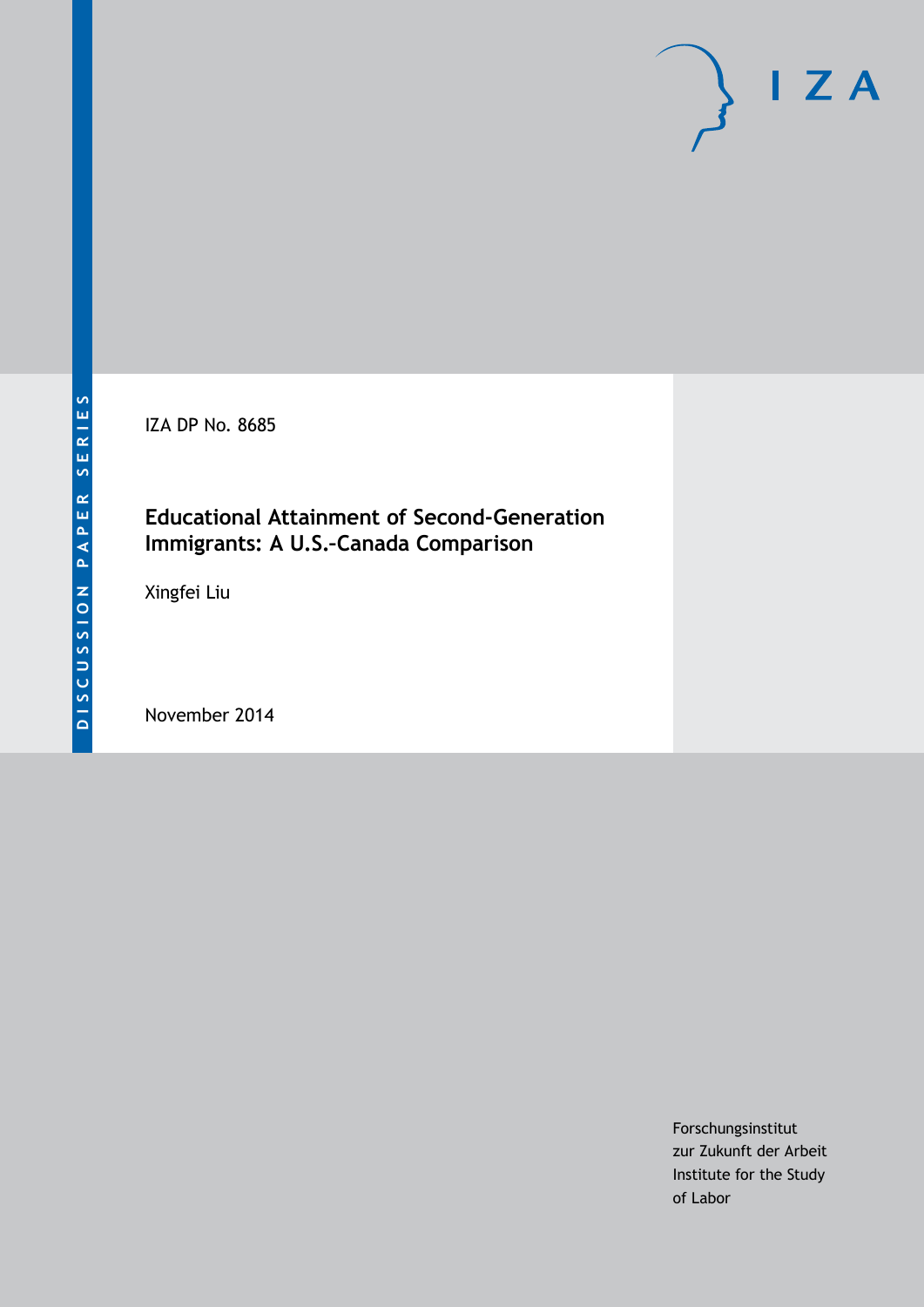# **Educational Attainment of Second-Generation Immigrants: A U.S.-Canada Comparison**

**Xingfei Liu** *IZA*

Discussion Paper No. 8685 November 2014

IZA

P.O. Box 7240 53072 Bonn **Germany** 

Phone: +49-228-3894-0 Fax: +49-228-3894-180 E-mail: [iza@iza.org](mailto:iza@iza.org)

Any opinions expressed here are those of the author(s) and not those of IZA. Research published in this series may include views on policy, but the institute itself takes no institutional policy positions. The IZA research network is committed to the IZA Guiding Principles of Research Integrity.

The Institute for the Study of Labor (IZA) in Bonn is a local and virtual international research center and a place of communication between science, politics and business. IZA is an independent nonprofit organization supported by Deutsche Post Foundation. The center is associated with the University of Bonn and offers a stimulating research environment through its international network, workshops and conferences, data service, project support, research visits and doctoral program. IZA engages in (i) original and internationally competitive research in all fields of labor economics, (ii) development of policy concepts, and (iii) dissemination of research results and concepts to the interested public.

IZA Discussion Papers often represent preliminary work and are circulated to encourage discussion. Citation of such a paper should account for its provisional character. A revised version may be available directly from the author.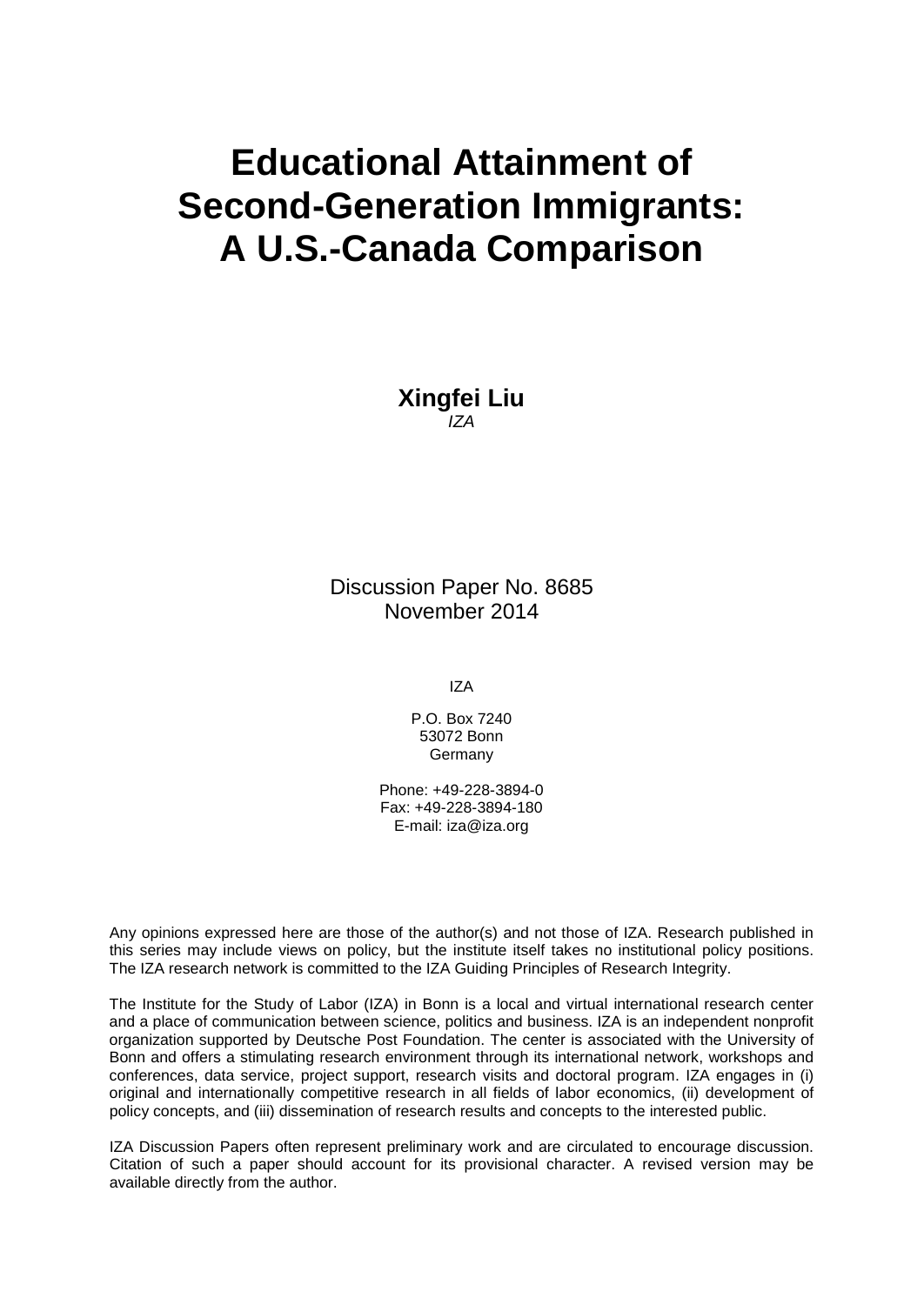IZA Discussion Paper No. 8685 November 2014

# **ABSTRACT**

# **Educational Attainment of Second-Generation Immigrants: A U.S.-Canada Comparison[\\*](#page-2-0)**

In this paper, I analyze educational outcomes for second generation immigrants and compare them to those of natives. I use a dynamic structural model and focus on transition paths from school to work for youths in Canada and the U.S. Using data extracted from the 1997 National Longitudinal Survey of Youth and the 2000 Youth in Transition Survey, I find that family background is closely related to educational attainment of white children of immigrants in both countries. Moreover, cognitive abilities seem to be more important in determining youths' educational attainment in the U.S. than in Canada. However, I find no evidence suggesting that the effects of key family environment variables on educational attainment differ between children of immigrants and children of natives. Results from counterfactual simulations suggest that incentive-based educational reforms, such as providing educational subsidies to reduce the costs of secondary and post-secondary education, are more effective in increasing overall educational attainment for both groups. In addition, the desired dollar amount of these educational subsidies are smaller in Canada than in the U.S. On the other hand, immigration policies designed to admit only highly educated individuals have modest effects on educational attainment of second generation immigrants. Finally, there is very little difference in educational outcomes between the two groups in Canada and the U.S. despite very different immigration policies, at least for the ethnic group (whites) considered in this paper.

JEL Classification: I21, J15, J24

Keywords: second-generation immigrants, educational attainment, counterfactual-simulation, dynamic structural model, U.S.-Canada comparison

Corresponding author:

Xingfei Liu IZA P.O. Box 7240 53072 Bonn Germany E-mail: [liu@iza.org](mailto:liu@iza.org)

<span id="page-2-0"></span>\* I am grateful to Jorgen Hansen, Barry R. Chiswick, Harriet O. Duleep for their useful comments and suggestions for this version of the paper. I am also grateful to comments and suggestions from participants of research seminars at RDC conference at Queens University, at Concordia University and at the CEA conferences on earlier drafts of this paper. All typos and errors are mine.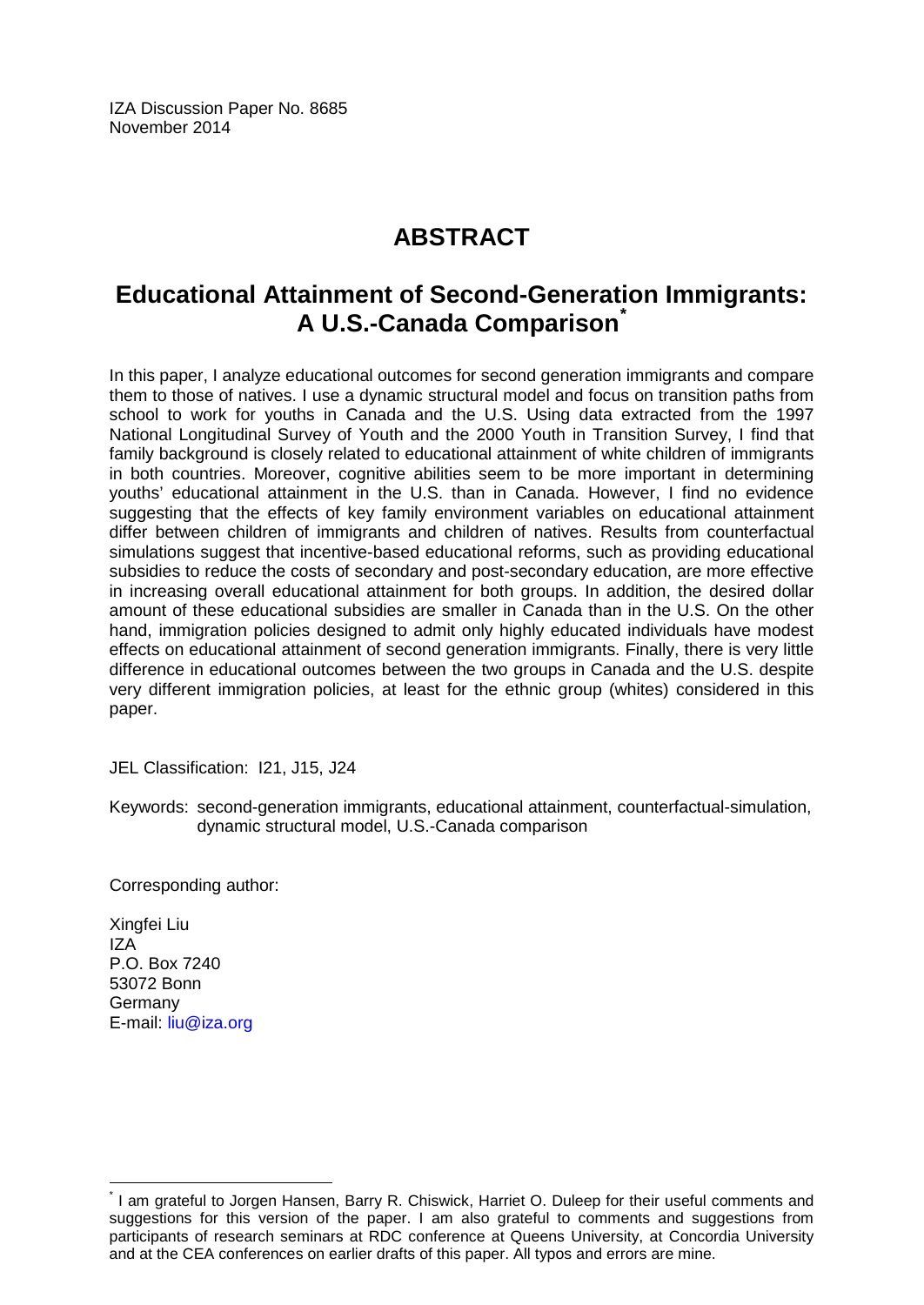# 1 Introduction

How immigrants fare in their host or destination countries has generated a huge literature in economics. Most of the work has focused on experiences in countries with relatively long histories of immigration and with highly developed economies, such as the U.S. and Canada (see Abbott and Beach 1993; Baker and Benjamin 1994; Borjas 1994, 2000; Bloom, Grenier and Gunderson 1995 and Camarota 2007). Evidence of wage gaps as well as differences in educational attainment between immigrants and the native population has been well documented in the literature (e.g. Funkhouser and Trejo 1995; Cohen, Zach and Chiswick 1997; Borjas 2000 and Frenette and Morissette 2005).

While a large economic literature exists on how immigrants integrate or assimilate, less attention has been paid to how children of immigrants fare. Since many immigrants decide to stay and raise their children in the host country, a more complete analysis of costs and benefits associated with immigration should reflect a longer-term perspective that also considers how children of immigrants succeed relative to children of natives. This is particularly true for the U.S. and Canada given their long history of receiving immigrants. Existing research (Hansen and Kucera 2004; Aydemir and Sweetman 2008; Aydemir, Chen and Corak 2008; Hansen, Liu and Kucera 2010) have shown that children of immigrants generally acquire more education than otherwise similar children of native-born parents in both Canada and the U.S. However, in Europe, the opposite appear to be true. Studies by Nielsen, Rosholm, Smith and Husted 2001; Van Ours and Veenman 2002, 2003; Riphahn 2003, 2004 and Colding, Husted and Hummelgaard 2009 show that children of immigrants are not as successful as children of natives in terms of educational attainment.

Most of previous work in this area (with the exception of Hansen, Liu and Kucera 2010) have been descriptive and therefore not been able to explain why such these educational differences exist. For example, an educational gap may arise because of differences in cognitive abilities between children of immigrants and children of natives. Furthermore, these ability differences could occur if abilities are transmitted across generations and if there is a non-random selection of immigrants where only those with high abilities find it worthwhile migrating or are the only ones accepted in the host country.

In order to advance our knowledge in this area, we need to move beyond the descriptive data analysis that is prevalent in previous studies. Specifically, there is a need to respect the structure and dynamic nature of the educational process when studying these issues. Consequently, in this paper I formulate and estimate an economic model of educational attainment of young adults who optimally choose between school and work based on their own abilities, preferences and opportunities. The behavioural parameters are estimated using data from the 1997 cohort of the National Longitudinal Survey of Youth and from the reading cohort of the Youth in Transition Survey (YITS - cohort A). The two surveys provide an excellent opportunity to conduct a comparable analysis of educational attainment of youths in the U.S. and Canada because of their detailed information on education and family background as well as the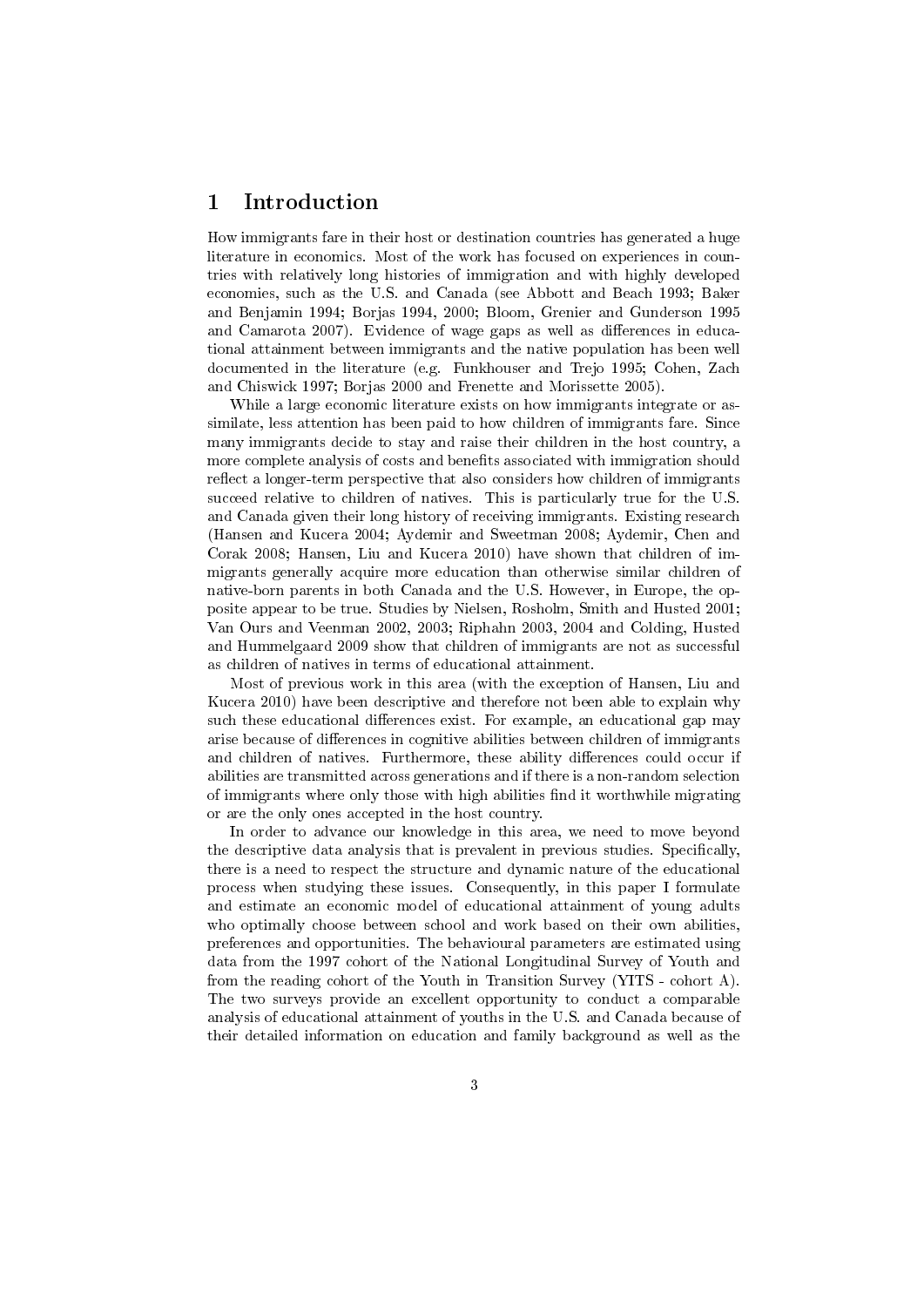similarity of the surveys in terms of sample and questionaires.

In this paper, the analysis is restricted to white males. The NLSY 97 identifies three major ethnic groups; whites, blacks and hispanics. However, the sample sizes in YITS for blacks and hispanics are not sufficiently large to allow meaningful comparisons between children of immigrants and children of natives in the two countries. Descriptive statistics show that family environment is important in shaping young individuals' educational decisions regardless of their immigration status, this is true in both Canada and the U.S. In Canada, educational attainment is similar for children of immigrants and children of natives. This is not the case in the U.S. where children of immigrants acquire more schooling, on average, than children of native-born parents. Estimation results indicate that family characteristics, in particular parental education and income, have positive effects on children's schooling attendance, yet these effects are small in magnitudes.<sup>1</sup> Moreover, in the U.S., the observed advantage in second-generation immigrants' educational attainment over children of nativeborn parents is closely related to their stronger family background. The results also suggest that there are some notable differences in preferences for schooling between the two countries. Moreover, simulation results show that youths in the U.S. are more responsive to reductions in psychic costs than are youths in Canada. In general, the simulation exercises suggest that improved family backgrounds have limited impacts on children's educational attainment in both Canada and the U.S. while incentive-based reforms, which reduce the cost of post-secondary schooling, have an effect.

Overall, I believe that the results in this paper are interesting as they reveal whether and how family background and preferences affect educational decisions in the U.S. and Canada. The rest of the paper is organized as follows. The model is introduced and explained in the next Section. Section 3 presents the data and descriptive statistics. The main results are presented and discussed in Section 4, where I also present how predictions from the model fit observed data. Section  $5$ provides results from counter-factual simulations based on the estimated model, while Section 6 concludes the paper.

# 2 A Structural Model of School Choices

In this section, I introduce a structural model that I will use to analyze educational choices of young individuals given their immigrant classification. The model is based on the ones used in Belzil and Hansen (2002 and 2007) and Hansen, Liu and Kucera (2011a and 2011b).

I assume that individuals decide sequentially whether to enter the labor market or to continue to accumulate years of schooling. Further, I assume they are rational, forward-looking individuals that maximize discounted expected lifetime utility over a finite time horizon set to the age of 65 (assumed to be the common retirement age). The model has one control variable,  $d_{it}$ , which equals

<sup>&</sup>lt;sup>1</sup>Simulation results based on improved family environment variables, such as parental education and income, suggest little impact on youths' educational attainment.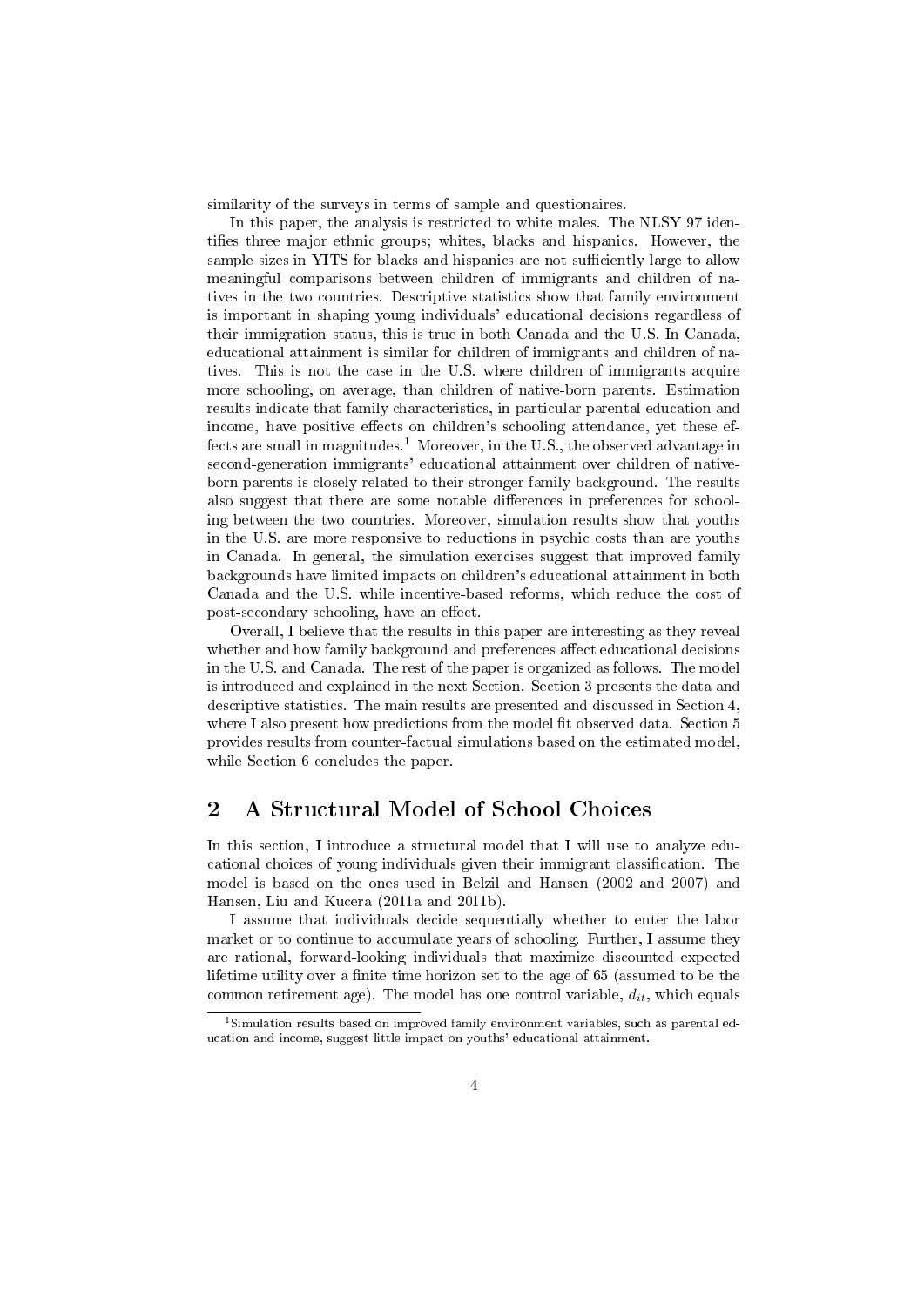one if an individual decides to stay in school and it equals zero if an individual decides to leave school and enter the labor market. Educational decisions are modeled as of age 16. The initial condition (the educational attainment at age 16) is potentially endogenous and denoted by  $S_{i0}$ .

# 2.1 Utility of Attending School

Formally, in any period  $t$  after age 16, the utility of attending school is represented by the following equation:

$$
U_{it}^{hs} = ln(C_{it}^{hs}) = A^{h}(X_{it})I(S_{it} = J) + \alpha_0^k S_{i0} + a s^k + uh^h + \varepsilon_{it}^{hs}
$$
 (1)

where  $J = 4, 5, 6, 7, \dots$  and i represents an individual, k represents unobserved heterogeneity support and  $h$  is an indicator variable that equals one if an individual is second-generation immigrant.

Further, t represents a time period and  $ln(C_{it}^{hs})$  is defined as the instantaneous monetary returns of going to school (to make it comparable to the utility of working) for youth.<sup>2</sup>  $A^h(X_{it})$  is assumed to be a linear function of  $X_{it}$  with different parameters for individuals with different immigration backgrounds.  $X_{it}$ contains time-invariant individual characteristics in period  $t$ , such as parent income, father's education, mother's education, test scores, and finally, immigrant status.<sup>3</sup> These are initial endowments of each individual that remain fixed over time.

Empirically,  $A^h(X_{it})$  is assumed to take the following form:

 $A^{h}(X_{it}) = (\beta_1 + \beta_{1s} * secgen_i) * fed1i + (\beta_2 + \beta_{2s} * secgen_i) * fed2_i +$ 

 $(\beta_3 + \beta_{3s} * secgen_i) * med1_i + (\beta_4 + \beta_{4s} * secgen_i) * med2_i +$ 

 $(\beta_5 + \beta_{5s} * secgen_i) * PI_i + \beta_6 * nsib_i + \beta_7 * nuclear_i +$ 

$$
(\beta_8 + \beta_{8s} * secgen_i) * test_i
$$

where  $\secgen_i$  is a binary variable that equals one if an individual has at least one immigrant parent.  $fed1<sub>i</sub>$  indicates if the father is a high school graduate while  $\text{f}ed2_i$  indicates if the father has completed schooling above high school. Hence, the reference group consists of fathers' with less than high school.  $med1<sub>i</sub>$ and  $med2<sub>i</sub>$  represent mothers' education and are similarly defined.  $PI<sub>i</sub>$  stands for parental income for individual i and nsib<sub>i</sub> and nuclear<sub>i</sub> represent number of

<sup>&</sup>lt;sup>2</sup> one period in the model coincides with one academic year in the data

<sup>3</sup> In NLSY97, I use the average parental income over four years (1998-2001) while in YITS the only measure of parental income is available for 2000.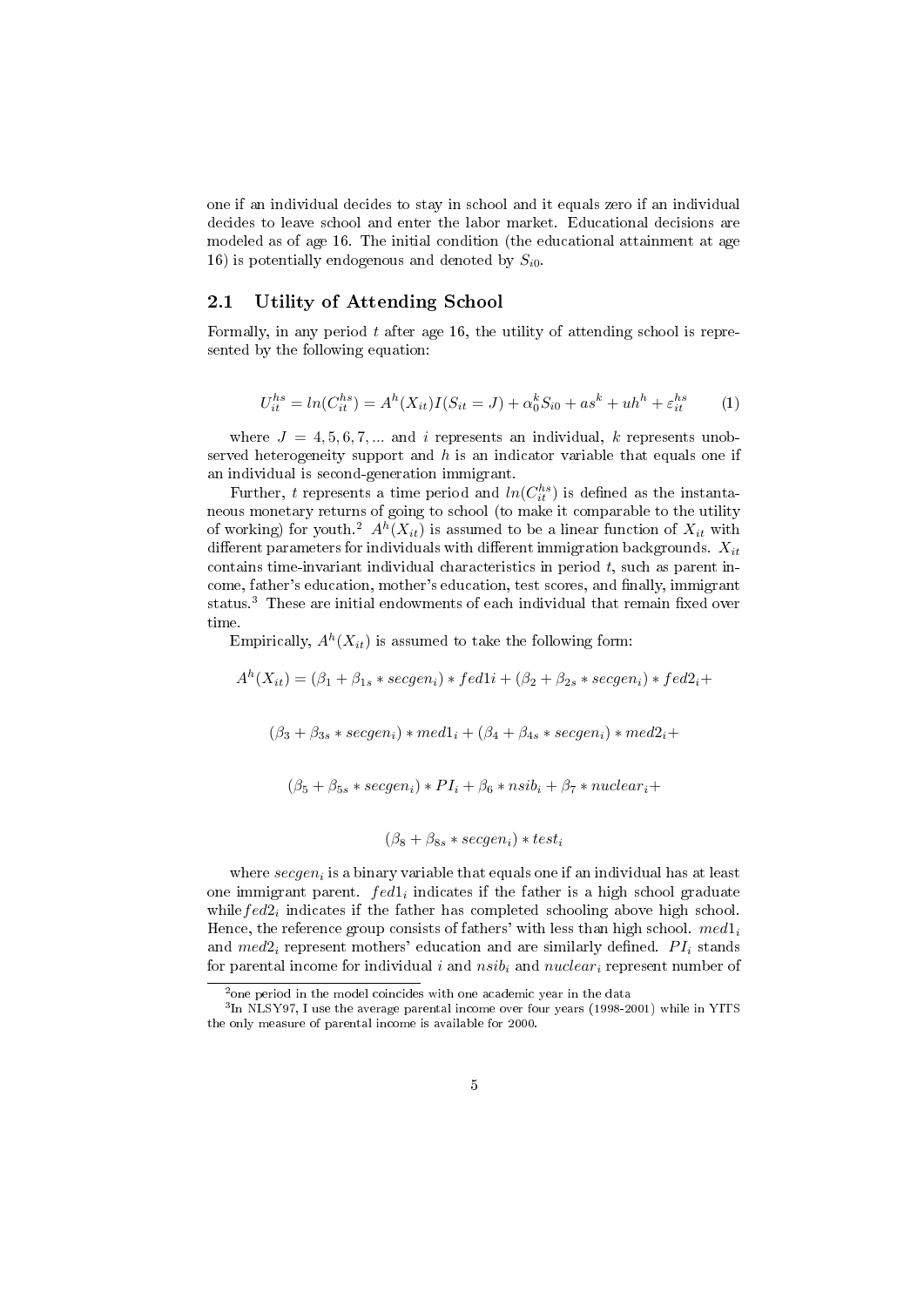siblings and a nuclear family dummy, respectively. Finally,  $test_i$  stands for the test score of individual  $i^4$ 

The term  $\alpha_0^k S_{i0}$  is included to control for possible endogeneity of initial schooling endowment at age 16. The indicator function,  $I(S_{it} = J)$  is included to reflect that the utility of attending school may vary with grade levels.<sup>5</sup> In particular,  $I(S_{it} = J)$  equals one if individual i completes grade level j in period t, and zero otherwise. Finally,  $as<sup>k</sup>$  represents unobserved, time invariant heterogeneity while  $\varepsilon_{it}^{hs}$  represents an *iid* normally distributed instant utility shock.

#### 2.2 Utility of Working

The instantaneous utility of working is defined by the following equation:

$$
U_{it}^{w} = ln(w_{it}) = \beta^{w} + retedu^{w} * S_{it} + retxp^{w} * Exper_{it} + retxp^{w2} * Exper_{it}^{2} + \varepsilon_{it}^{w} (2)
$$

where  $retedu^w$  and  $retxp^w$  represent the return to school and return to work experience, respectively.  $\beta^w$  is the constant term in the wage equation. All the parameters in the wage equation are assumed to be common for every individual.<sup>6</sup> Thus, the utility of working is assumed to be constant given individual's educational attainment and working experience.

#### 2.3 Initial Schooling

It is reasonable to assume that the permanent personal endowments that help explain schooling decisions beyond age 16 are also instrumental in determining how much schooling one has acquired by age 16. A failure to account for this possibility could seriously bias the estimates of the structural parameters. Consequently, we choose to model initial schooling (at age 16) as an orderedchoice and let the grade probabilities depend on both observed and unobserved individual characteristics.

#### 2.4 Value Functions

At the beginning of each period, individuals choose between continuing to invest in one more year of schooling  $(d_{it} = 1)$  or terminating schooling investments and entering the labour market  $(d_{it} = 0)$ . The decision to enter the labour market is assumed to be permanent. That is,  $d_{it} = 0$  implies that  $d_{ij} = 0$  for all

<sup>&</sup>lt;sup>4</sup>In NLSY97, this variable refers to the residual obtained by regressing ASVAB verbal scores on educational attainment acquired at the time when the test was taken. In YITS it refers to the residual of regressing PISA verbal scores on educational attainment acquired at the time when the test was taken.

 $5G$ rade specific costs are added to reflect this feature.

<sup>6</sup>Since many respondents in both NLSY97 and YITS are still enrolled in school at the most recent survey date, I utilize data from the Canadian and U.S. Censuses to recover the wage parameters. One could also argue that young individuals make their educational decisions by observing the labor market through census.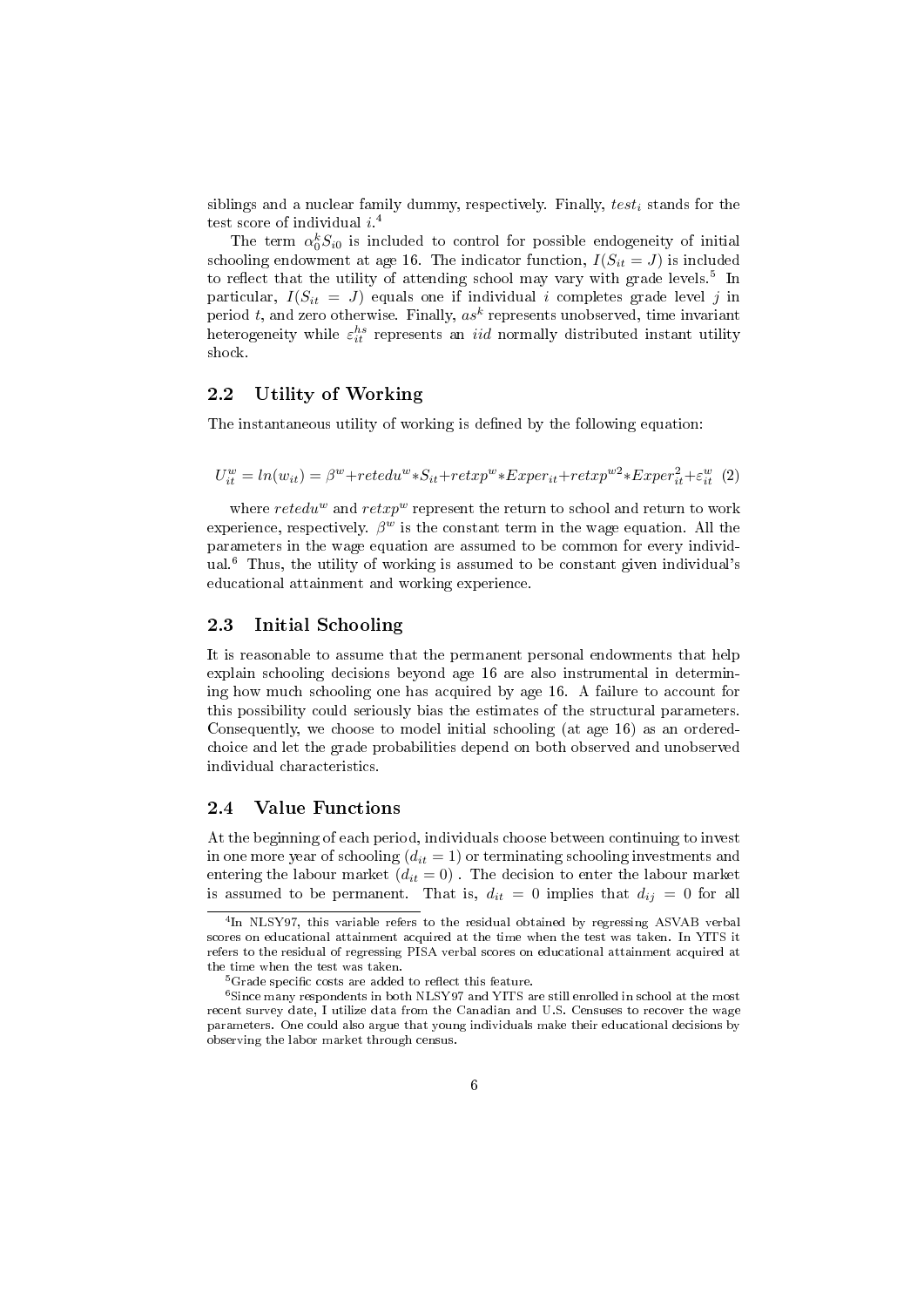$j = t + 1, ..., T$ . The current discounted value of choosing to remain in school at the beginning of period  $t$  can be expressed by the following Bellman equation:

$$
V_t^{hs}(S_t, \Omega_t) = A^h(X_{it})I(S_{it} = J) + \alpha_0^k S_{i0} + a s^k + u h^h + \varepsilon_t^{hs} +
$$
  
(3)  

$$
\beta \{ EMAX[V_{t+1}^{hs}(S_{t+1}, \Omega_{t+1}), V_{t+1}^w(S_{t+1})]\}
$$

where  $\beta$  is the discount factor. The state variables  $S_t$  represent educational attainment at the beginning of period t, while  $\Omega_t$  contains information on the individual's initial educational attainment  $(S_{i0})$ , personal characteristics, unobserved heterogeneity (represented by the vector  $\Theta \in (as^k, uh^h, \varepsilon_t^{hs})$ ) and accumulated work experience  $(Expert)$ .

The value of terminating schooling and entering the labour market in period  $t$  is given by:

$$
V_t^w(S_t) = \ln(w_t) + \beta E[V_{t+1}^w(S_{t+1})|d_t = 0]
$$
\n(4)

It should be noted that value function associated with working depends only on educational attainment and work experience. Furthermore, every individual share the same labour market outlook regardless of immigration status.

The second term on the right-hand side of  $eq.4$  is simply the discounted expected value of working from period  $t + 1$  until retirement:

$$
E[V_{t+1}^w(S_{t+1})|d_t = 0] = \tag{5}
$$

$$
\sum_{j=t+1}^{T}\beta^{j-(t+1)}\{\beta^{w}+retedu^{w}*S_{ij}+retxp^{w}*Exper_{ij}+retxp^{w2}*Exper_{ij}^{2}\}
$$

Finally, each value function is solved using backwards induction and an individual chooses to terminate schooling and enter the labour market permanently in period  $t$  if

$$
V_t^{hs}(S_t, \Omega_t) \le V_t^w(S_t)
$$

#### 2.5 Unobserved Heterogeneity

Unobserved heterogeneity includes any unobserved (in the data) individual characteristics, abilities and preferences that determine educational decisions. For example, unobserved heterogeneity includes taste for schooling and working, innate non-cognitive abilities, ambitions etc. Ideally, each individual should be endowed with an unique set of all these factors. However, this is not feasible when we confront our model with survey data. Instead, as is customary in these types of models, I model unobserved heterogeneity as a set of random variables that are discretely distributed. Thus, I assume that individuals can be aggregated into groups that share common characteristics, preferences and abilities.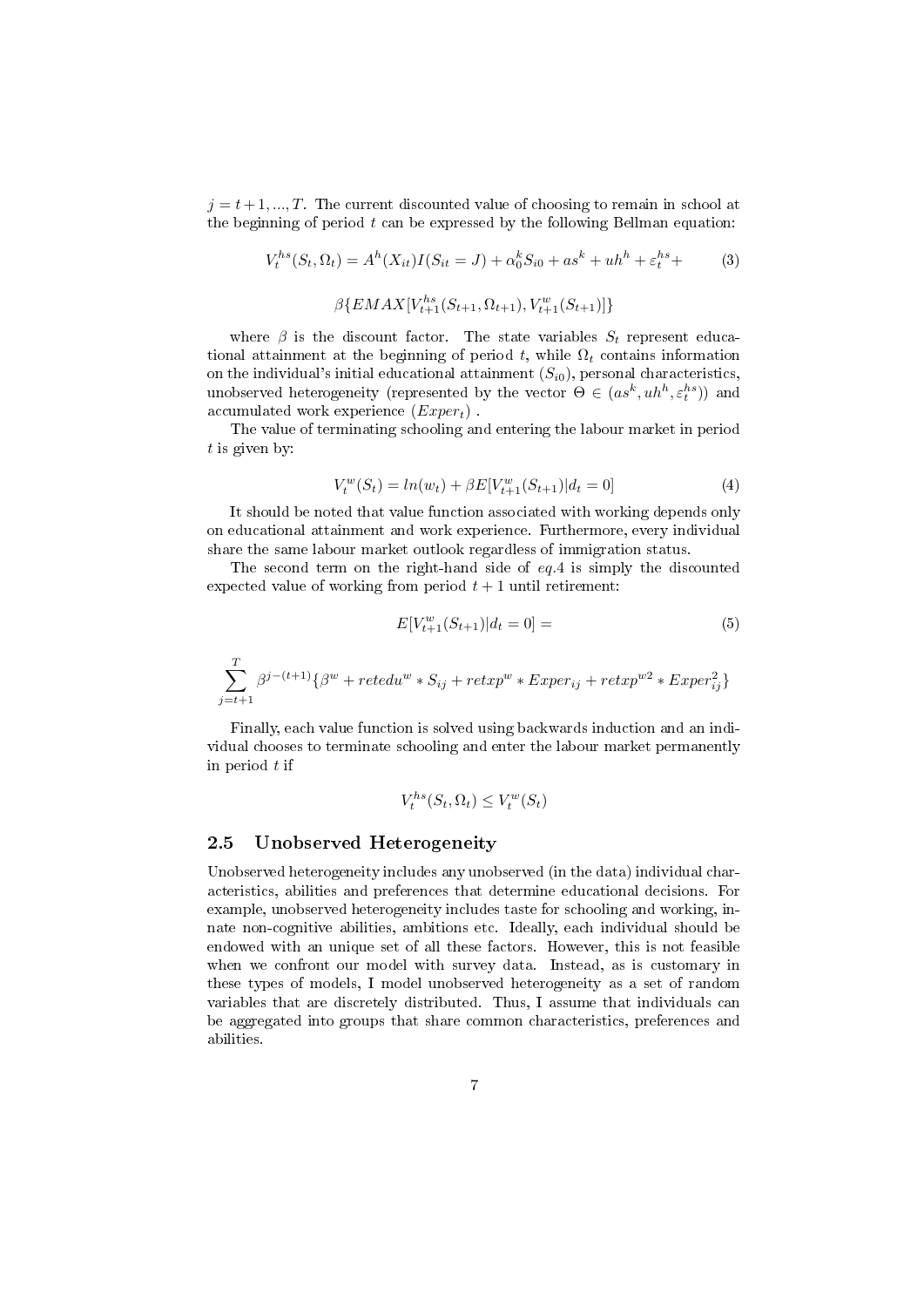In particular, I assume that there are  $K$  groups (or types of individuals), and express the probability of belonging to type  $k$  as

$$
p_k = \frac{exp(q_k)}{\sum_{j=1}^{K} exp(q_j)}
$$

where  $q_k = 0, k = 1, 2, ..., K$ . The number of types or groups  $(K)$  is estimated using the Akaike Information Criteria.

#### 2.6 The Likelihood Function

The dynamic programming problem is solved using backward recursion and the parameters of the model are estimated using maximum likelihood techniques. The decision rule  $d_t$ ,  $t \in \{0, 1, 2, 3, ..., 11\}$ , determines the transition path from school to work. Given the value functions defined above, the transitional probabilities are:

$$
Pr(d_{t+1} = 0|d_t = 1) = Pr(V_{t+1}^w(S_t) \ge V_{t+1}^s(S_t))
$$
\n(6)

$$
Pr(d_{t+1} = 1 | d_t = 1) = Pr(V_{t+1}^w(S_t) < V_{t+1}^s(S_t))
$$
\n<sup>(7)</sup>

These probabilities can be calculated given distributional assumptions of the time-varying utility shocks. The likelihood function, conditional on unobserved heterogeneity, consists of the following two parts:

• The probability of observing a particular sequence of schooling histories, given by

$$
L_1(k) = Pr\{[d_0(k)], [d_1(k)], ..., [d_\tau(k)]\}
$$
\n(8)

• The probability of having completed  $S$  years of schooling at age 16, given  $by<sup>7</sup>$ 

$$
L_2(k) = Pr(S_{i0} = s), \ s \in \{7, 8, 9, 10, 11, \ldots\}
$$
 (9)

Hence, the complete conditional likelihood function is given by

$$
L_i(k) = L_1(k)L_2(k)
$$
\n(10)

where  $L_i(.)$  is the the likelihood contribution of individual i, belonging to type k. Finally, the complete unconditional log-likelihood contribution of individual  $i$  is given by

$$
logL_i = log\sum_{k=1}^{K} p_k L_i(k)
$$
\n(11)

where  $p_k$  is the probability of belonging to group k.

<sup>&</sup>lt;sup>7</sup>This probability is obtained by using an ordered probit model.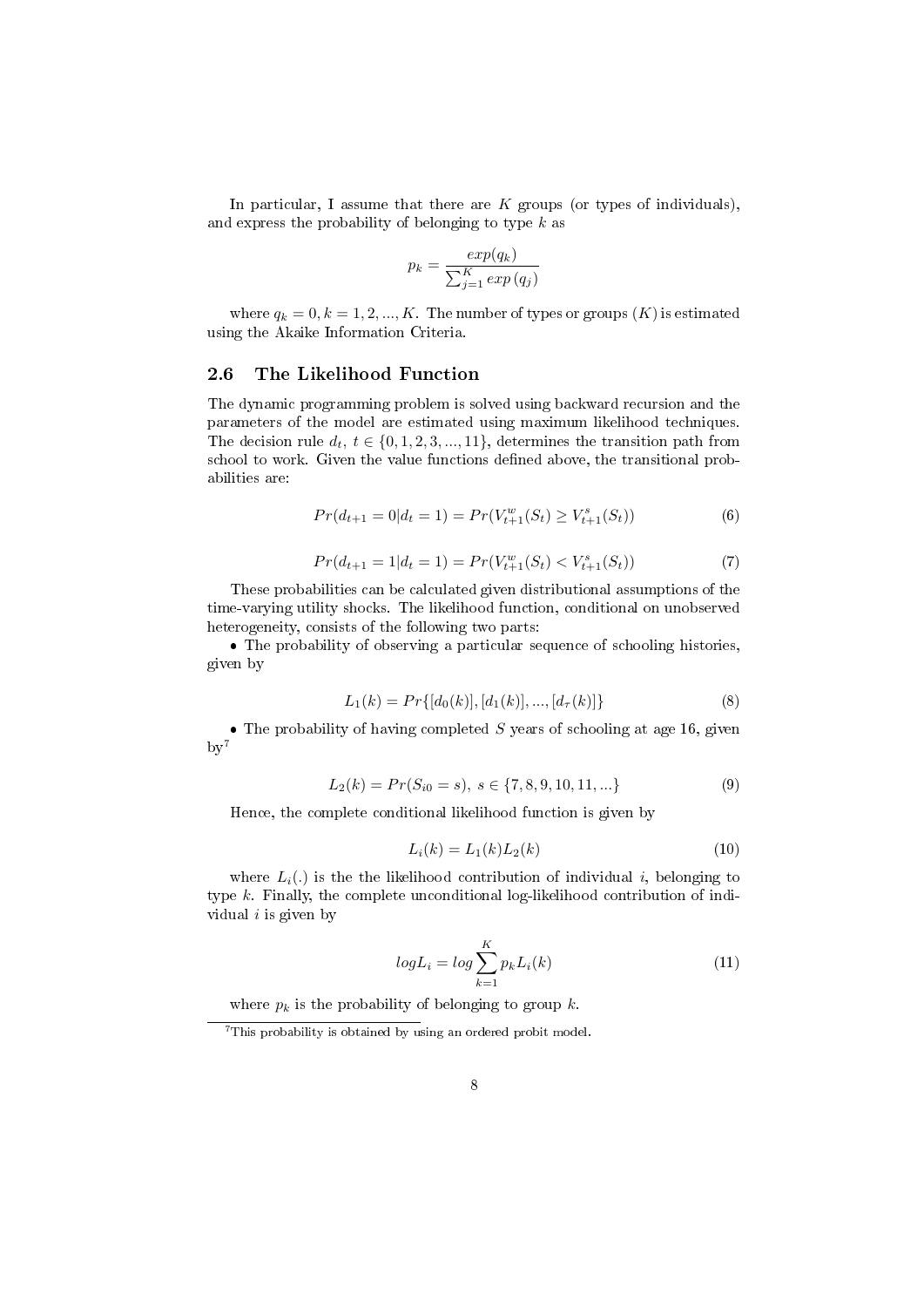#### 3 Data

In this paper, I utilize data extracted from the 1997 cohort of the National Longitudinal Survey of Youth for the U.S. and the Reading Cohort of the Youth in Transition Survey for Canada, henceforth NLSY97 and YITS, respectively. Both surveys provide detailed information on educational achievement and socio-economic characteristics, including measures of cognitive skills. By utilizing both surveys I am able to compare how educational decisions of young individuals, including children of immigrants, were formed over the last decade in both countries. I use information from the beginning of 1997 to the end of 2007 (11 surveys) from NLSY97 and from the beginning of 1999 to the end of 2007 (5 cycles) from YITS.

In the U.S., where the 1979 cohort of the NLSY has long been a major source of information on the transition from school to work, the use of NLSY97 has until recently been limited by the young age of the respondents. Since the NLSY97 consists of youths aged 12 to 16 in 1996, a meaningful analysis of school to work transitions has only now become feasible for this cohort. Similarly, in Canada, the reading cohort of YITS consists of young individuals aged 15 in 1999 and respondents only recently started to make school to work transitions. Both NLSY97 and YITS record detailed family environment and educational information on similarly aged youth in both countries. Having access to these surveys gives me a good opportunity to look at how family environment together with cognitive skills shape young adults' educational decisions given their immigration statuses within the two neighboring countries, both with long histories of immigration.

In this study, I focus on how educational and early labour market outcomes of children of immigrants in the U.S. and Canada compare with children of U.S. and Canadian born parents. Furthermore, I want to compare educational attainment of children of immigrants between U.S. and Canada, and find out how these differences relate to their family backgrounds. In particular, an individual is defined to be second-genreation immigrant if at least one of his parents was born abroad.

Information on individual's family background is collected from both surveys. Specifically, the following variables are used: immigration status; parental educational attainment; parental income; number of siblings; and whether the child lives with both biological parents at age 14. Test scores measuring individuals' cognitive skills are also utilized. The sample sizes are 1,348 for NLSY97 and 4,731 for YITS.

#### 3.1 AFQT and PISA Scores

By incorporating test scores in the model, I can examine how much of educational differences across immigrant groups are due to differences in cognitive skills. Fortunately, both the NLSY97 and YITS offer unique opportunities to control for cognitive abilities. In the NLSY97, cognitive achievements are measured by the Armed Forces Qualification Test (AFQT) scores. In particular,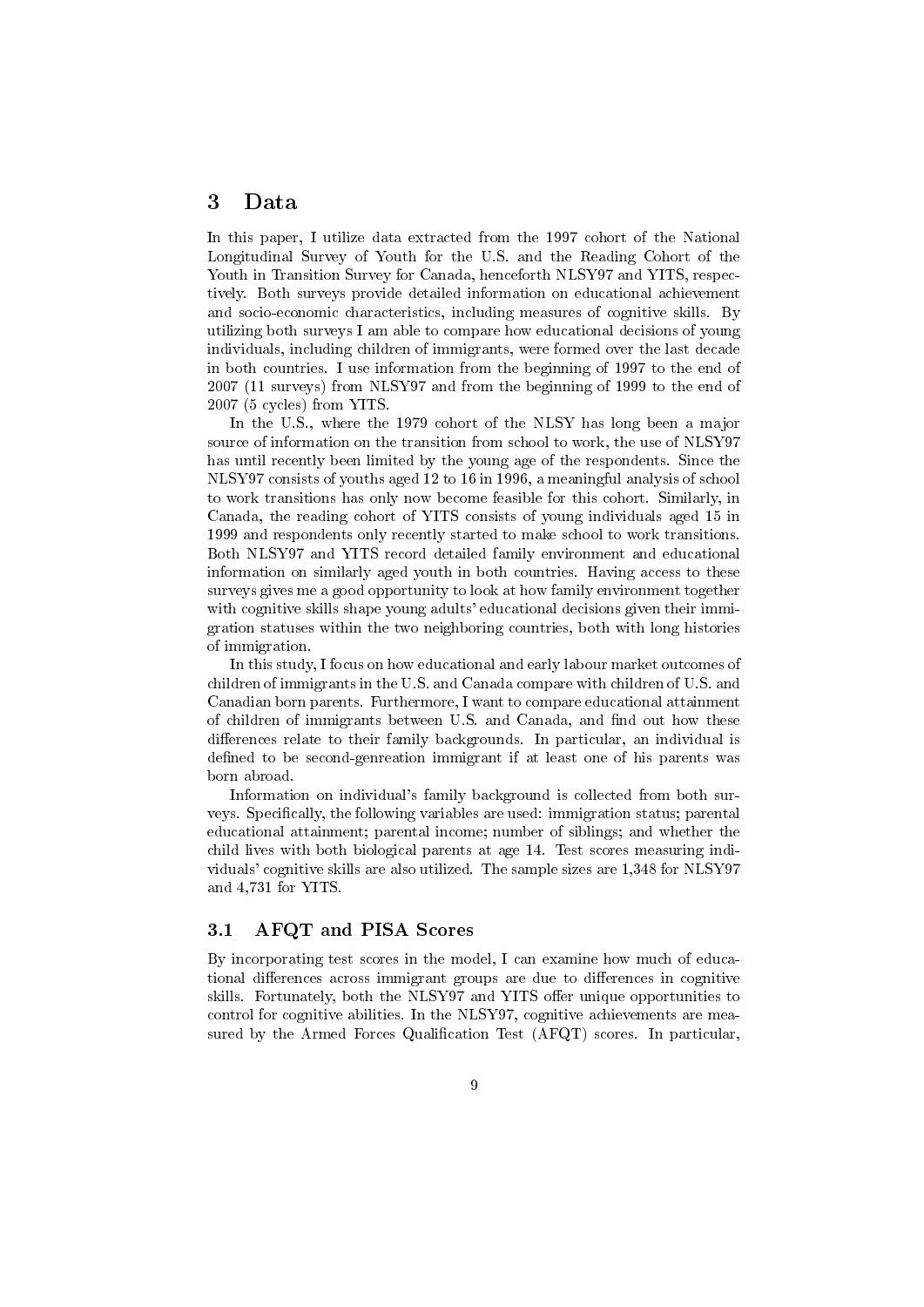the AFQT scores were constructed from four subtests of the ASVAB.<sup>8</sup> There is ample evidence showing that AFQT scores are closely related to educational achievement.

Information on cognitive skills in YITS are obtained from a series of standardized achievement tests taken by youths in the first wave of the survey. The tests were administered by the Programme for International Student Assessment (PISA).<sup>9</sup> However, the AFQT measures from the NLSY97 and the PISA scores from YITS cannot be readily compared at individual levels due to the fact that different methods and aspects were utilized and assessed to generate the scores. Furthermore, the age and grade level at which individuals took these tests differ between the two surveys. In order to make the analysis more comparable across surveys, I use only Verbal scores from both surveys.<sup>10</sup>

Moreover, since test scores are utilized to control for measured scholastic abilities and test scores are closely correlated with certain level of obtained schooling, I need to purge the test scores from educational attainment. In order to avoid biased estimates of the preference parameters, I use adjusted ability measures obtained as the residuals from regressions of test scores on years of schooling at the time when individual took the test. The regression results from both surveys can be found in Table 16 in Appendix.

#### 3.2 School Status and Wages

Information on school enrolment status was obtained using monthly full-time school enrolment records from both NLSY97 and YITS.<sup>11</sup> Further, by utilizing information on monthly full-time student status and the date of birth (month), I was able to calculate accumulated grades completed for each academic year beyond age 16.

Information on wage measures were obtained from the 2000 U.S. and Canadian Censuses. Specifically, from each Census, a sample of white males aged between 25 and 65 was collected and used for the log wage regressions. Information on reported annual earnings, hours of work during Census week, weeks worked previous year, age and educational attainment was collected. Hourly wages were derived by dividing annual earnings by annual hours of work. I removed individual observations where the hourly wage was below the federal minimum wage rate in both coutries in 1999. A proxy for work experience was obtained by subtracting years of schooling plus 6 from age. Finally, log wage regressions, which take the form of eq.2 above, were estimated and the estimates

<sup>8</sup>The Armed Services Vocational Aptitude Battery (ASVAB) contains 10 sub-tests. The four subtests included in the AFQT are Word Knowledge, Paragraph Comprehension, Arithmetic Reasoning and Numerical Operation or Numerical Comprehension.

<sup>9</sup>PISA measures 15 years old students' skills and knowledge levels at the end of their compuslsory education to assess if they are ready to participate as adults in the society. In particular, PISA measures three aspects of individual skills and knowledge: Mathematics, Sciences and Verbal.

<sup>10</sup>Another reason for only considering Verbal scores is that many youths in YITS did not complete the math test.

<sup>&</sup>lt;sup>11</sup> Part-time students are treated as workers in this paper.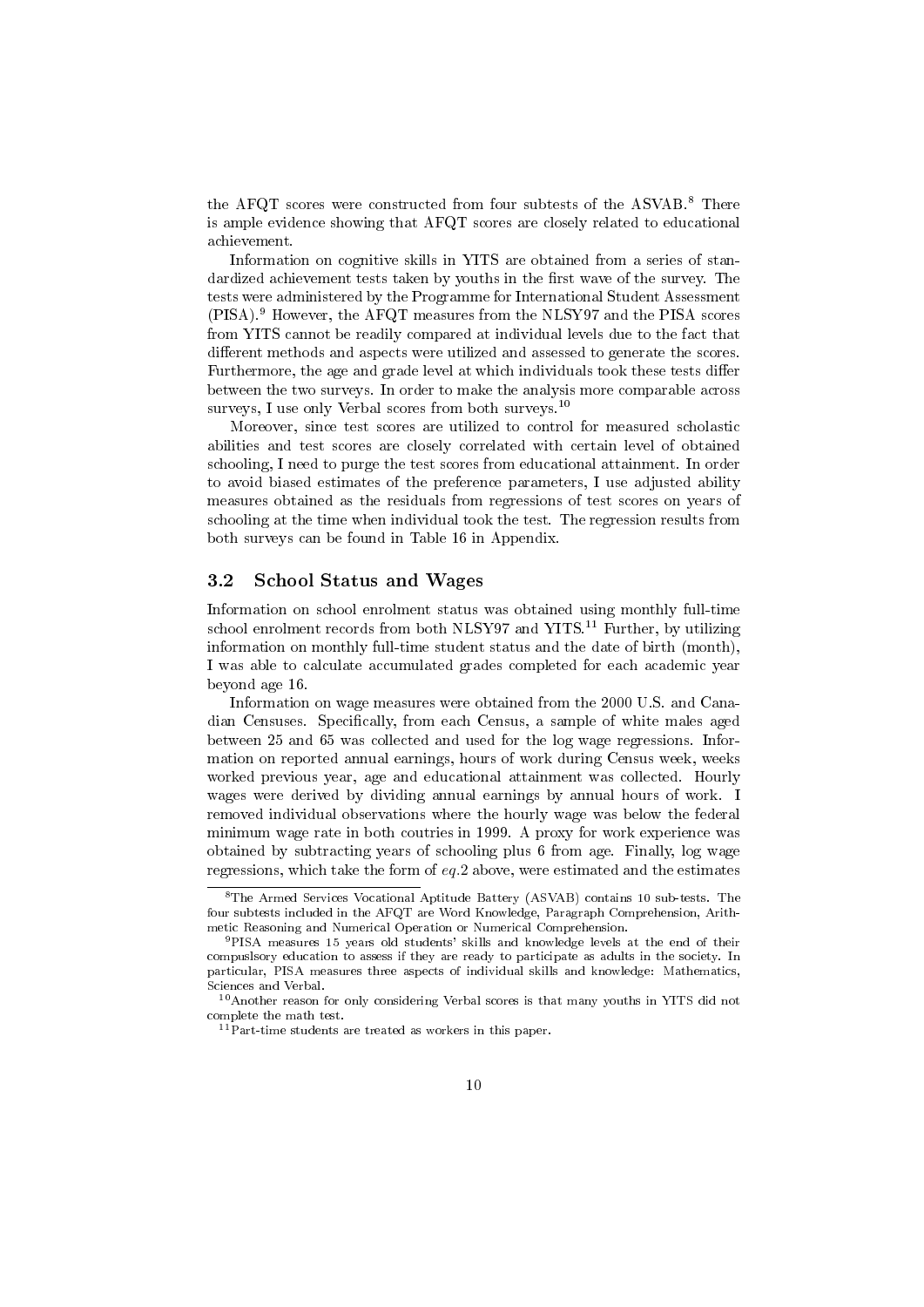were used to derive values of work, conditional on educational attainment, for each individual. All wage and income measures were adjusted to 1999 dollars. The OLS log wage regression results can be found in Table 2.

#### 3.3 Descriptive Statistics

According to my definition of second-generation immigrants, 5.6 percent of the respondents in the NLSY97 sample are children of white immigrants while the corresponding figure for the YITS sample is  $10.7$  percent. If visible minorities are included, the two figures are instead 12 percent for the U.S. and 15 percent for Canada. In this case, the proportion of Hispanic children of immigrants is much larger in the U.S. than in Canada. This difference reflects the fact that immigration policies in the U.S. focus on "Family Reunion" combined with the fact that there are substantially more Latin American immigrants in the U.S. than in Canada.

#### 3.3.1 Family Environment

Table 1 shows descriptive statistics for key variables for both samples. Parental educational is classified into 3 categories: 1) less than high school, 2) high school graduate and 3) above high school. Both samples suggest that children of immigrants tend to have higher educated parents than children of nativeborn parents. For example, in the NLSY97, father's education is equivalent to or higher than university degree for 45 percent of children of immigrants while this figure is 28 percent for children of natives. A similar pattern is observed for mother's education. In the YITS sample, similar differences are found although the overall educational attainment among parents is lower than in the U.S.

Evidence from the two samples suggests that children of immigrants, compared to native children in both countries, tend to come from larger families and they are more likely to live with both biological parents in their teenage years.

In both the NLSY97 and YITS, parental income is generated by summing up both parents' gross incomes in 2000. This measure is then adjusted to 1999 dollars. In the U.S., average parental income for children of immigrants is around US \$76,000 (which using an exchange rate of  $1 \text{ US}\$ = \text{CAD } $1.45 \text{ in } 2000$ corresponds to about CAD \$110,200). This is around 23 percent higher than the average parental income of children of natives (US \$61,700). In Canada, similar differences exist between children of immigrants and children of natives although the average income levels are much lower in Canada. Thus, overall these data suggest that, in 2000, white parents in the U.S. earn more than similar parents in Canada. Moreover, parents of children of immigrants earn, on average, more than parents of children of natives in both countries.

Based on data from the two samples, it appears as if children of immirants in both Canada and the U.S. have stronger family backgrounds than similar children of native-born parents at the end of the 1990s. Specifically, children of immigrants have higher parental income, better educated parents and are more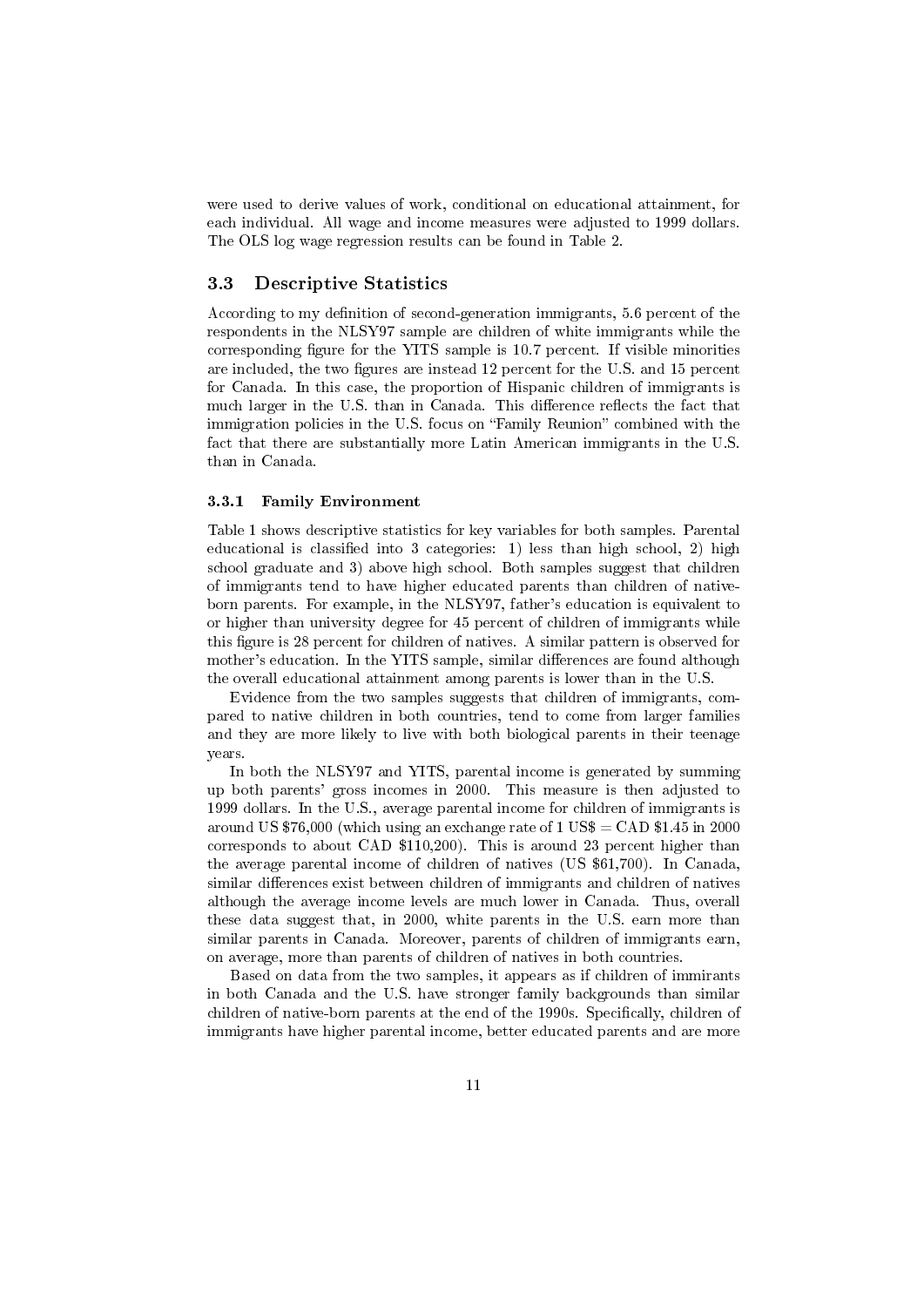likely to live with both biological parents when they are young. In Canada, this phenomenon could be partly explained by the implementation of an immigration policy that was introduced in 1967 and focused on bringing highly educated individuals with language and working skills to Canada.

#### 3.3.2 Cognitive Abilities

Cognitive abilities were measured in both surveys before the respondents reached the age of 16. I use verbal scores from ASVAB and PISA, respectively, to represent cognitive skill measures. Specifically, ASVAB Verbal from the NLSY97 is a percentile score that varies between 0 and 100, with a higher score implying higher ability. For YITS, I used reading scores from PISA 2000 as an ability measure. The values of this veriable range from 0.84 to 8.87, and higher scores corresponds to better performances in the tests.

Children of immigrants in the NLSY97 have on average much higher test scores (at  $67/100$ ) than children of natives (at  $57/100$ ). In Canada, the average test scores are similar for both children of immigrants and children of natives (around 5.08).

#### 3.3.3 Educational Attainment

Data from the NLSY97 suggest that children of immigrants on average accumulate more years of schooling (13.5) than children of natives (13). Moreover, there are less high school dropouts among children of immigrants (12%) than among children of natives (19.7%). The proportion of students attending college or university is also higher among children of immigrants. In particular, 42 percent of children of immigrants attended college or university while the corrsponding figure for children of natives is 33 percent.

A different picture emerges when looking at data from the YITS sample. There are virtually no differences in average years of schooling between the two groups (13.44 vs. 13.41). Moreover, the distribution of years of schooling is similar at each grade level for this sample (see Table 3).

It is important to note that there are provincal differences in the organization of education as well as in educational outcomes. For example, in the province of Quebec, students complete theor secondary education after completing grade11. If they decide to enrol in post-secondary education, they would normally attend CEGEP (College d'enseignement general et professional'). CEGEP is considered a college level education in Quebec and it usually takes two years to complete. After the two years, students can apply to university or complete a third year and obtain a vocational college diploma. Given that Quebec is one of the largest provinces in Canada, my sample contains a considerable number of students from this province. The most recent cycle of YITS used in this paper contains personal educational information until the end of 2007 at which time the respondents have reached the age of 23. Given the young age of individuals in the survey, many individuals are still in school when last surveyed (including those who drop out of the survey between cycles). The overall rate of individu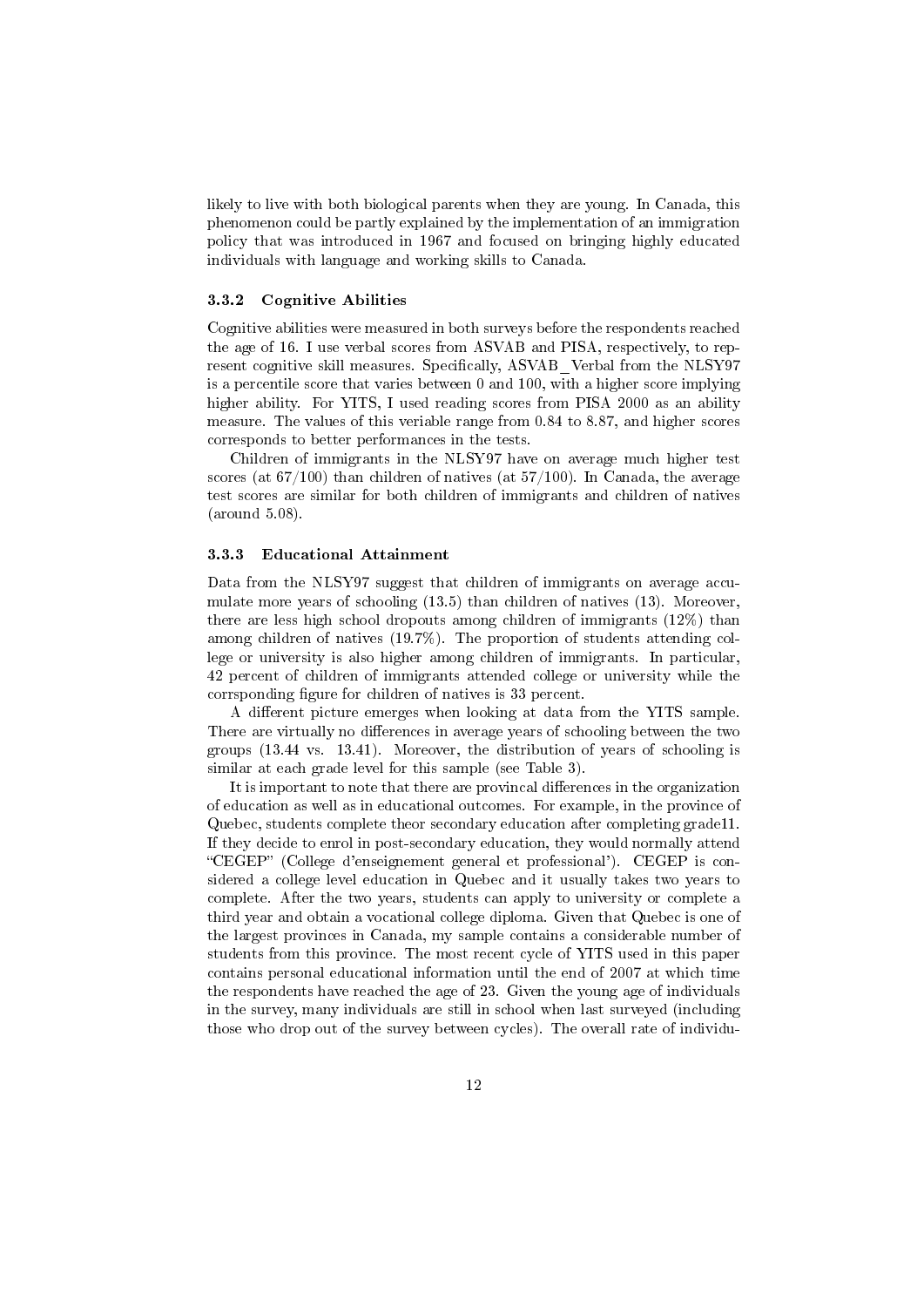als who are observed to have a truncated educational stream is about 9 percent for both children of immigrants and children of natives. For NLSY97, this rate is only 3 percent. This is due to the fact that respondents in this survey were older in 2007 (between 23 and 27 years old).

Based on the information in Table 3, 50.2 percent of children of natives in Canada have completed at least 13 years of education (generally beyond high school) while this number is 40.7 percent in the U.S. On the other hand, 51.7 percent of children of immigrants in Canada have finished at least 13 years of schooling while this number is 50.7 percent in the U.S. When higher education (beyond grade 13) is considered, Canadian males are doing better than American males regardless of their parental immigration status. However, native Canadian children are doing much better than their American peers in higher education (beyond grade 13).

# 4 Empirical Results and Model Fit

#### 4.1 Estimation Results

The estimated model parameters are presented in Tables 4.1, 4.2 and 4.3. The parameters were obtained from models designed to control for unobserved heterogeneity.

The results suggest that grade specific utilities or (negative) costs are important in determining educational attainment for both second-generation immigrant children and native children. The magnitude for these parameters are large compared to other parameters and they are generally statistically significant. Interestingly, compared with other grade levels, the costs are smaller (implying higher utility) for grade 12 (high school equivalent) and grade 16 (4 year university equivalent) for both the U.S. and Canada. This fact suggests that in both countries, individuals are trying to get through at least high school before merging into the labour market. The estimated parameters further reveal that higher grades are associated with higher costs, which is expected as post-secondary education is typically financed in part by user fees.

Estimation results based on the NLSY97 sample suggest that family background variables are closely related to educational attainment of the child. Higher parental educational attainment imply higher utility of attending school for the child and help the child to stay in school longer. The same relationship is observed for family income. Furthermore, fewer siblings and living with both biological parents both increase the utility of school. As expected, cognitive abilities play a significant role in increasing individuals' utility of school. More importantly, no evidence were found to claim that these family environment variables together with test scores would affect children of immigrants differently. So the higher educational attainment of children of immigrants in the U.S. is mainly explained by their much stronger family background as well as by their better performances in cognitive skill tests.

Results derived from the Canadian sample convey a similar message. Most of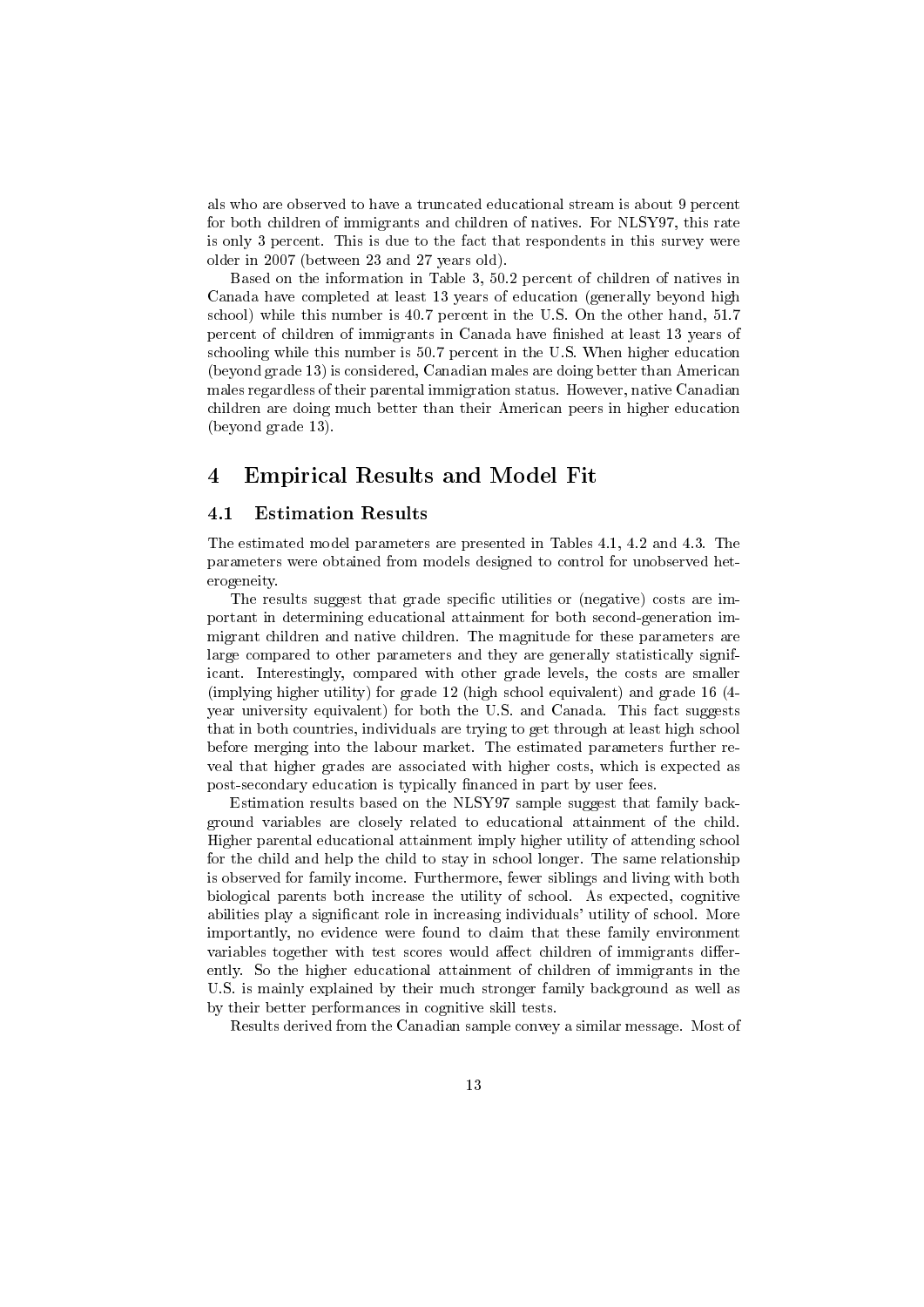the parameters show expected signs (better family background helps to increase the utility of school) and the tie between educational attainment and family environment is strong. For example, improved parental education benefit both children of immigrants and children of natives. However, unlike the U.S. results, number of siblings has no significant effect on the utility of school. Interestingly, the effect of mother's education is larger for children of immigrants than for children of natives. The results show that, in general, young adults' educational decisions in Canada are closely related to their family background. Finally, in Canada, reading test scores do not play a signicant role in determining the utility of school.

#### 4.2 Model Fit

After recovering the parameters in the empirical model, I generate simulated educational outcomes based on the parameters. Specifically, Table 5 shows both observed and simulated grade distributions from both samples. The generated educational outcomes are similar to those observed in the data. It is encouraging to see that the structural dynamic model has the ability to closely fit the data. In the next section, outcomes from several counter-factual simulations of the model are presented in order to illustrate how students are expected to react to alternative changes in characteristics and environment.

# 5 Simulations

Interpreting estimates from structural models is challenging given the usually complex features accompanied with these models. Consequently, it is not straightforward to interpret the magnitude of the estimated parameters from the current model. Instead, simulations are important tools that can be used to understand how outcomes change when parameters or observable characteristics change. For example, the current model can be used to generate counter-factual outcomes when parental educational attainment is modified for some or all respondents. The benefits of estimating a relatively complex dynamic structural model such as the one used in this paper is that it provides us with a unique opportunity to forecast individual behaviour under certain policy changes or reforms.

The credibility of the simulated outcomes depends on whether the model can accurately specify the decision making process of the individuals. A few recent studies have focused on establishing the validity of structural models. Typically, structural models are validated by comparing predicted outcomes from the model with those observed in the data (like Section 4.2 in this paper). However, even if the model passes this "internal" model fit criteria, it may not be suitable for predicting outcomes from counter-factual policy environments. Keane and Wolpin (2007) shows that a carefully designed structural model can indeed be used to provide information on individual reactions to policy changes. Other studies that validate structural models include Todd and Wolpin (2006)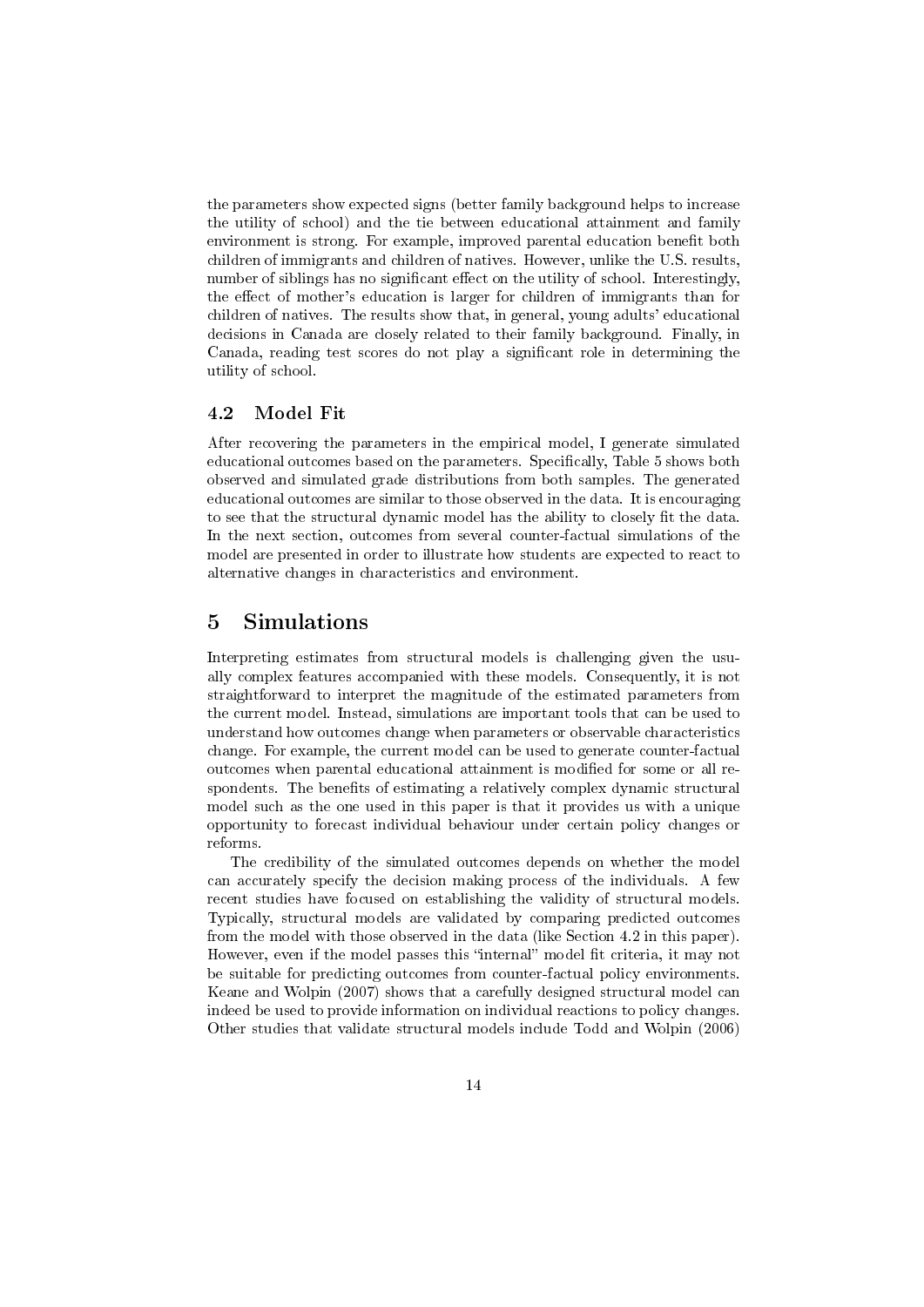and Hansen and Liu (2011).

In line with the model assumptions, I assume that the recovered parameters represent individuals' preferences over education. Hence, the reference group is defined as educational outcomes derived from the model described in Section 2. I will then conduct six alternative simulations using the estimated model and compare the simulated outcomes to those of the reference group.

The first four simulations are carried out by increasing parental education and parental income. Specifically, the idea is to increase parental education for each individual and see how individuals (especially second-generation immigrants) are expected to react. Since parental education and parental income are closely correlated, it is also reasonable to increase parental income together with parental education. To capture the relationship between parental education and income, I regress parental income on parental education and the second-generation immigrant dummy. I then use the OLS estimates to adjust income levels when parental education is increased to a certain level. The OLS results can be found in Table 6.

In particular, I first increase educational attainment of fathers (mothers) who have less than high school so that all fathers (mothers) are at least high school graduates. I then in a seperate simulation, increase both parents' education in this fashion. In the fourth simulation, I increase eductaional attainment of both parents who had a high school diploma or less. In Table 7, I report changes in average educational attainment for both children of immigrants and children of natives as a result of these counterfactual simulations. In the first three simulations, where parental education is only increased if they have less than a high school diploma, the impacts on childrens education are very small. In particular, no effects are found for children of immigrants in the U.S. sample and only simulations 2 and 3 generate (modest) improvements for children of immigrants in Canadian sample. This finding is mainly driven by the fact that very few second-generation immigrants in both samples have parental education that is lower than high school. The results for children of natives are similar to those for children of immigrants in both countries. The outcomes of the fourth simulation suggest that if parental education is increased to levels above high school, educational attainment is predicted to increase by one to two percent. Children of immigrants appear to benefit more from improved parental education than children of natives, both in Canada and in the U.S.

The next two simulations are designed to evaluate the amount of educational subsidies needed to put an individual through high school and university, respectively. In particular, the mechanism of the dynamic educational choice model is to compare an individual's life-time utility of working conditional on his educational level and his utility of school, obtained by staying in school for an additional year. Individuals stay in school because the utility of school exceeds utility of working (high educational attainment possibly entails higher wages in the future). On the contrary, if individuals decide to leave school for work, according to the model, it must imply that utility of earning wages at current educational level exceeds utility of having one more year of education and possibly enjoying higher wages in the future. With the help of the estimated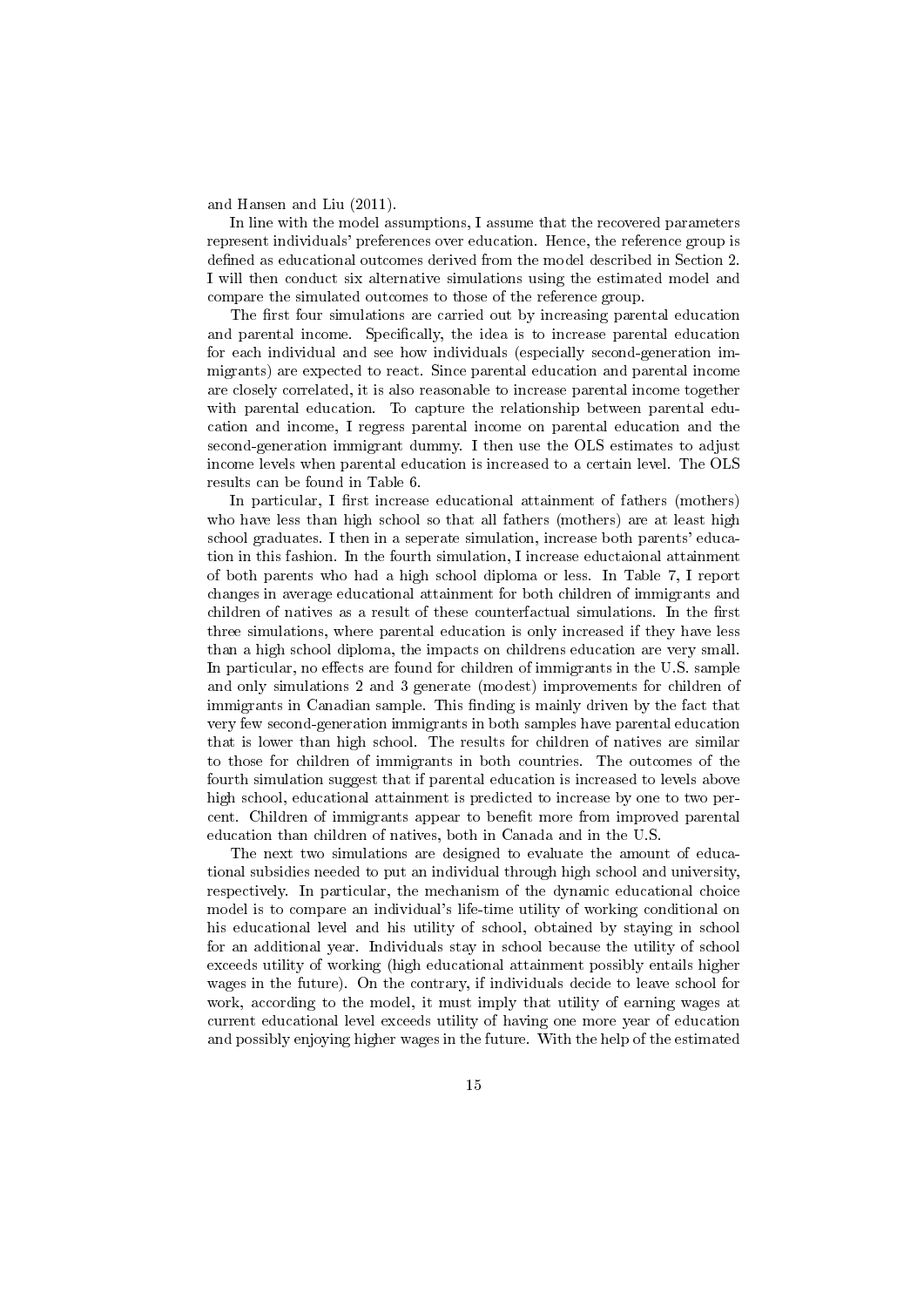model parameters, I am able to find out the differences between utility of school and utility of work at different grade levels conditional on individual's personal characteristic. These differences can, in turn, be used to infer the range of educational subsidies that would be required to; i) ensure that everyone completes high school and ii) ensure that those who attend post-secondary education also complete their degree.

Specifically, I identify individuals who would potentially drop out of high school, predicted by my model, and increase their utility of school at each level of education at and below grade 12. The amount of subsidy for each year equals the difference between the value of work and the value of school whenever the value of work is larger and zero otherwise. These differences are then transformed into equivalent annual dollar amount.<sup>12</sup> Similarly, based on the model, for individuals who would obtain high school diploma ( $\text{grade}=12$ ) but have not finished university (grade  $< 16$ ), I also calculated the subsidy amounts at grades 13, 14, 15 and 16 needed for these individuals to graduate from university (grade 16).

Simulated subsidy levels are reported in Table 13.1 and Table 13.2. The required subsidies are generally larger in the U.S. than in Canada. This is true for both children of natives and children of immigrants. It is also true for both the high school completion subsidy and the university graduation subsidy.<sup>13</sup> Although average annual subsibies are slightly lower for second generation white immigrants than for native Whites in both countries and at both levels, there is no statistical evidence to show that this difference was driven by the immigration status.<sup>14</sup> Interestingly, regressions of high school subsidies on individuals' family environment variables suggest that there is virtually no effect of family background on the level of high school subsidy in Canada. However, this is not the case in the U.S. where cognitive ability does have a significant negative effect on the level of high school subsidy.

Similarly, regression results based on university level subsidies suggest that in Canada, only father's education (more than high school) will reduce the subsidy amount for children of immigrants. In the U.S., the correlation between family background and university subsidy amounts is higher. It also suggests that father's education, test scores, and living with both parents are factors that can effectively reduce the level of subsidy for children of immigrants in the U.S.<sup>15</sup>

One should be careful when interpreting the dollar amount of subsidies calculated using the model estimates in this environment. The difference between utility of school and utility of work may include many factors. It may contain actual educational cost at different educational levels but it may also contain

 $12$  Log of hourly wages were compared with utility of school in the estimation process, so I calculated the annual dollar amount of subsidy by multiply the exponential of the utility difference by 2000, assuming that annual total hours of working on a full-time basis is 2000.

<sup>&</sup>lt;sup>13</sup>Subsidy amounts were not PPP adjusted, but average exchange rate between U.S. Dollar and Canadian Dollars in 2000 was about 1.45CAD=1USD.

<sup>&</sup>lt;sup>14</sup> Regression of subsidies on the second-generation immigrant dummy in both countries yield non-significant coefficients and virtually zero  $R^2.$ 

<sup>&</sup>lt;sup>15</sup>These regression results are available upon request.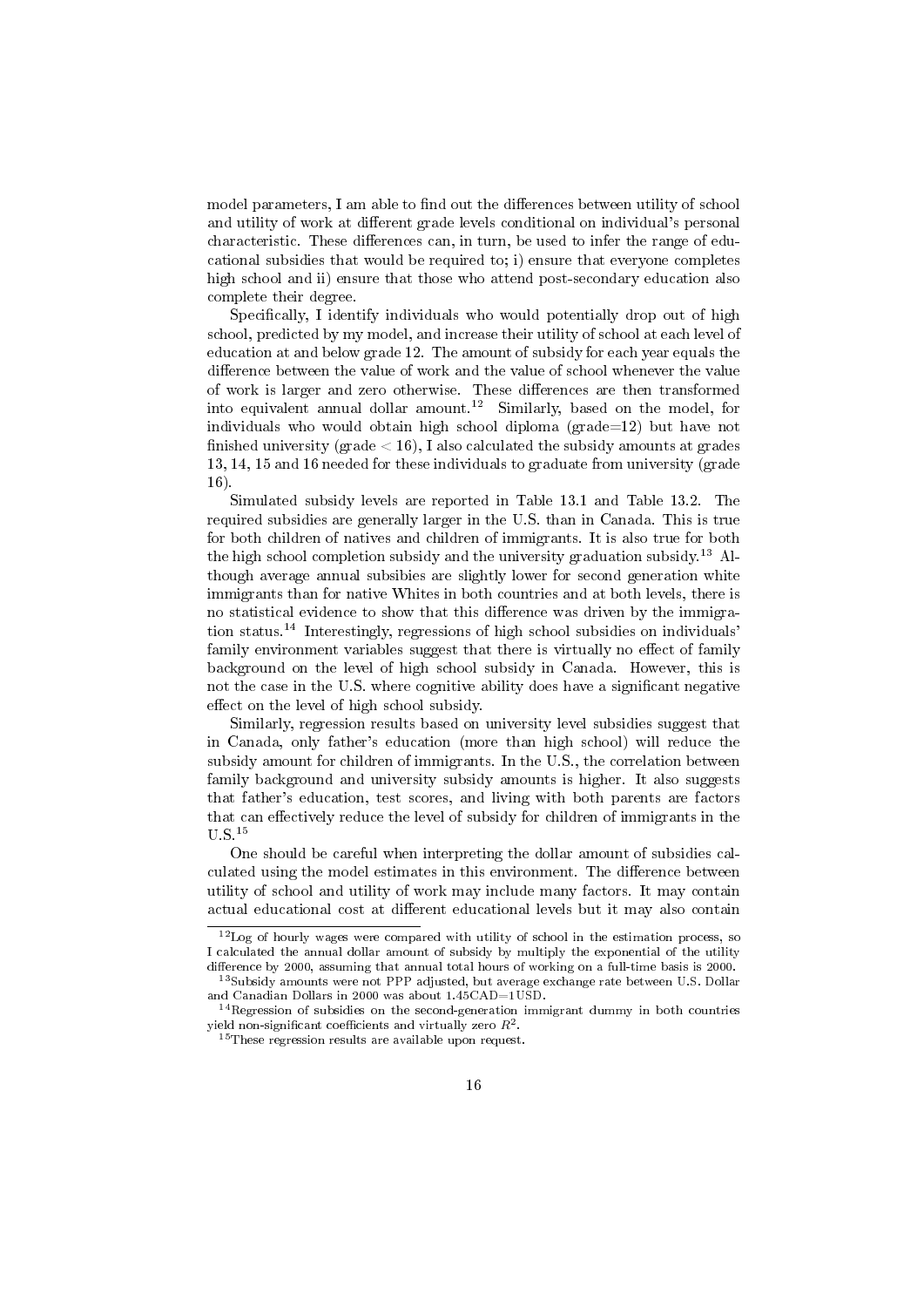psychic cost occured to individuals who would need compensation to stay longer in school. It may also contain any other unobserved cost or disutility of attending school. The estimated annual dollar amounts needed to move individuals beyond certain levels of education (high school or university) will potentially incorporate all possible "costs" faced by decision-making young individuals.

# 6 Conclusion

In this paper, I formulate a dynamic structural model to compare educational attainment of children of immigrants in the U.S. and Canada. Among other things, I analyze to what extent parental eduction affect educational decisions of children of immigrants in the two countries.

Two samples of young white males were collected from the NLSY97 and YITS, respectively. Descriptive statistics based on the two samples suggest that children of immigrants tend to have stronger family backgrounds than children of natives in both countries. Compared to native children, children of immigrants have better educated parents.

Based on the U.S. sample, children of immigrants have higher educational attainment than children of natives. They are more likely to attend post-secondary education, and less likely to drop out of high school. Compared to native children, they also perform better on standardized tests designed to measure cognitive skills. On the other hand, children of immigrants in Canada have generally the same educational attainment as children of native Canadians and there are no differences in test scores between the two groups.

A dynamic structural model of school choices is employed in this study to analyze how family environment and test scores affect youths' educational decisions. Estimated parameters of the model suggest that, in the U.S., family background is closely related to educational attainment. Better family environment implies higher educational attainment of the child. Moreover, the results suggest that the educational differences between the two groups in the U.S. are mainly due to differences in family background and test scores rather than differences in preferences towards education. Similar results apply for Canada where the estimated parameters of the model also indicate that family environment is closely related to the educational attainment of the child.

Simulation results suggest that increasing parental educational attainment and parental income have limited positive effects on educational attainment of children of immigrants and natives, both in the U.S. and in Canada. On the other hand, incentive based policy changes such as reducing educational costs can generate relatively large positive effects on educational attainment of youths regardless of their immigration status. Moreover, the required subsidy amounts are larger in the U.S. than in Canada which may imply that costs play a more important role in the U.S. than in Canada.

To attract highly educated and motivated new workers has been an important emphasis in Canadian immigration policy since the 1960s. As shown in this study, although restricted to white males only, children of immigrants have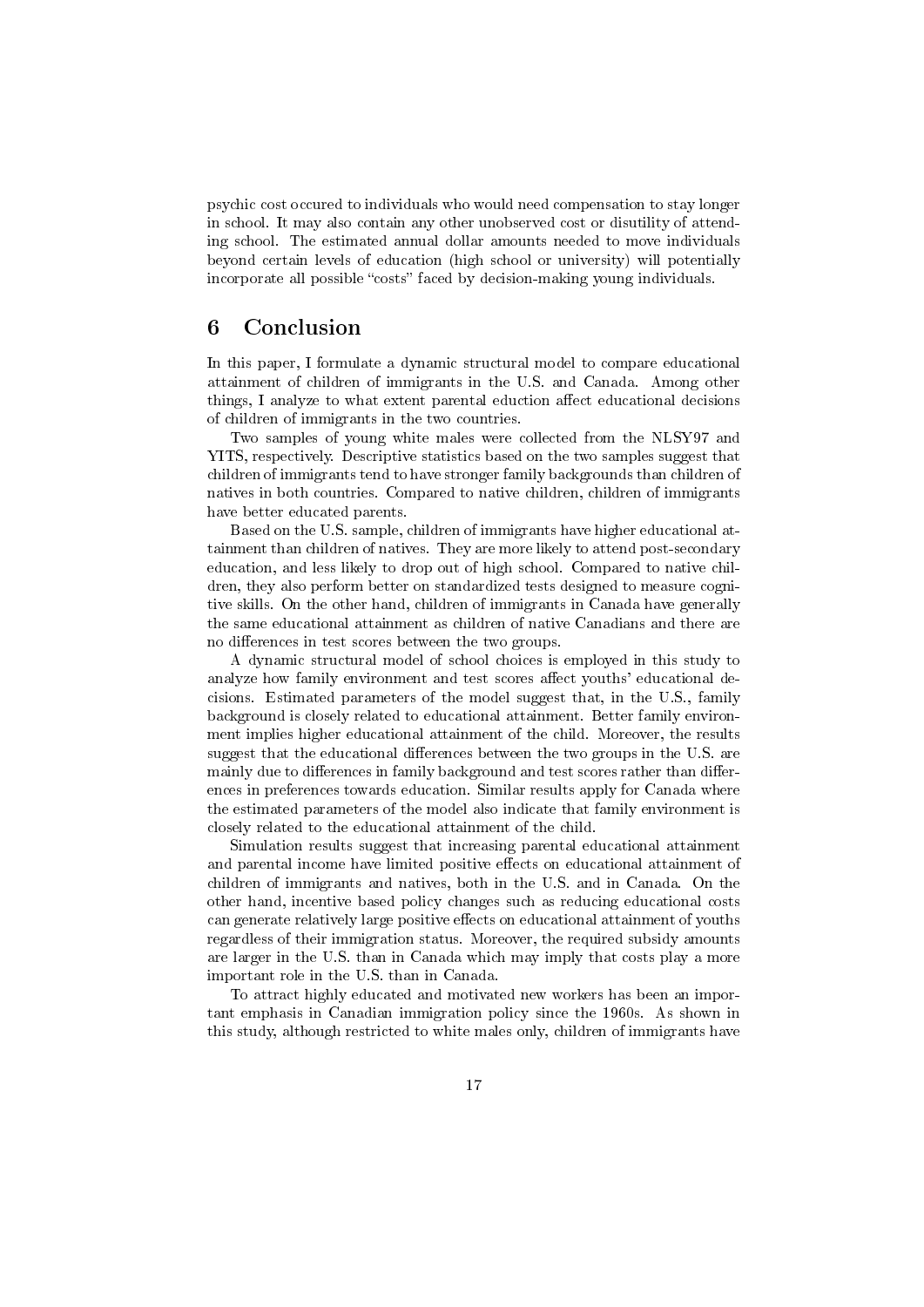stronger parents in terms of educational attainment and income. Further, for this ethnic group, second-generation immigrants are doing well in both countries in terms of educational attainment. In fact, average education is slightly higher for second-generation immigrants in both countries. Thus, for whites, there is very little difference in educational outcomes between the two groups in Canada and the U.S., despite very different immigration policies. It should be noted that the results in this paper are restricted to whites and the analysis ignores outcomes among other ethnicities, such as blacks and hispanics. It is possible that differences between second-generation immigrants and natives in school outcomes are larger for these groups and also that there exists country differences as well.

#### References

- [1] Abbott, M. and C.M. Beach, 1993 "Immigrant Earnings Differentials and Birth Year Effects for Men in Canada: Post-1972." Canadian Journal of Economics 25: 505-24.
- [2] Aydemir, A. and A. Sweetman, 2008, "First and Second Generation Immigration Educational Attainment and Labor Market Outcomes: A Comparison on the United States and Canada," Research in Labor Economics 27: 215-70.
- [3] Aydemir, A., W.H. Chen, and M. Corak, 2008, "Intergeneration Educational Mobility among the Children of Canadian Immigrants," Analytical Studies Branch Research Paper Series, 316, F0019M. Ottawa: Statistics Canada.
- [4] Baker, M. and D. Benjamin, 1994, "The Performance of Immigrants in the Canadian Labor Market," Journal of Labor Economics 12: 369-405.
- [5] Belly, P., M. Frenette, and L. Lochner, 2010, "Post-Secondary Attendence by Parental Income: Comparing the U.S. and Canada," Working Paper. University of Western Ontario, London, Ontario, Canada.
- [6] Belzil, C. and J. Hansen, 2002, "Unobserved Ability and the Return to Schooling,"  $Econometrica$ , 70(5): 2075-2091.
- [7] Belzil, C. and J. Hansen, 2007, "A structural analysis of the correlated random coefficient wage regression model," Journal of Econometrics,  $140(2)$ : 827-848.
- [8] Bloom, D.E., G. Grenier, and M. Gunderson, 1995, "The Changing Labor Market Position of Canadian Immigrants," Canadian Journal of Economics 28: 987-1005.
- [9] Borjas, G.J., 1994, "The Economics of Immigration," *Journal of Economic*  $Literature$  XXXII: 1667-1717.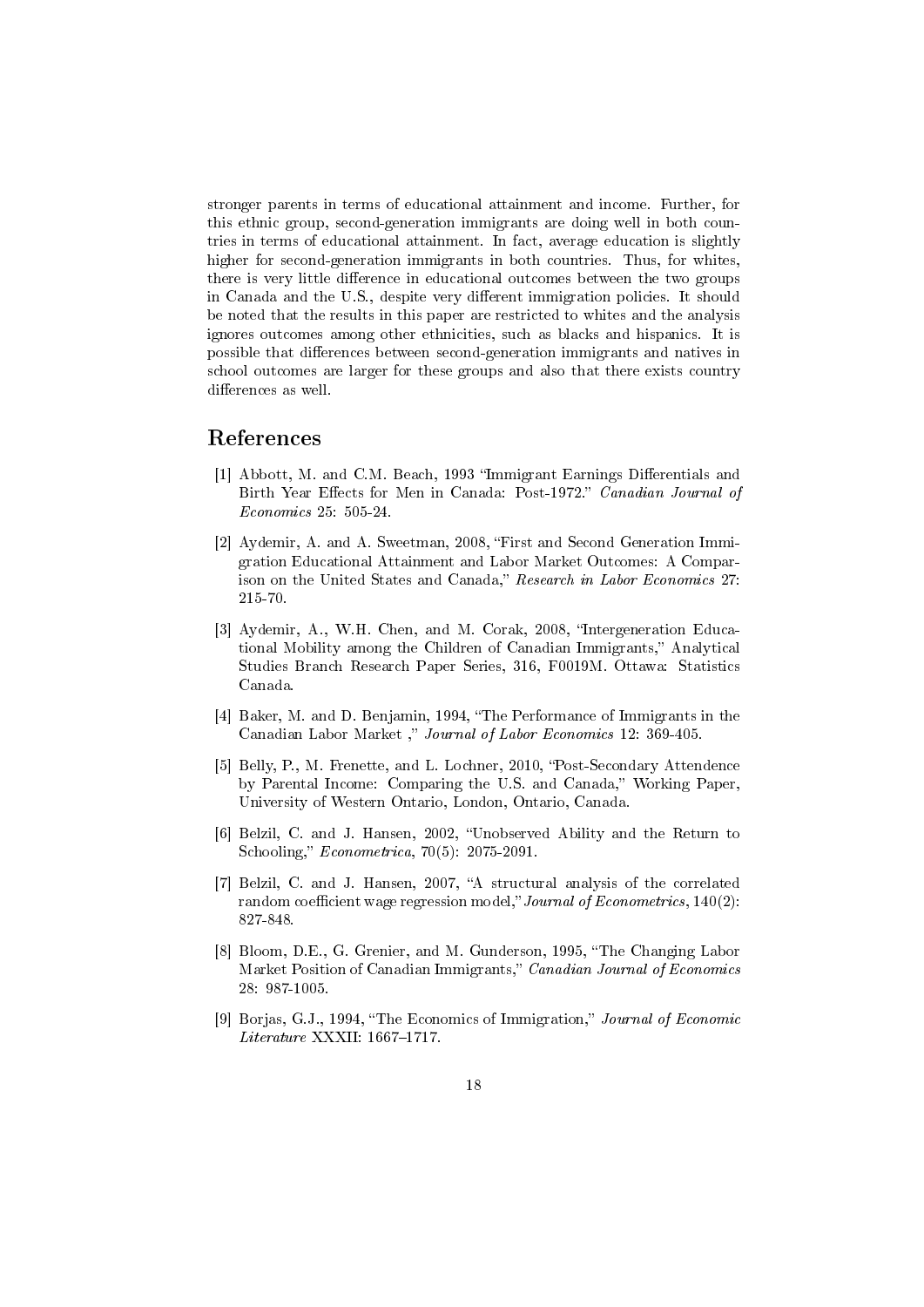- [10] Borjas, G.J., 2000,  $<<$  Issues in the Economics of immigration  $>>$  University of Chicago Press, ISBN 0-226-06631-2.
- [11] Camarota, S.A., 2007, "Immigrants in the United States 2007A Profile of America's Foreign-Born Population," Center for Immigration Studies, 1522 K Street, NW, Suite 820 Washington, DC, U.S.A.
- [12] Cohen, Y., T. Zach and B. R. Chiswick, 1997, "The Educational Attainment of Immigrants: Changes over Time," Quarterly Review of Economics and Finance 37: 229-243.
- [13] Colding, B., L. Husted, and H. Hummelgaard, 2009, "Educational Progression of Second Generation Immigrants and Immigrant Children" Economics of Education Review 28: 434-443.
- [14] Finnie, R. and R.E. Mueller, 2009, "They Came, They Saw, They Enrolled: Access to Post-Secondary Education by Children of Canadian Immigrants, A MESA Project Research Paper, Toronto, Educational Policy Institute.
- [15] Frenette, M. and R. Morissette, 2005, Will They Ever Converge? Earnings of Immigrant and Canadian-born Workings over the Last Two Decades, International Migration Review 39: 228-58.
- [16] Funkhouser,E. and S. J. Trejo, 1995, "The labor market skills of recent male immigrants: Evidence from the Current Population Survey," Industrial and Labor Relations Review, ILR Review, ILR School, Cornell University, 48(4): 792-811.
- [17] Hansen, J. and M. Kucera, 2004, The Educational Attainment of Second Generation Immigrants in Canada: Evidence from SLID," Mimeo.
- [18] Hansen, J., X.F. Liu and M. Kucera, 2011a, " Educational Attainment of Children of Immigrants: Evidence from Two Cohorts of American Youths, Working Paper, Concordia University, Montreal, Canada.
- [19] Hansen, J., X.F. Liu and M. Kucera, 2011b, " Dsparities in Schooling Choices and Wages Between Ethnic Minorities and Whites: Evidence from the NLSY97," Working Paper, Concordia University, Montreal, Canada.
- [20] Hansen, J. and X.F. Liu, 2011, Estimating Labor Supply Responses and Welfare Participation: Using a Natural Experiment to Validate a Structural Labor Supply Model," IZA working paper, No.5718.
- [21] Keane, M. and K. Wolpin, 2007, "Exploring the Usefulness of A Nonrandom Holdout Sample for Model Validation: Welfare Effects on Female Behaviour," *International Economic Review*, 48(4): 1351-1378.
- [22] Nielsen, H.S., M. Rosholm, N. Smith, and L. Husted. 2001. "Intergenerational Transmissions and the School-to-Work Transition of 2nd Generation Immigrants," IZA Discussion Paper Series 296.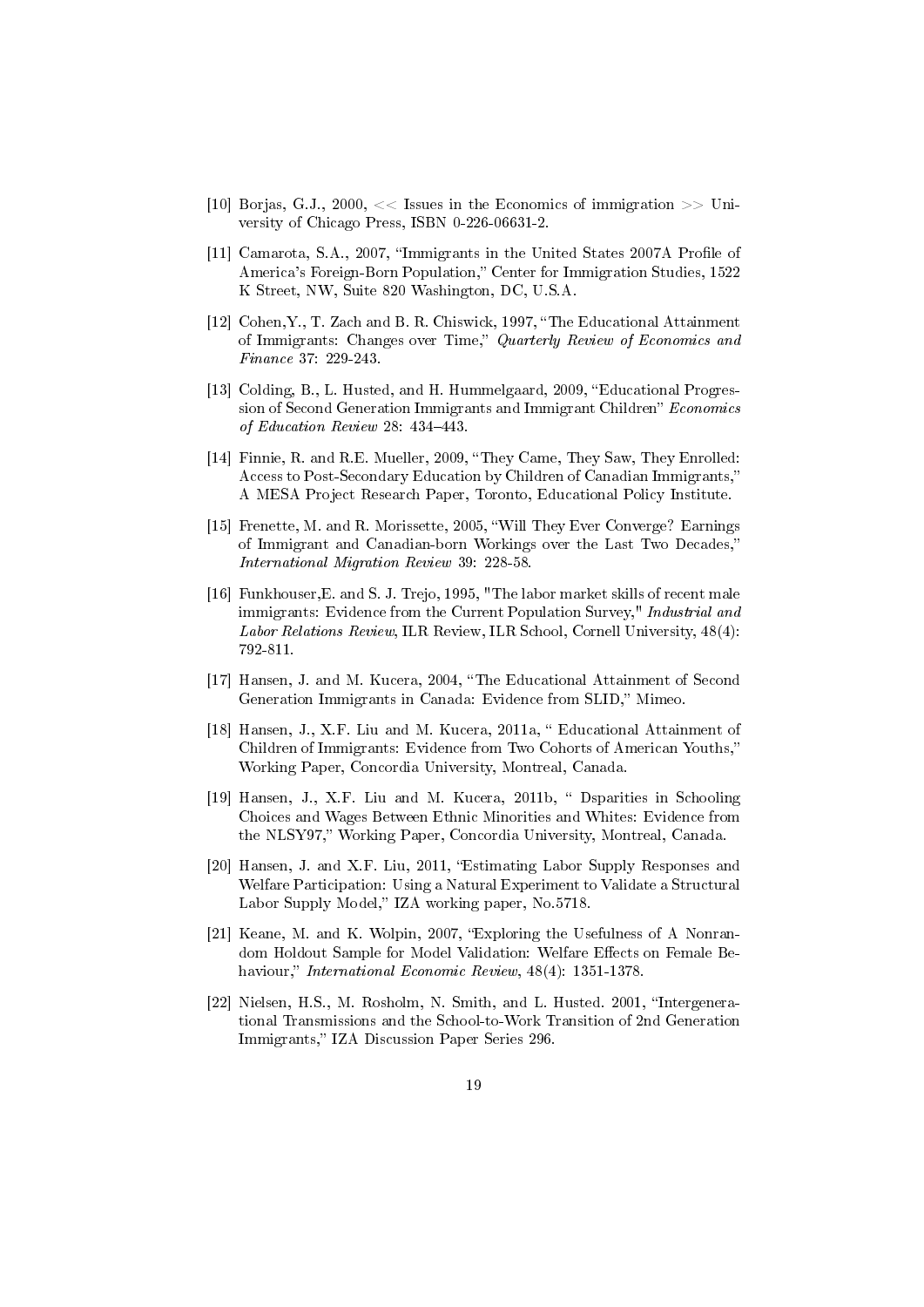- [23] Todd, P. and Wolpin, K., 2006, "Assessing the Impact of a School Subsidy Program in Mexico: Using a Social Experiment to Validate a Dynamic Behavioral Model of Child Schooling and Fertility," American Economic Review, 96(5): 1384-1417.
- [24] Van Ours, J. and J. Veenman, 2002, "From Parent to Child; Early Labor Market Experiences of Second-Generation Immigrants in the Netherlands, IZA Discussion Paper Series 649.
- [25] Van Ours. J. and J. Veenman, 2003, "The Educational Attainment of Second-Generation Immigrants in the Netherlands," Journal of Population Economics, 16(4): 739-753.
- [26] Riphahn, R. T., 2003, "Cohort Effects in the Educational Attainment of Second Generation Immigrants in Germany: An Analysis of Census Data," Journal of Population Economics, 16(4): 711-737.
- [27] Riphahn, R. T., 2004, "Are there Diverging Time Trends in the Educational Attainment of Nationals and Second Generation Immigrants? Working Paper, University of Basel, IZA, DIW.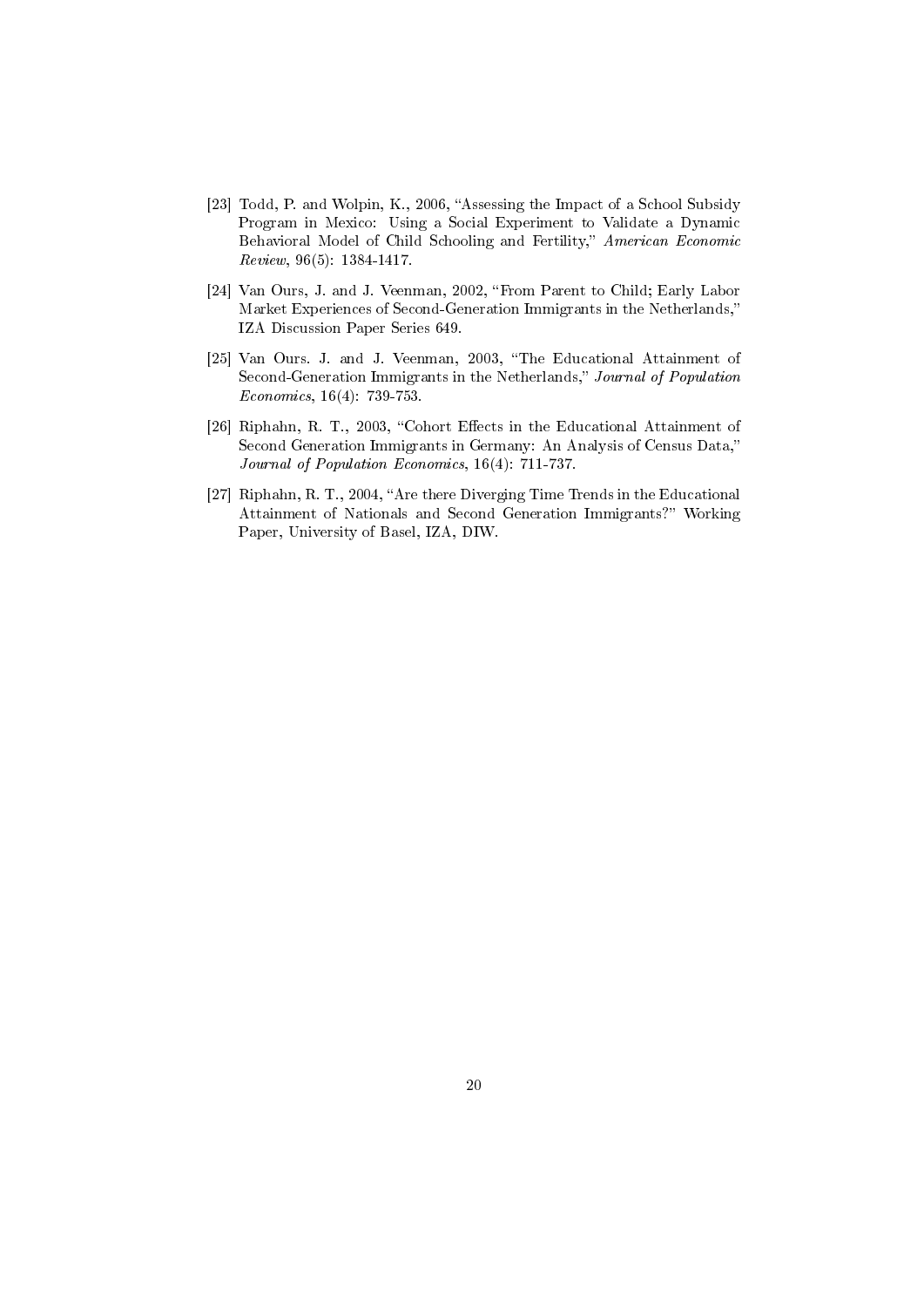# Appendix

### Table 1

#### Mean Statistcs of Family Background Variables

|                  |        | NLSY97 |        | YITS (Reading Cohort) |
|------------------|--------|--------|--------|-----------------------|
| Variable         | Secgen | Native | Secgen | Native                |
| $S_{i0}$         | 9.63   | 9.41   | 10.34  | 10.26                 |
| nsib             | 2.35   | 2.29   | 1.44   | 1.40                  |
| nuclear          | 0.81   | 0.68   | 0.91   | 0.86                  |
| PI               | 76.45  | 61.70  | 77.45  | 67.30                 |
| $PISA-V$         |        |        | 5.09   | 5.08                  |
| $ASVAB-V$        | 67.51  | 57.22  |        |                       |
| $fed_0$          | 0.11   | 0.13   | 0.11   | 0.20                  |
| $fed_1$          | 0.21   | 0.37   | 0.20   | 0.24                  |
| fed <sub>2</sub> | 0.68   | 0.50   | 0.69   | 0.56                  |
|                  |        |        |        |                       |

Note:

 $S_{i0}$ : initial educational attainment upon age 16. nsib: number of siblings in the household at age 16. nuclear: indicator of whether live with both parents before age 16.  $PI:$  parental income in ten thousands dollars.  $PISA - V$ : PISA verbal test score.  $ASVAB - V$ : ASVAB verbal score.  $fed_0$ : father's education less than highschool.  $fed_1$ : father's education highschool only.  $fed_2$ : father's education higher than highschool.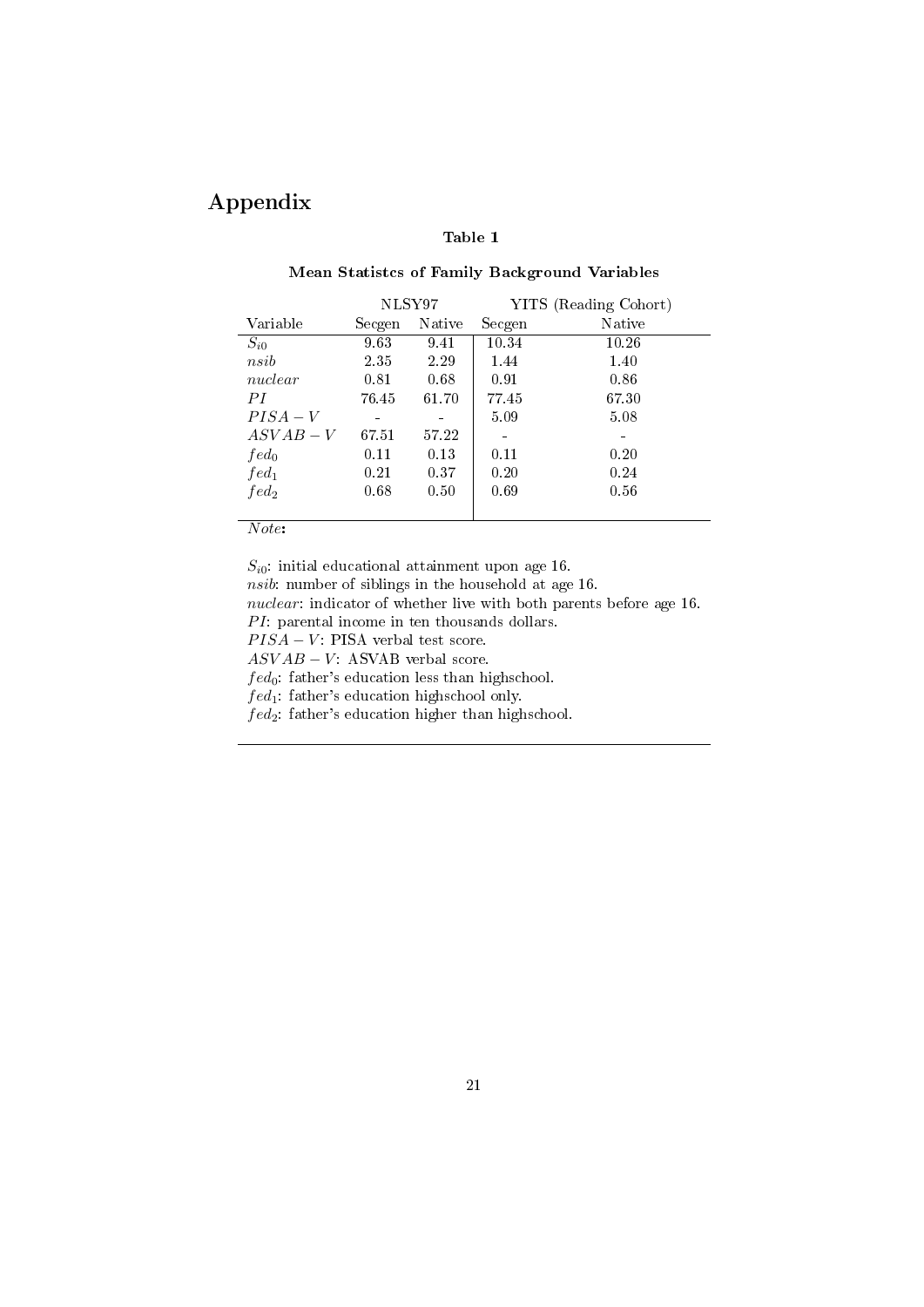#### Mean Statistcs of Family Background Variables

#### (Continued)

|         |        | NLSY97 |        | YITS   |
|---------|--------|--------|--------|--------|
| Vriable | Secgen | Native | Secgen | Native |
| $med_0$ | 0.01   | 0.10   | 0.08   | 0.13   |
| $med_1$ | 0.25   | 0.37   | 0.24   | 0.30   |
| $med_2$ | 0.73   | 0.53   | 0.68   | 0.57   |
| acedu   | 13.53  | 13.00  | 13.44  | 13.41  |
| secqen  |        | 0.0556 |        | 0.1076 |
|         |        |        |        |        |

Note:

 $med_0$ : mother's education less than highschool.  $med_1$ : mother's education highschool only.  $med_2$ : mother's education higher than highschool. acedu: accumulated education in the last observed survey year. secgen: second-generation immigrant dummy. Secgen: Individuals with at least one immigrant parent Native: Individuals with both parents non-immigrants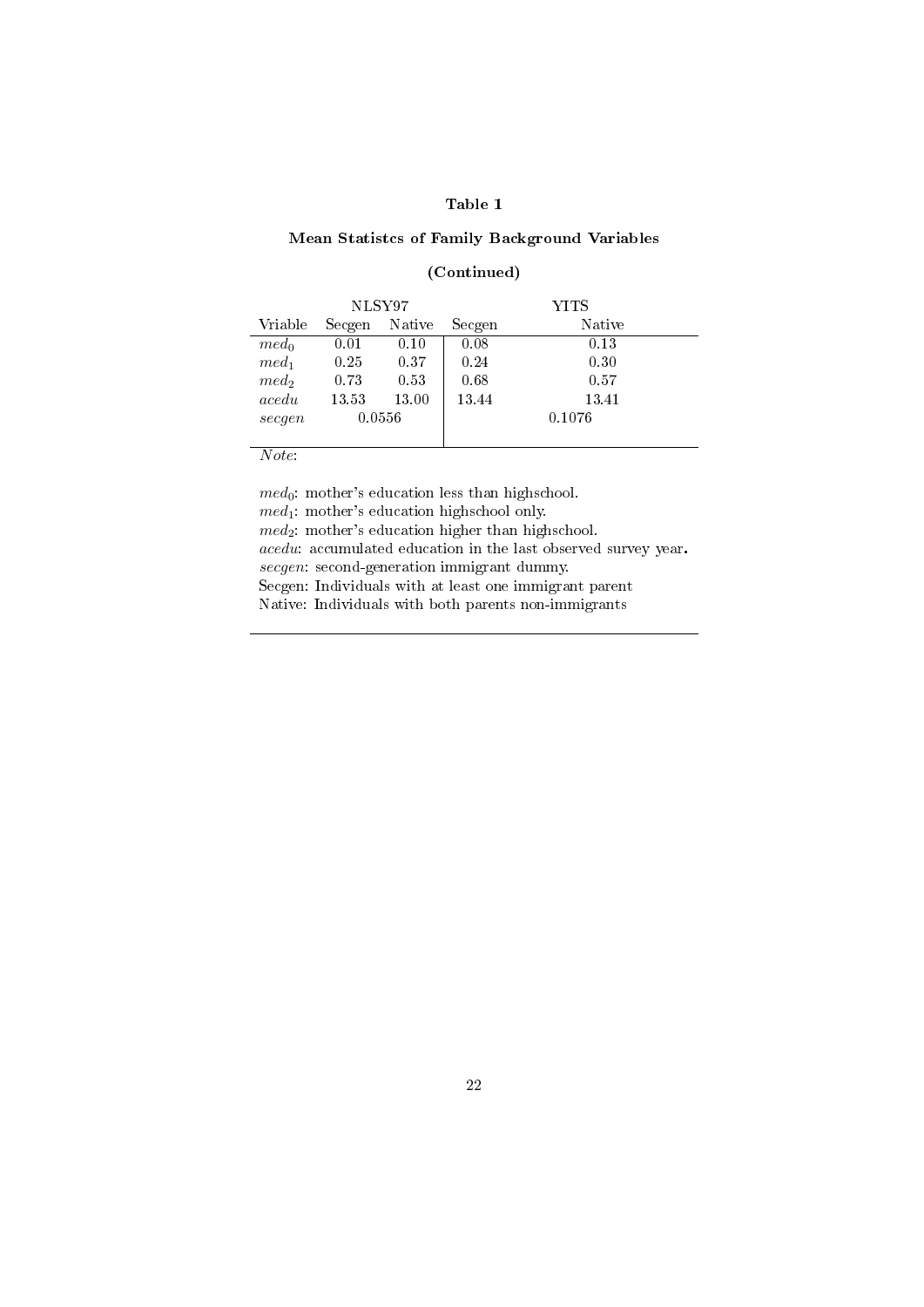#### OLS log Wage Regression Results from the Censuses

|                | $U.S.$ Census $2000$    | Canadian Census 2000   |
|----------------|-------------------------|------------------------|
| Parameter      | Estimates (st.err)      | Estimates (st. err)    |
| $\beta^w$      | $1.229***$ (0.006)      | $1.711***$ (0.010)     |
| $retedu^w$     | $0.085***(0.0003)$      | $0.058***(0.0005)$     |
| $reta_x p^w$   | $0.028***(0.0003)$      | $0.031***$ (0.0005)    |
| $rctxp^{w2}$   | $-0.0004***$ (0.000006) | $-0.0004***$ (0.00001) |
| Adjusted $R^2$ | 0.1775                  | 0.1118                 |
|                |                         |                        |

Note:

 $\beta^w$ : constant term in the wage regression  $r$ etedu<sup>w</sup>: wage return to years of education  $retxp^w$ : wage return to years of working experience  $return<sup>w2</sup>$ : coefficient for experience squared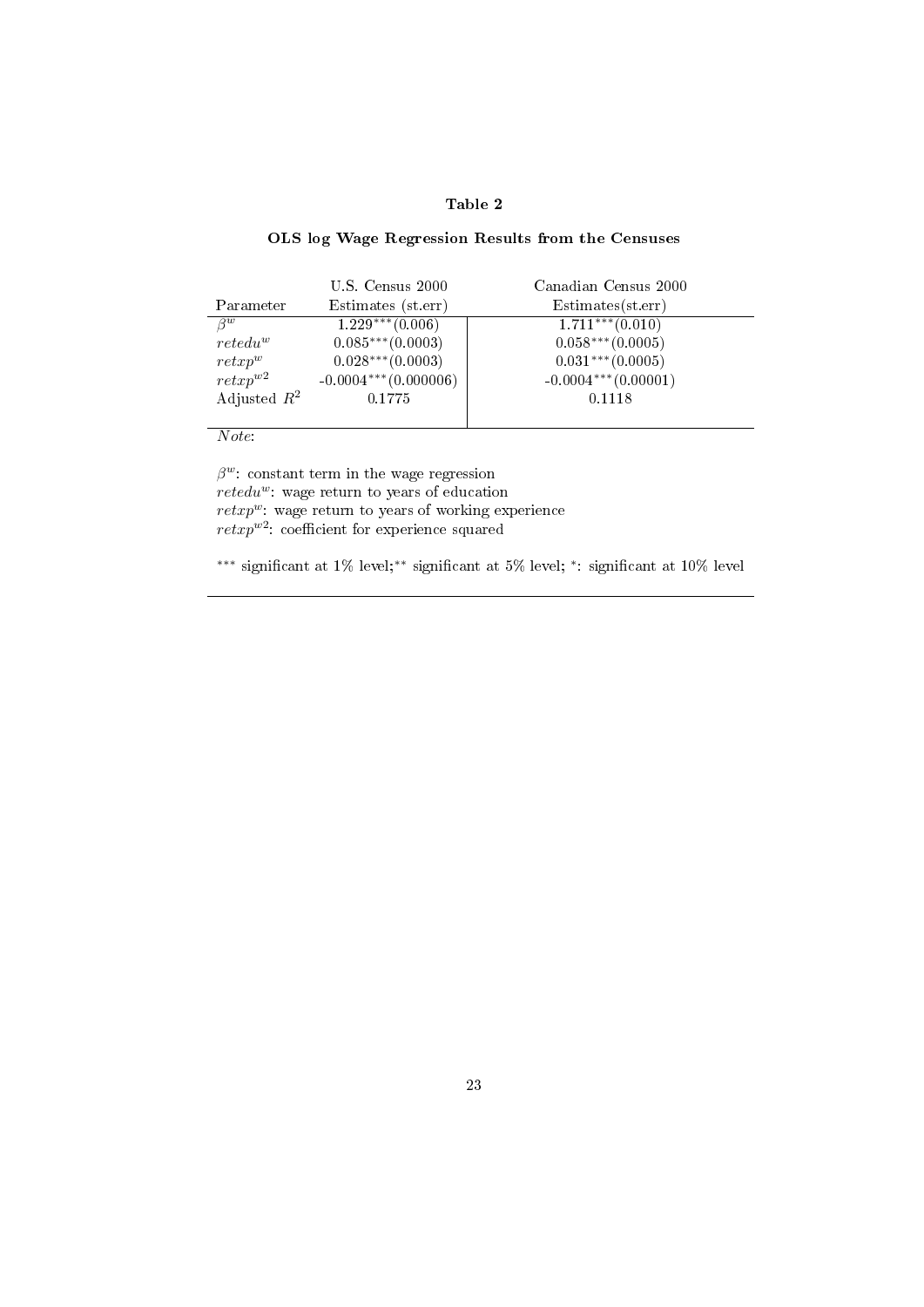| Observed Grade Distributions (percentage) in the Last Observed |             |  |  |  |
|----------------------------------------------------------------|-------------|--|--|--|
|                                                                | Survey Year |  |  |  |

|        | NLSY97 |          | YITS     |        |
|--------|--------|----------|----------|--------|
| Grades | Secgen | Native   | Secgen   | Native |
| 6      | 0      | 0.08     | 0        | 0      |
| 7      | 0      | 0.08     | 0        | 0      |
| 8      | 0      | 1.57     | 0        | 0      |
| 9      | 1.33   | 5.03     | 0        | 0.12   |
| 10     | 4.00   | 5.58     | 3.73     | 3.72   |
| 11     | 6.67   | 7.38     | 17.09    | 15.40  |
| 12     | 37.33  | 39.59    | 27.50    | 30.60  |
| 13     | 9.33   | $8.01\,$ | 14.15    | 13.05  |
| 14     | 5.33   | 4.48     | $5.11\,$ | 6.66   |
| 15     | 6.67   | 4.56     | $8.25\,$ | 6.75   |
| 16     | 16.00  | 13.20    | 9.82     | 8.36   |
| 17     | 12.00  | 6.44     | 5.70     | 7.53   |
| 18     | 1.33   | 2.91     | $8.45\,$ | 7.79   |
| 19     | 0      | $0.86\,$ | 0.2      | 0.02   |
| 20     | O      | $0.16\,$ | 0        | 0      |
| 21     | 0      | 0.08     |          |        |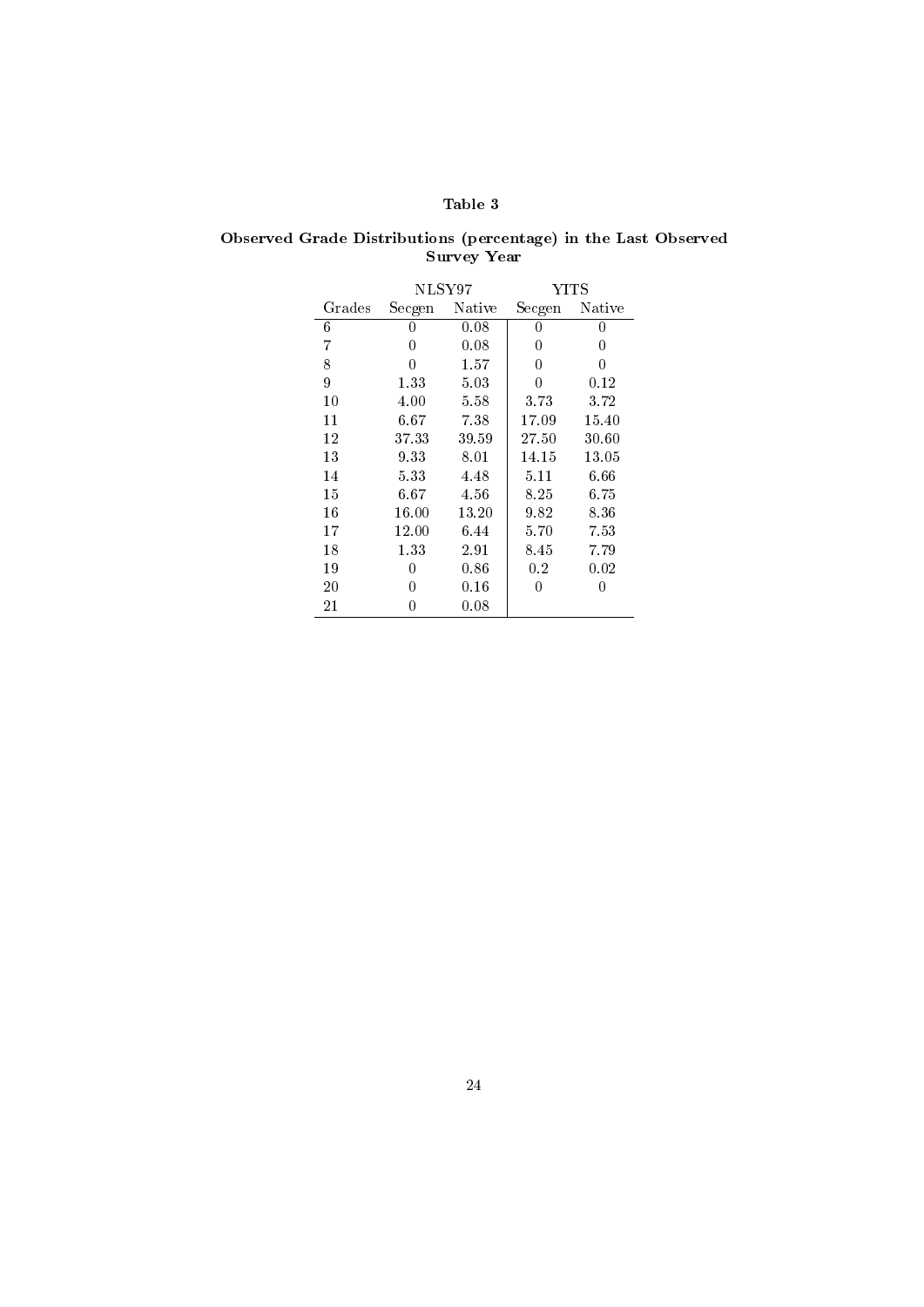# Estimated Parameters of the 2-Type Model

|                          |             | NLSY97    |          |            | <b>YITS</b>              |           |
|--------------------------|-------------|-----------|----------|------------|--------------------------|-----------|
| Parameters               | Estimates   | Std Error | T-Stat   | Estimates  | Std Error                | $T$ -Stat |
| Grade Specific Utilities |             |           |          |            |                          |           |
| Grd9                     | -3.67       | 3.82      | $-0.96$  |            |                          |           |
| Grd10                    | $-7.65***$  | 1.88      | -4.07    |            |                          |           |
| Grd11                    | $-1.03$     | 1.13      | $-0.91$  | $-4.89***$ | 1.39                     | -3.52     |
| Grd12                    | $6.10***$   | 0.92      | 6.61     | 0.69       | 0.49                     | 1.41      |
| Grd13                    | $-12.46***$ | 0.81      | $-15.34$ | $-8.68***$ | 0.40                     | $-21.67$  |
| Grd14                    | $-6.17***$  | 1.00      | $-6.15$  | $-6.92***$ | 0.44                     | $-15.66$  |
| Grd15                    | $-3.28***$  | 1.09      | $-3.01$  | $-2.96***$ | 0.49                     | $-6.02$   |
| Grd16                    | 1.17        | 1.06      | 1.11     | $-2.89***$ | 0.50                     | $-5.75$   |
| Grd17                    | $-10.23***$ | 1.07      | $-9.52$  | $-5.83***$ | 0.54                     | $-10.80$  |
| Grd18                    | $-11.68***$ | 1.67      | $-7.00$  | $-8.89***$ | 0.68                     | $-13.00$  |
| Grd19                    | $-16.79***$ | 2.55      | $-6.59$  |            | $\overline{\phantom{a}}$ |           |
| Note:                    |             |           |          |            |                          |           |
|                          |             |           |          |            |                          |           |

 $Grd9-Grd19$ : denote grade specific cost/utility (psychic educational cost) parameters in the dynamic programming model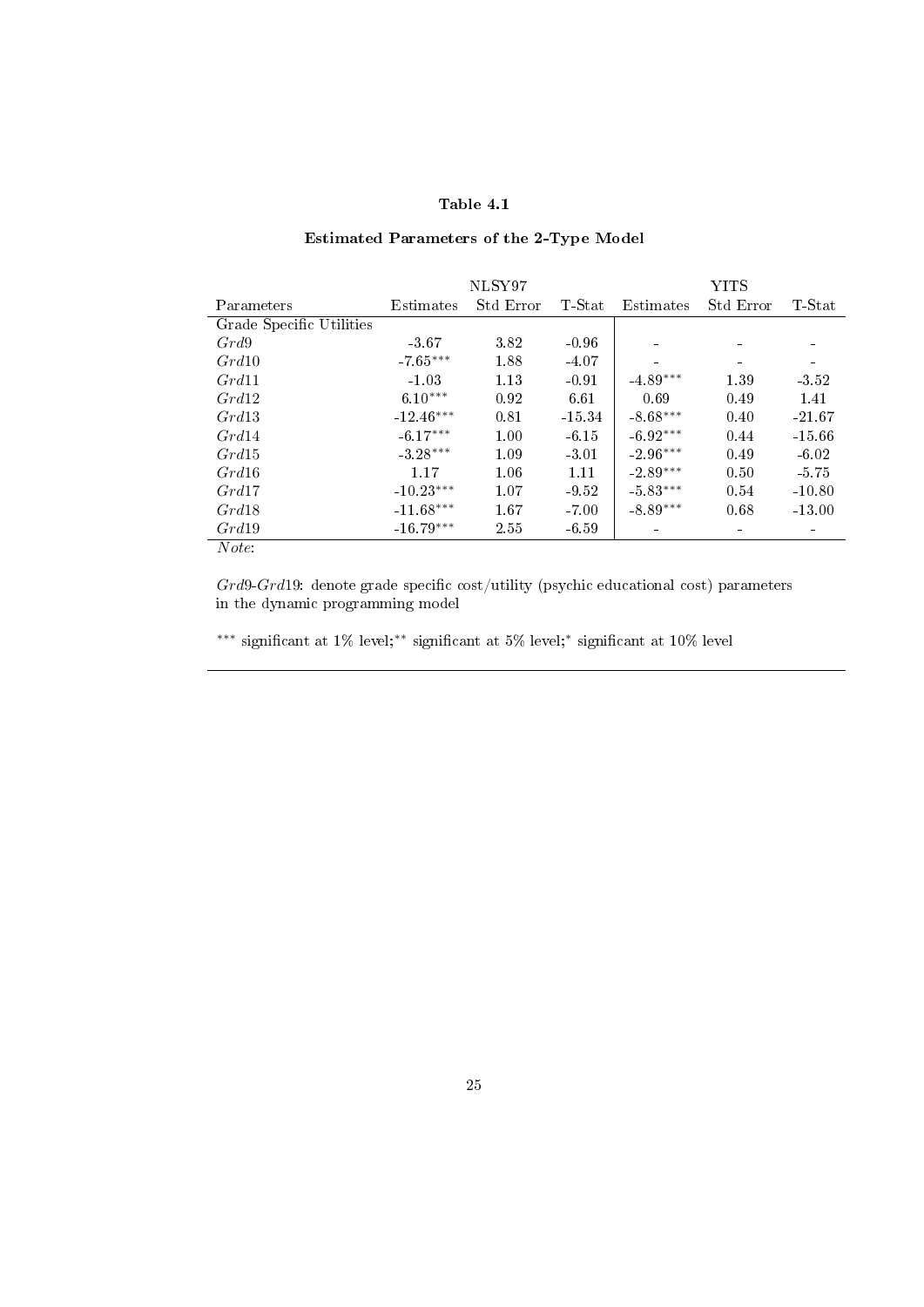#### Estimated Parameters of the 2-Type Model

#### Utility of School

|                                                              |           | NLSY97  |           |           | YITS    |         |
|--------------------------------------------------------------|-----------|---------|-----------|-----------|---------|---------|
| Parameters                                                   | Estimates | Std Err | $T$ -Stat | Estimates | Std Err | T-Stat  |
| Utility of School                                            |           |         |           |           |         |         |
| $\begin{matrix} \alpha_0^1\\ \alpha_0^2\\ as^1 \end{matrix}$ | 1.74      | 2.47    | 0.70      | 0.27      | 0.23    | 1.20    |
|                                                              | 0.26      | 0.20    | 1.29      | 1.47      | 1.90    | 0.77    |
|                                                              | $-19.81$  | 27.04   | $-0.73$   | 2.70      | 2.52    | 1.07    |
| $as^2$                                                       | $-4.05*$  | 2.10    | $-1.93$   | $-14.35$  | 19.06   | $-0.75$ |
| $uh^h$                                                       | $-0.12$   | 4.13    | 0.03      | $-0.61$   | 0.76    | $-0.80$ |
| $\beta_1$                                                    | 0.28      | 0.37    | 0.75      | 0.12      | 0.18    | 0.68    |
| $\beta_{1s}$                                                 | $-0.80$   | 1.89    | $-0.42$   | $-0.12$   | 0.68    | $-0.18$ |
| $\beta_2$                                                    | $1.42***$ | 0.39    | 3.67      | $0.31*$   | 0.16    | 1.89    |
| $\beta_{2s}$                                                 | $-0.66*$  | 1.75    | $-0.37$   | $-0.05$   | 0.63    | $-0.07$ |
| $\beta_3$                                                    | $1.21***$ | 0.43    | 2.83      | 0.24      | 0.20    | 1.18    |
| $\beta_{3s}$                                                 | 0.50      | 4.43    | 0.11      | 0.58      | 0.77    | 0.75    |
| $\beta_4$                                                    | $1.33***$ | 0.44    | 3.02      | $0.42**$  | 0.19    | 2.14    |
| $\beta_{4s}$                                                 | 0.50      | 4.43    | 0.11      | 1.10      | 0.75    | 1.45    |
|                                                              |           |         |           |           |         |         |

Note:

For parameter details, please refer to the model section 2.1

 $\alpha_0^1$  and  $\alpha_0^2$ : capture type specific effects of initial schooling on utility of school.  $\beta_1$ and  $\beta_{1s}$ : capture the effect of having father's education at the level of high school for both native children ( $\beta_1$ ) and children of immigrants ( $\beta_{1s}$ ).  $\beta_2$ and  $\beta_{2s}$ : capture the effect of having father's education higher than high school for both native children ( $\beta_2$ ) and children of immigrants ( $\beta_{2s}$ ).  $\beta_3$ and  $\beta_{3s}$ : capture the effect of having mother's education at the level of high school for both native children ( $\beta_3$ ) and children of immigrants ( $\beta_{3s}$ ).  $\beta_4$ and  $\beta_{4s}$ : capture the effect of having mother's education higher than high school

for both native children ( $\beta_4$ ) and children of immigrants ( $\beta_{4s}$ ).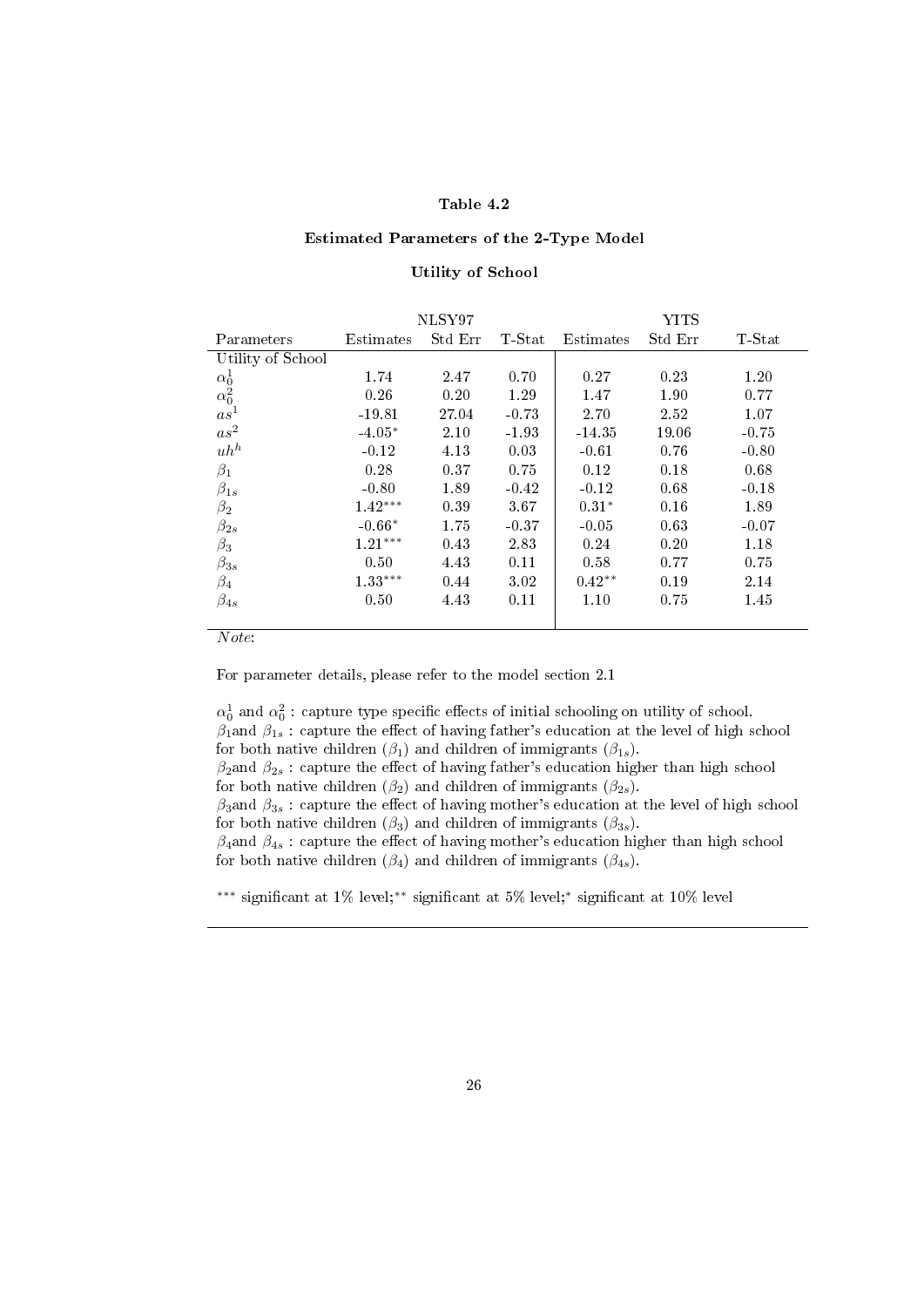#### Estimated Parameters of the 2-Type Model

#### Utility of School

#### (Continued)

|                   |            | NLSY97  |          |           | YITS    |           |
|-------------------|------------|---------|----------|-----------|---------|-----------|
| Parameters        | Estimates  | Std Err | $T-Stat$ | Estimates | Std Err | $T$ -Stat |
| Utility of School |            |         |          |           |         |           |
| $\beta_5$         | $0.91***$  | 0.22    | 4.07     | $0.04**$  | 0.02    | 2.41      |
| $\beta_{5s}$      | 0.19       | 0.72    | 0.26     | $-0.04$   | 0.05    | $-0.83$   |
| $\beta_6$         | $-0.22***$ | 0.10    | $-2.91$  | $-0.02$   | 0.06    | $-0.36$   |
| $\beta_7$         | $0.86***$  | 0.23    | 3.75     | $0.33**$  | 0.16    | 2.06      |
| $\beta_8$         | $0.39***$  | 0.04    | 9.08     | $-0.13*$  | 0.07    | $-1.93$   |
| $\beta_{8s}$      | 0.12       | 0.19    | 0.64     | 0.19      | 0.18    | 1.08      |
|                   |            |         |          |           |         |           |

#### Note:

 $\beta_5$ and  $\beta_{5s}$ : capture efftect of parental income on utility of school for both children of natives  $(\beta_5)$  and children of immigrants  $(\beta_{5s})$ .  $\beta_6$  : capture the effect of number of siblings on utility of school, which is assumed to be common for both children of natives and children of immigrants.  $\beta_7$ : capture the effect of nuclear family on utility of school, which is assumed to be common for both children of natives and children of immigrants.  $\beta_8$ and  $\beta_{8s}$ : capture efftect of cognitive skill on utility of school for both children of natives ( $\beta_5$ ) and children of immigrants ( $\beta_{5s}$ ).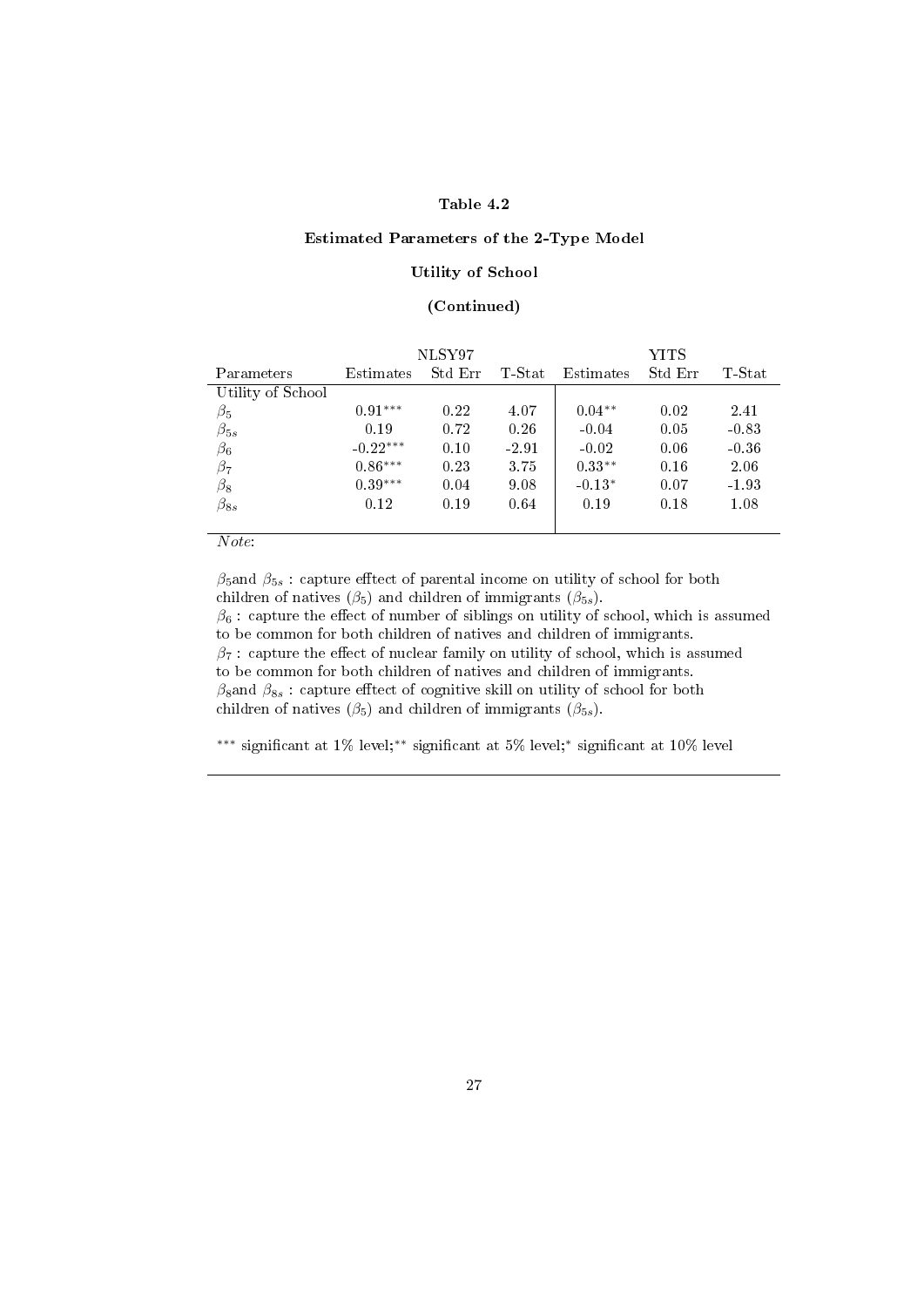#### Estimated Parameters of the 2-Type Model

#### Initial Education-Ordered Probit Estimates

|                         |           | NLSY97  |         |           | YITS    |          |
|-------------------------|-----------|---------|---------|-----------|---------|----------|
| Parameters              | Estimates | Std Err | T-Stat  | Estimates | Std Err | $T-Stat$ |
| Ordered Probit          |           |         |         |           |         |          |
| $st - fed - hs$         | $3.05***$ | 1.07    | 2.85    | 0.038     | 0.97    | 0.04     |
| $st - fed - hs - above$ | $3.22***$ | 1.15    | 2.81    | $-0.69$   | 0.89    | $-0.77$  |
| $st - med - hs$         | 0.76      | 1.20    | 0.64    | $-2.01*$  | 1.17    | $-1.72$  |
| $st - med - hs - above$ | 0.99      | 1.25    | 0.79    | $-2.09*$  | 1.15    | $-1.82$  |
| $st - PI$               | 0.73      | 0.77    | 0.95    | 0.09      | 0.10    | 0.90     |
| $st-test$               | $1.00***$ | 0.13    | 7.75    | $4.90***$ | 1.01    | 4.83     |
| $st - nsib$             | $-0.17$   | 0.32    | $-0.55$ | $-0.16$   | 0.32    | $-0.51$  |
| $st\_nuclear$           | $1.76***$ | 0.73    | 2.41    | $-1.39$   | 0.96    | $-1.45$  |
| $st-secgen$             | $4.14***$ | 1.50    | 2.75    | $3.01**$  | 1.19    | 2.53     |
|                         |           |         |         |           |         |          |

#### Note:

 $st - fed - hs$ : captures the effect of father's education at highschool on individual's eduacation at age 16.

 $st - fed - hs - above:$  captures the effect of father's education higher than highschool on individual's eduacation at age 16.

 $st - med - hs$ : captures the effect of mother's education at highschool on individual's eduacation at age 16.

 $st - med - hs - above:$  captures the effect of mother's education higher than highschool on individual's eduacation at age 16.

 $st - PI$ : captures the effect of parental income on individual's eduacation at age 16.

 $st-test$  : captures the effect of cognitive skill on individual's eduacation at age 16.

 $st - nsib$ : captures the effect of number of siblings on individual's eduacation at age 16.

 $st-nuclear:$  captures the effect of nuclear family on individual's eduacation at age 16.  $st - seegen$ : captures the effect of being a second-generation immigrant on individual's eduacation at age 16.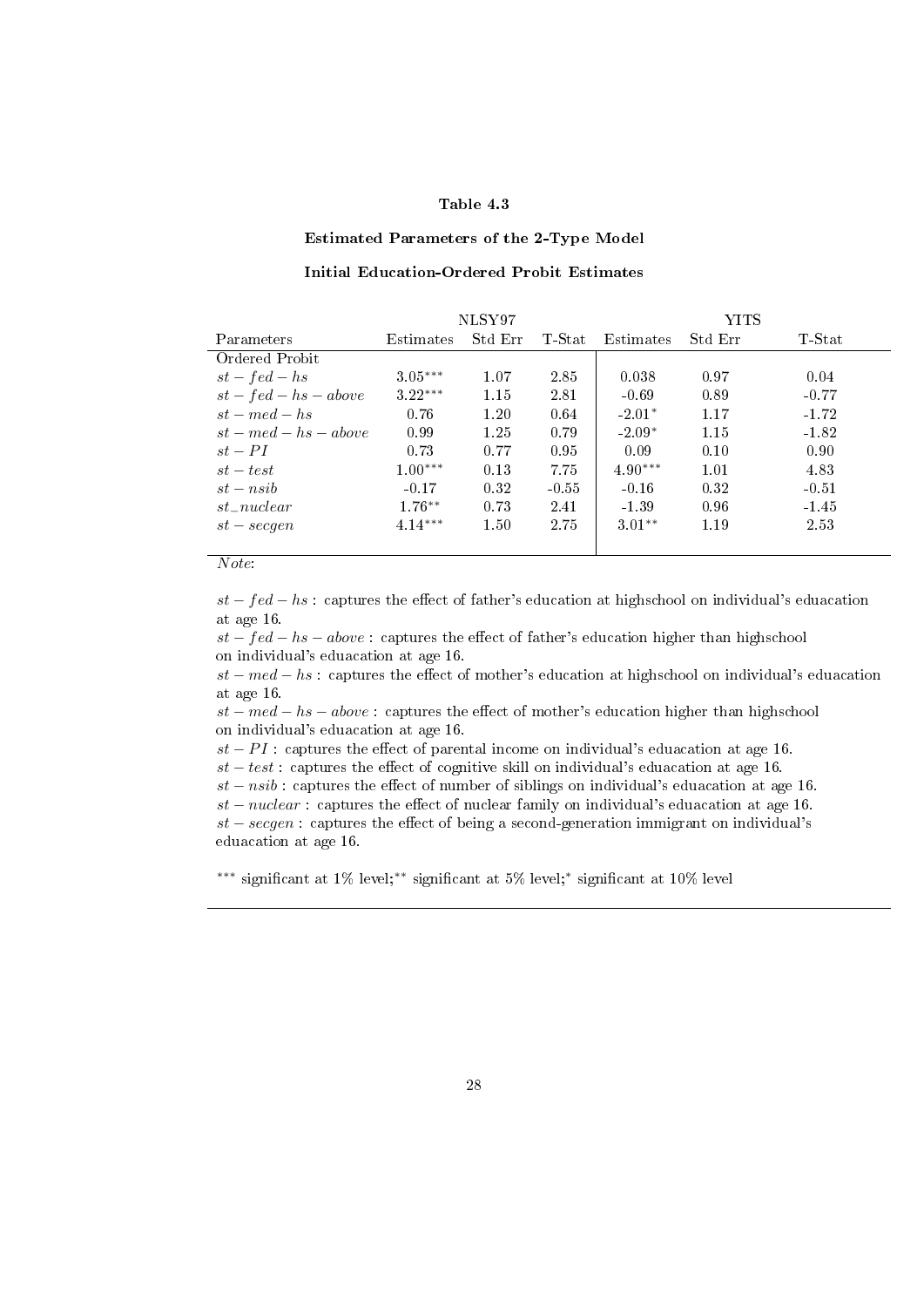#### Estimated Parameters of the 2-Type Model

#### Initial Education-Ordered Probit Estimates

#### (Continued)

|                | NLSY97     |         |          | YITS       |         |         |  |
|----------------|------------|---------|----------|------------|---------|---------|--|
| Parameters     | Estimates  | Std Err | T-Stat   | Estimates  | Std Err | T-Stat  |  |
| Ordered Probit |            |         |          |            |         |         |  |
| $stu1-1$       | -4.37      | 26.24   | $-0.17$  | $-1.37***$ | 0.28    | -4.84   |  |
| $stu1-2$       | $-2.03***$ | 0.18    | $-11.37$ | $-2.28***$ | 0.82    | $-2.79$ |  |
| $stu2-1$       | $-0.53$    | 1.86    | $-0.28$  | $-1.56***$ | 0.36    | $-4.26$ |  |
| $stu2-2$       | $-1.12***$ | 0.15    | $-7.20$  | $2.34***$  | 0.68    | 3.44    |  |
| $stu3-1$       | -4.84      | 22.52   | $-0.21$  |            |         |         |  |
| $stu3-2$       | $0.54***$  | 0.15    | 3.60     |            |         |         |  |
| $stu4-1$       | $-4.09$    | 26.18   | $-0.16$  |            |         |         |  |
| $stu4-2$       | 6.34       | 53.71   | 0.12     |            |         |         |  |
| q1             | $-4.79***$ | 0.30    | $-15.84$ | $-0.41***$ | 0.12    | -3.4    |  |
| pr1            | $1\%$      |         |          | $40\%$     |         |         |  |
| pr2            | 99%        |         |          | 60%        |         |         |  |
|                |            |         |          |            |         |         |  |

Note:

 $stu1 - 1$  up to  $stu4 - 2$ : capture the supports of ordered probit model.  $q1$ : help to identify the probability of belonging to a specific type.  $pr1$  and  $pr2$ : denote the probabilities of belonging to certain type.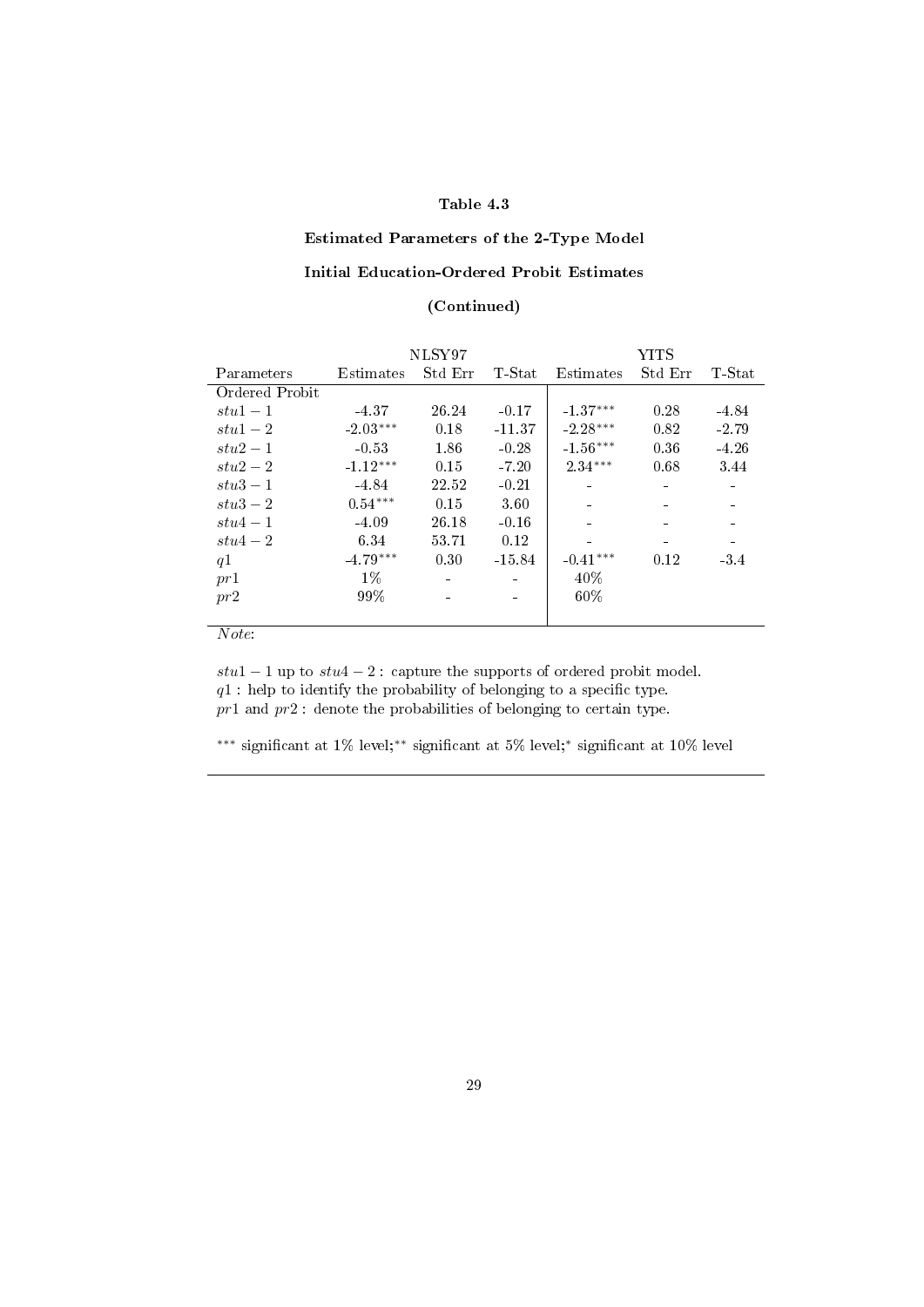#### Model Fit

# Grade Distributions (in percentage) Generated from the Preferred 2-Type Model

|                            | NLSY97   |          | YITS     |                  |
|----------------------------|----------|----------|----------|------------------|
| Grade Levels               | Observed | Model    | Observed | Model            |
| 6                          | 0.07     | $\theta$ | $\Omega$ | $\theta$         |
| 7                          | 0.07     | 0.37     | $\Omega$ | $\theta$         |
| 8                          | 1.48     | 2.00     | 0        | 0                |
| 9                          | 4.82     | 7.05     | 0.11     | 0.23             |
| 10                         | 5.49     | 6.53     | 3.72     | 3.91             |
| 11                         | 7.34     | 7.86     | 15.58    | 14.01            |
| 12                         | 39.47    | 42.95    | 30.27    | 32.64            |
| 13                         | 8.09     | 8.46     | 13.17    | 13.30            |
| 14                         | 4.53     | 4.08     | 6.49     | 5.90             |
| 15                         | 4.67     | 3.56     | 6.91     | 6.66             |
| 16                         | 13.35    | 10.68    | 8.52     | 8.29             |
| 17                         | 6.75     | 4.15     | 7.33     | 7.08             |
| 18                         | 2.82     | 1.04     | 7.86     | 2.87             |
| 19                         | 0.82     | 0.30     | 0.04     | 3.91             |
| 20                         | 0.15     | 0.22     | 0        | 1.20             |
| 21                         | 0.07     | 0.74     | 0        | $\boldsymbol{0}$ |
| 22                         | $\Omega$ | 0        | 0        | $\theta$         |
|                            |          |          |          |                  |
| Mean Accumulated Education | 13.03    | 12.56    | 13.42    | 13.45            |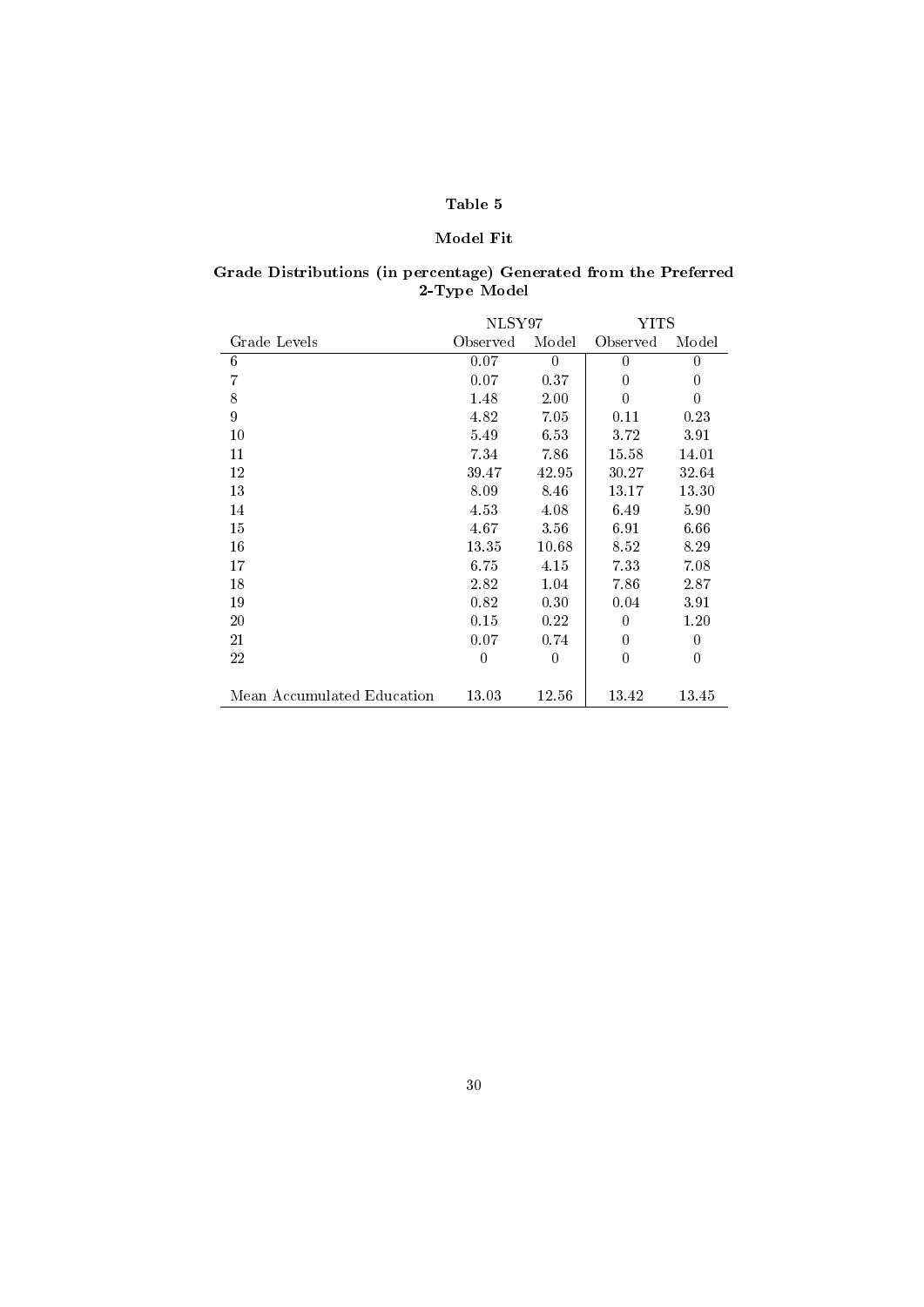#### OLS Regression Results: Parental Income and Parental Education

|                              |            | NLSY97  |        |            | YITS    |        |
|------------------------------|------------|---------|--------|------------|---------|--------|
| Parameters                   | Estimates  | Std Err | T-Stat | Estimates  | Std Err | T-Stat |
|                              |            |         |        |            |         |        |
| Intercept                    | $27.66***$ | 4.45    | 6.21   | $40.46***$ | 1.48    | 27.40  |
| $fed - hs$                   | $7.31*$    | 4.08    | 1.79   | $9.25***$  | 1.48    | 6.24   |
| $fed - hs - above$           | $25.98***$ | 4.17    | 6.23   | $18.17***$ | 1.33    | 13.62  |
| $med - hs$                   | $11.06**$  | 4.60    | 2.40   | $9.86***$  | 1.63    | 6.04   |
| $med - hs - above$           | $26.68***$ | 4.71    | 5.66   | $19.98***$ | 1.55    | 12.70  |
| secgen                       | 7.20       | 5.24    | 1.37   | $6.56***$  | 1.51    | 4.34   |
| adjusted $R^2$               |            | 0.13    |        |            | 0.12    |        |
| $F - \mathit{Stats}$         |            | 41.04   |        |            | 134.57  |        |
| Dependent Mean <sup>16</sup> |            | 62.52   |        |            | 68.39   |        |
|                              |            |         |        |            |         |        |

#### Note:

 $\overline{a}$ 

 $fed - hs$  father's education at highschool.  $fed - hs - above$  father's education higher than highschool.  $med - hs$  mother's education at highschool.  $med - hs - above$  mother's education higher than highschool. secgen second-generation immigrant dummy.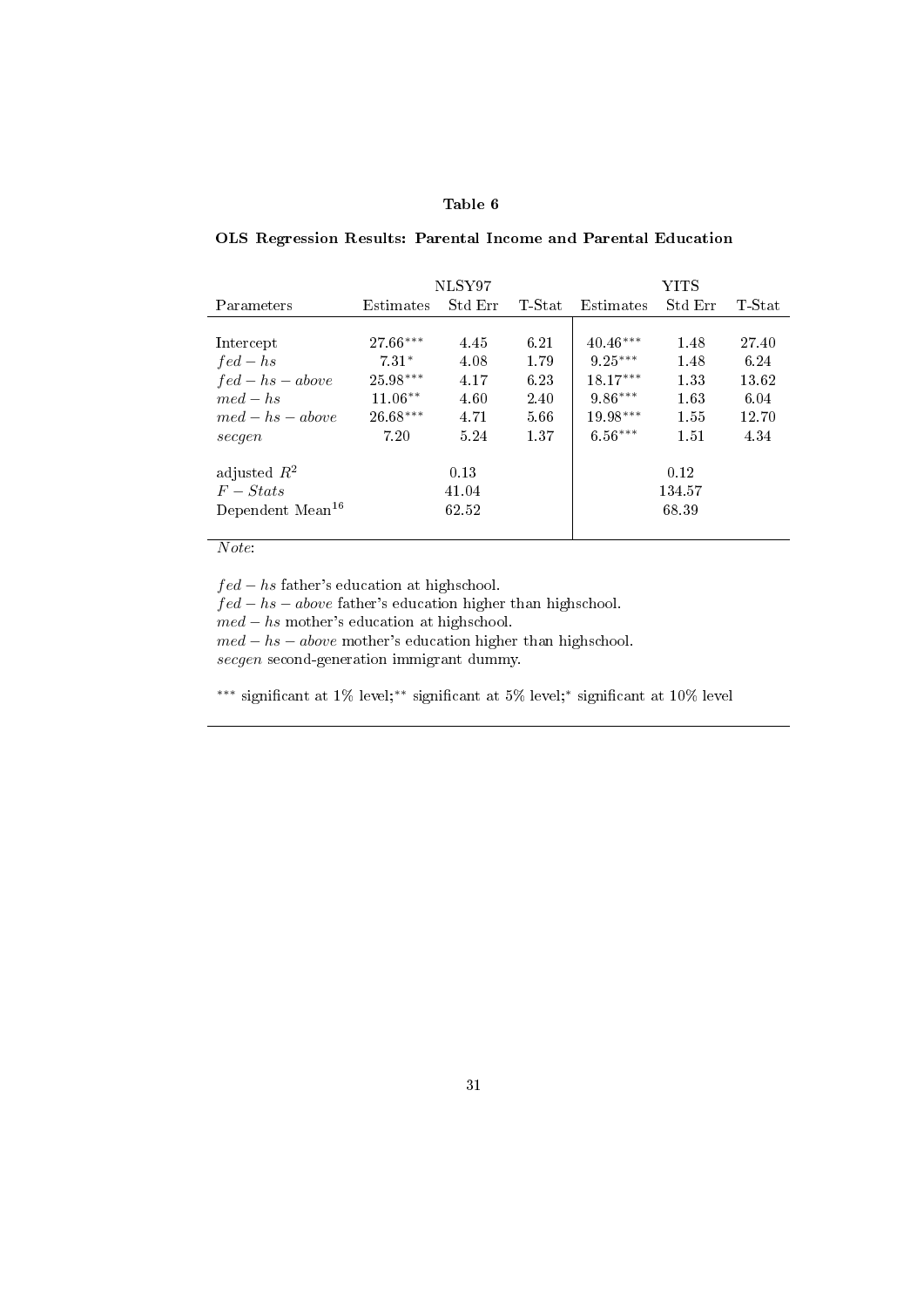# Simulated Educational Attainment: Means of Years of Schooling

|                                                                              | NLSY97                                                                     |        |          | <b>YITS</b> |  |  |  |  |
|------------------------------------------------------------------------------|----------------------------------------------------------------------------|--------|----------|-------------|--|--|--|--|
| Accumulated Years of Education                                               | Secgen                                                                     | Native | Secgen   | Native      |  |  |  |  |
| Simulation 1*                                                                |                                                                            |        |          |             |  |  |  |  |
|                                                                              | increase those father's education below highschool to highschool graduate, |        |          |             |  |  |  |  |
| and praental income is increased accordingly.                                |                                                                            |        |          |             |  |  |  |  |
| Control                                                                      | 12.973                                                                     | 12.532 | 13.363   | 13.464      |  |  |  |  |
| Treatment                                                                    | 12.973                                                                     | 12.553 | 13.363   | 13.480      |  |  |  |  |
| % Changes                                                                    | $\theta$                                                                   | 0.17   | $\theta$ | 0.15        |  |  |  |  |
|                                                                              |                                                                            |        |          |             |  |  |  |  |
| Simulation2**                                                                |                                                                            |        |          |             |  |  |  |  |
| increase those mother's education below highschool to highschool graduate,   |                                                                            |        |          |             |  |  |  |  |
| and praental income is increased accordingly.                                |                                                                            |        |          |             |  |  |  |  |
| Control                                                                      | 12.973                                                                     | 12.532 | 13.363   | 13.464      |  |  |  |  |
| Treatment                                                                    | 12.973                                                                     | 12573  | 13.413   | 13.487      |  |  |  |  |
| % Changes                                                                    | $\theta$                                                                   | 0.33   | 0.37     | 0.17        |  |  |  |  |
|                                                                              |                                                                            |        |          |             |  |  |  |  |
| Simulation $3***$                                                            |                                                                            |        |          |             |  |  |  |  |
| increase those parental education below highschool to higher school graduate |                                                                            |        |          |             |  |  |  |  |
| and praental income is increased accordingly.                                |                                                                            |        |          |             |  |  |  |  |
| Control                                                                      | 12.973                                                                     | 12.532 | 13.363   | 13.464      |  |  |  |  |
| Treatment                                                                    | 12.973                                                                     | 12.603 | 13.41    | 13.50       |  |  |  |  |
| % Changes                                                                    | $\theta$                                                                   | 0.57   | 0.37     | 0.30        |  |  |  |  |
|                                                                              |                                                                            |        |          |             |  |  |  |  |
| Simulation $4***$                                                            |                                                                            |        |          |             |  |  |  |  |
| increase those parental education below or equivalent to highschool          |                                                                            |        |          |             |  |  |  |  |
| to above highschool, and parental income is increased accordingly.           |                                                                            |        |          |             |  |  |  |  |
| Control                                                                      | 12.973                                                                     | 12.532 | 13.363   | 13.464      |  |  |  |  |
| Treatment                                                                    | 13.253                                                                     | 12.680 | 13.60    | 13.64       |  |  |  |  |
| % Changes                                                                    | 2.16                                                                       | 1.18   | 1.8      | 1.5         |  |  |  |  |
|                                                                              |                                                                            |        |          |             |  |  |  |  |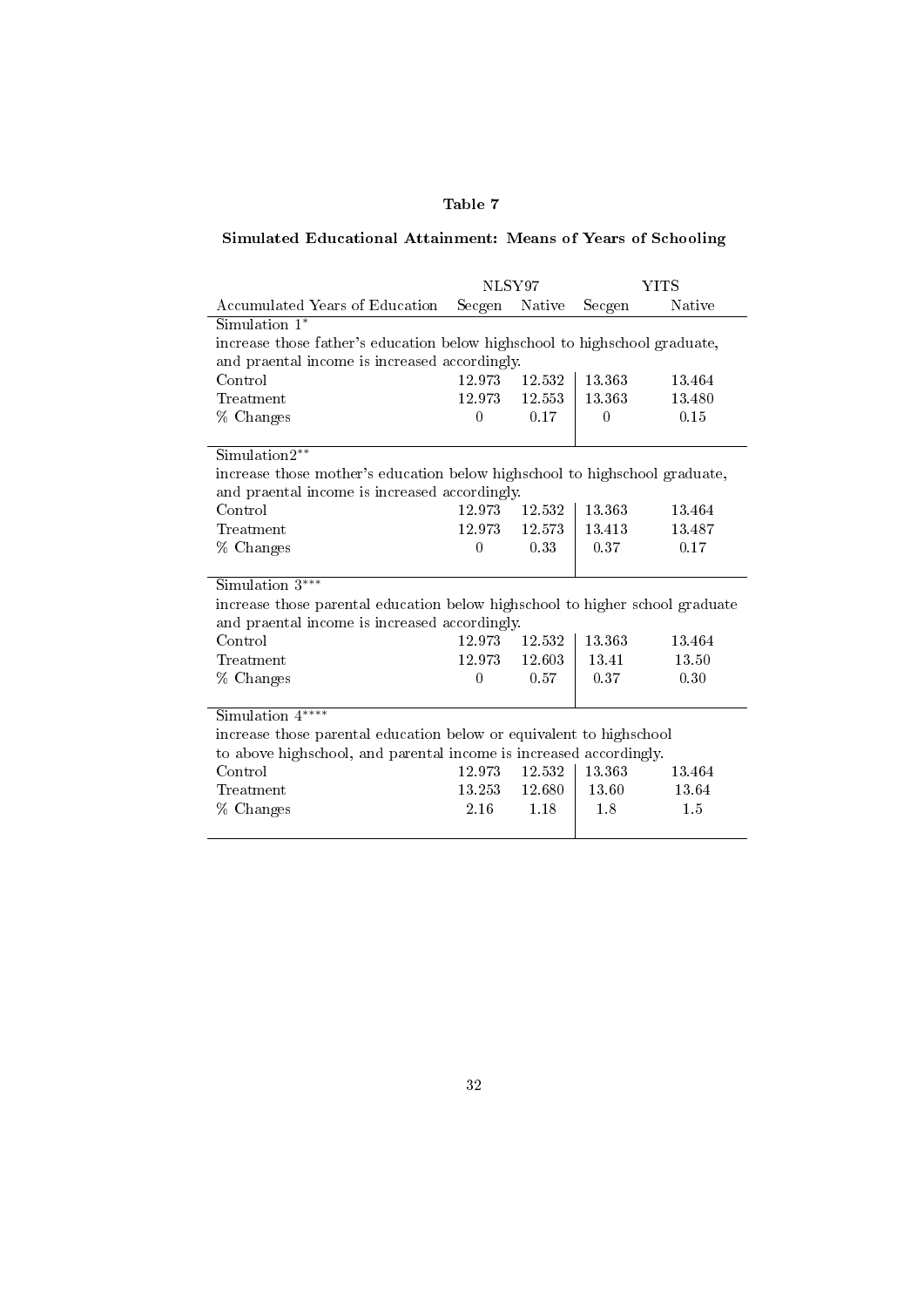# Grade Distributions (in persentage): Control Group

|                                                                     |          | NLSY97         | YITS     |                |  |  |  |  |
|---------------------------------------------------------------------|----------|----------------|----------|----------------|--|--|--|--|
| Grade Levels                                                        | Secgen   | <b>Natives</b> | Secgen   | <b>Natives</b> |  |  |  |  |
| 6                                                                   | 0        | $\overline{0}$ | 0        | 0              |  |  |  |  |
| 7                                                                   | $\Omega$ | 0.39           | 0        | $\theta$       |  |  |  |  |
| 8                                                                   | $\theta$ | 2.12           | $\theta$ | $\theta$       |  |  |  |  |
| 9                                                                   | 4.00     | 7.23           | 0.20     | 0.24           |  |  |  |  |
| 10                                                                  | 10.67    | 6.28           | 3.34     | 3.98           |  |  |  |  |
| 11                                                                  | 4.00     | 8.09           | 15.32    | 13.86          |  |  |  |  |
| 12                                                                  | 42.67    | 42.97          | 32.61    | 32.64          |  |  |  |  |
| 13                                                                  | 8.00     | 8.48           | 14.54    | 13.15          |  |  |  |  |
| 14                                                                  | 6.67     | 3.93           | 6.09     | 5.87           |  |  |  |  |
| 15                                                                  | 4.00     | 3.53           | 7.66     | 6.54           |  |  |  |  |
| 16                                                                  | 12.00    | 10.60          | 7.66     | 8.36           |  |  |  |  |
| 17                                                                  | 2.67     | 4.24           | 5.30     | 7.30           |  |  |  |  |
| 18                                                                  | 1.33     | 1.02           | 1.77     | 3.01           |  |  |  |  |
| 19                                                                  | 1.33     | 0.24           | 2.55     | 4.07           |  |  |  |  |
| 20                                                                  | 1.33     | 0.16           | 2.95     | 0.99           |  |  |  |  |
| 21                                                                  | 1.33     | 0.71           | $\theta$ | $\overline{0}$ |  |  |  |  |
| 22                                                                  | $\Omega$ | $\Omega$       | $\Omega$ | 0              |  |  |  |  |
|                                                                     |          |                |          |                |  |  |  |  |
| Mean Accumulated Education 12.973                                   |          | 12 532         | 13.363   | 13.464         |  |  |  |  |
| <i>Note:</i> The grade distributions are derived from 2-Types Model |          |                |          |                |  |  |  |  |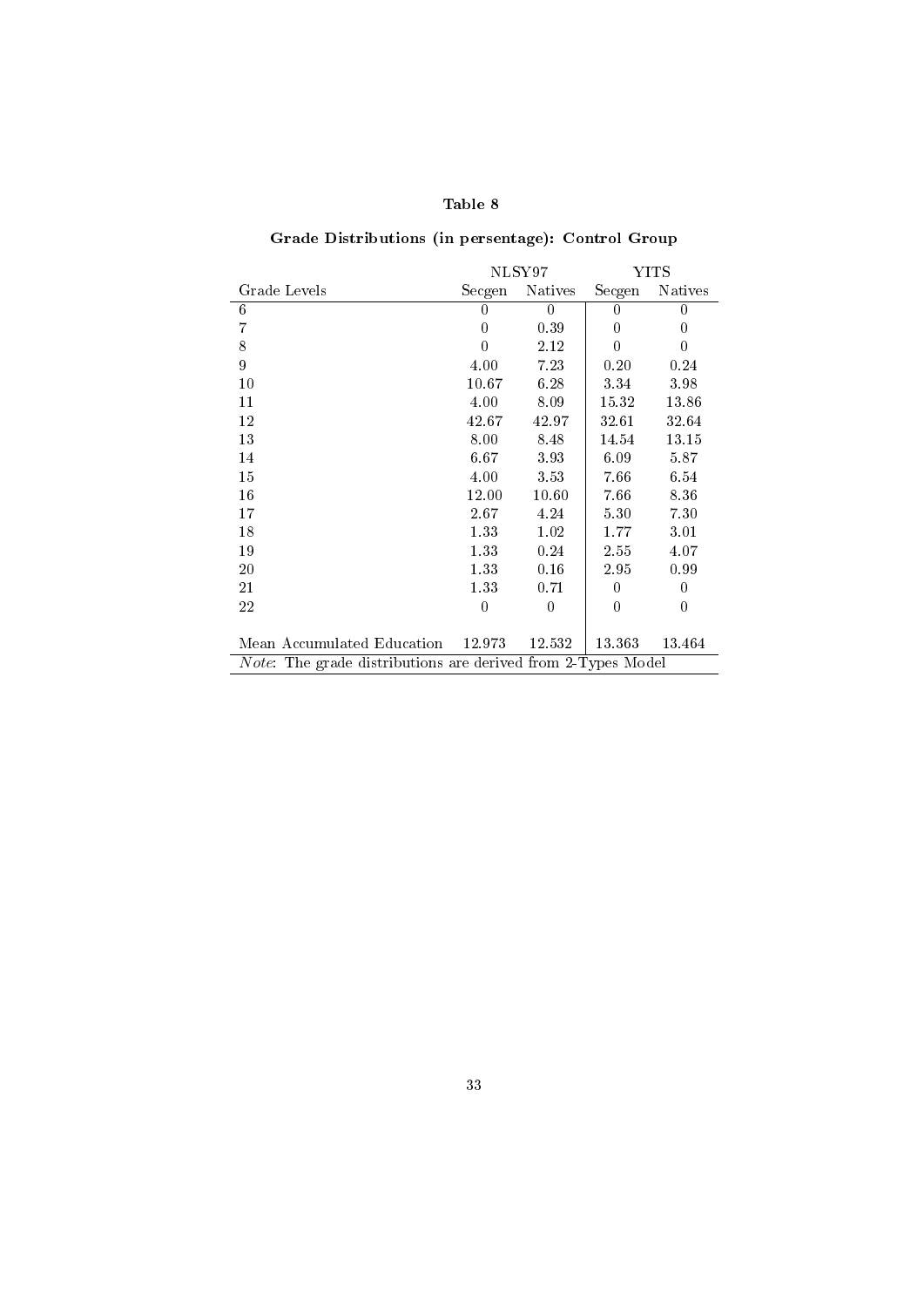|              |        | NLSY97<br>YITS |                  |                                                             |
|--------------|--------|----------------|------------------|-------------------------------------------------------------|
| Grade Levels | Secgen | Natives        | Secgen           | <b>Natives</b>                                              |
| 6            | 0      | $\theta$       | 0                | $\left( \right)$                                            |
| 7            | 0      | 0.39           | $\left( \right)$ | 0                                                           |
| 8            | 0      | 2.04           | 0                | 0                                                           |
| 9            | 4.00   | 7.07           | 0.20             | 0.24                                                        |
| 10           | 10.67  | 6.28           | 3.34             | 3.93                                                        |
| 11           | 4.00   | 8.01           | 15.32            | 13.78                                                       |
| 12           | 42.67  | 42.97          | 32.61            | 32.52                                                       |
| 13           | 8.00   | 8.41           | 14.54            | 13.10                                                       |
| 14           | 6.67   | 4.01           | 6.09             | 5.83                                                        |
| 15           | 4.00   | 3.61           | 7.66             | 6.61                                                        |
| 16           | 12.00  | 10.84          | 7.66             | 8.41                                                        |
| 17           | 2.67   | 4.24           | 5.30             | 7.39                                                        |
| 18           | 1.33   | 1.02           | 1.77             | 2.98                                                        |
| 19           | 1.33   | 0.24           | 2.55             | 4.17                                                        |
| 20           | 1.33   | 0.16           | 2.95             | 1.04                                                        |
| 21           | 1.33   | 0.71           | 0                | 0                                                           |
| 22           | 0      | 0              | 0                | 0                                                           |
|              |        |                |                  | Note: The grade distributions are derived from 2-Type Model |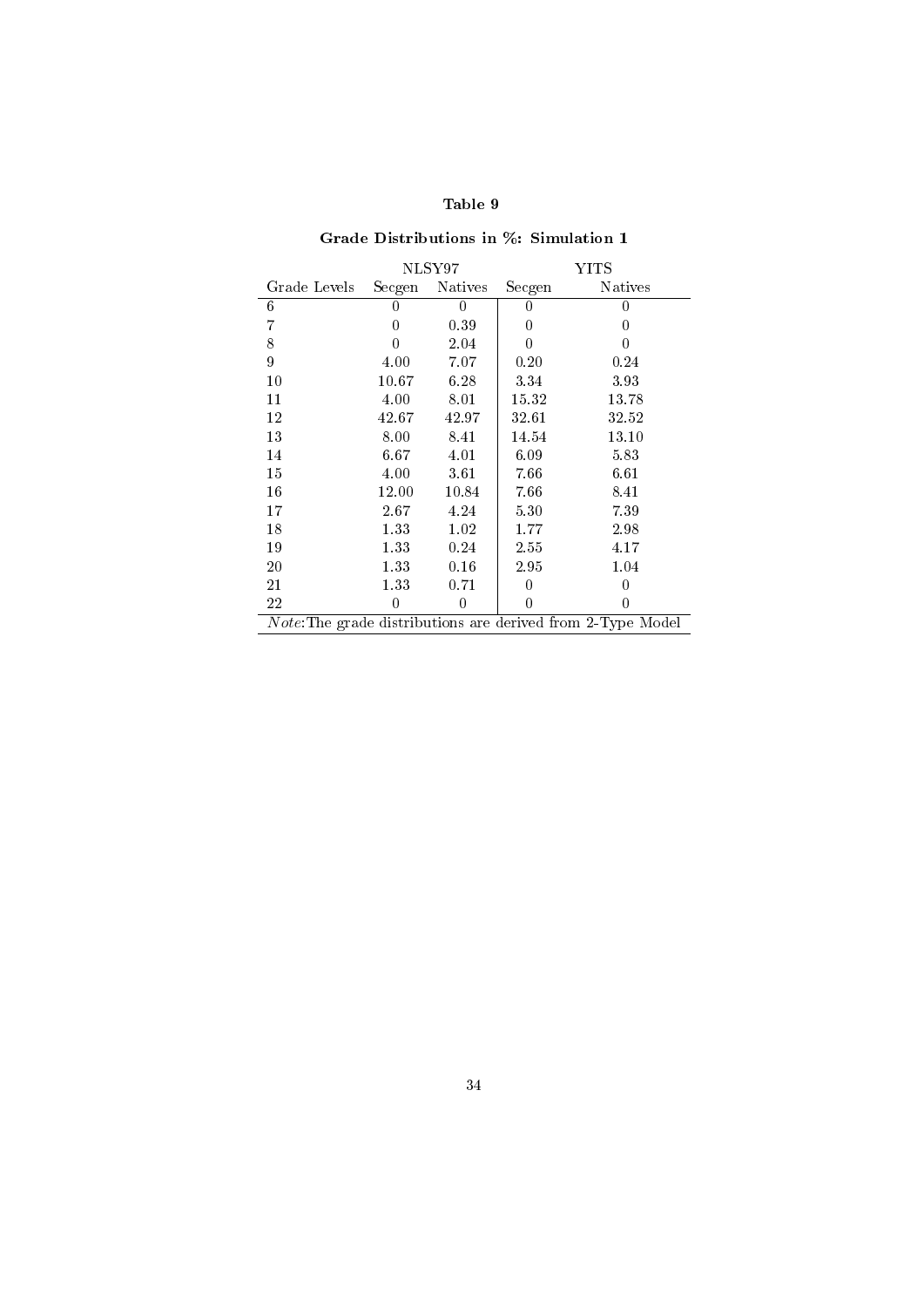|              |        | NLSY97         |                  | YITS                                                        |
|--------------|--------|----------------|------------------|-------------------------------------------------------------|
| Grade Levels | Secgen | <b>Natives</b> | Secgen           | <b>Natives</b>                                              |
| 6            | 0      | 0              | 0                | 0                                                           |
| 7            | 0      | 0.39           | 0                | 0                                                           |
| 8            | 0      | 2.12           | $\left( \right)$ | 0                                                           |
| 9            | 4.00   | 6.68           | 0.20             | 0.24                                                        |
| 10           | 10.67  | 6.28           | 3.34             | 3.88                                                        |
| 11           | 4.00   | 7.86           | 15.13            | 13.83                                                       |
| 12           | 42.67  | 43.28          | 32.47            | 32.47                                                       |
| 13           | 8.00   | 8.33           | 14.15            | 13.05                                                       |
| 14           | 6.67   | 4.01           | 5.89             | 5.87                                                        |
| 15           | 4.00   | 3.61           | 7.86             | 6.54                                                        |
| 16           | 12.00  | 10.92          | 7.47             | 8.36                                                        |
| 17           | 2.67   | 4.40           | 5.89             | 7.53                                                        |
| 18           | 1.33   | 1.02           | 1.96             | 3.03                                                        |
| 19           | 1.33   | 0.24           | 2.55             | 4.17                                                        |
| 20           | 1.33   | 0.16           | 3.14             | 1.02                                                        |
| 21           | 1.33   | 0.71           | 0                | 0                                                           |
| 22           | 0      |                | 0                | 0                                                           |
|              |        |                |                  | Note: The grade distributions are derived from 2-Type Model |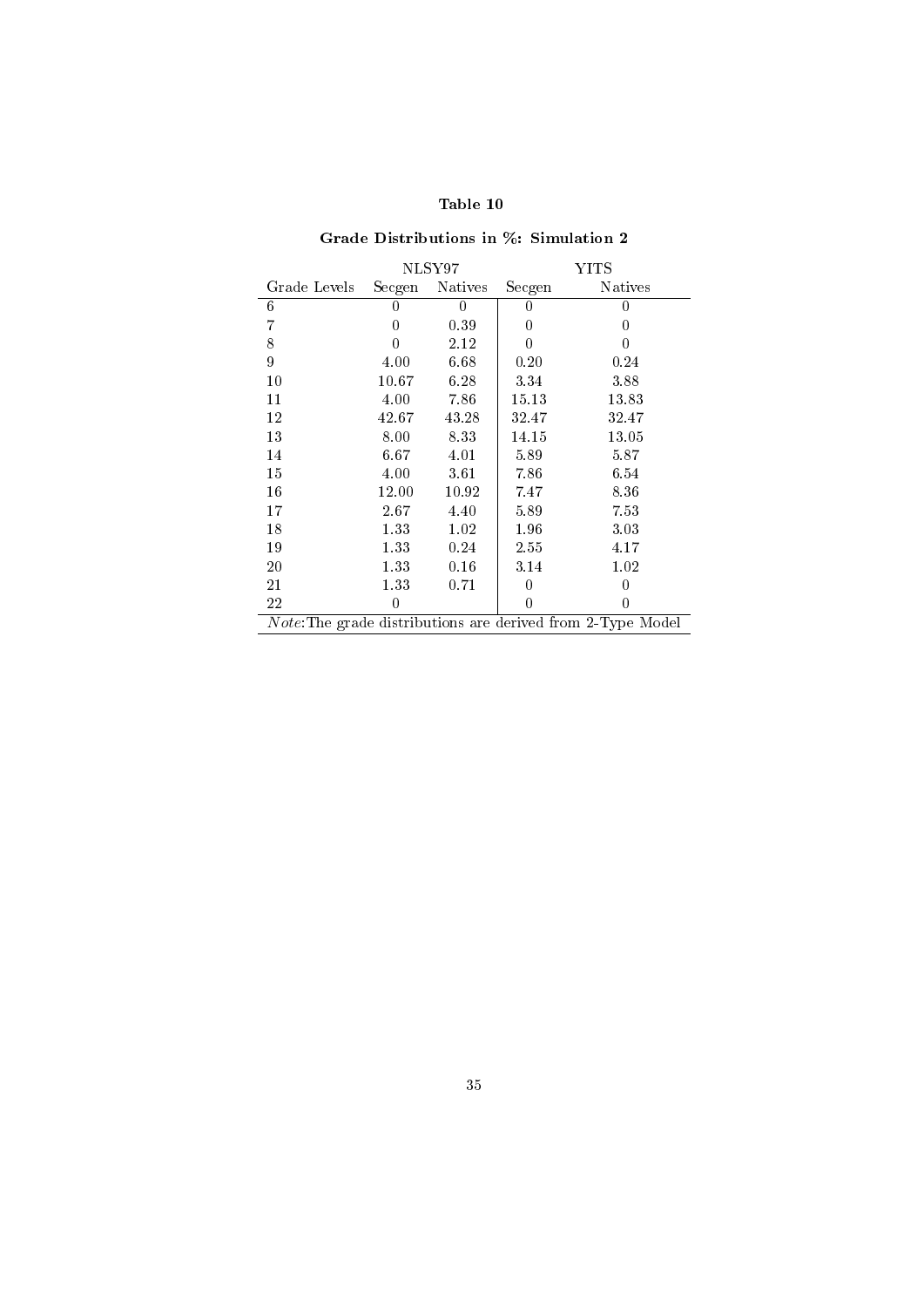|              |          | NLSY97         | YITS     |                                                             |  |
|--------------|----------|----------------|----------|-------------------------------------------------------------|--|
| Grade Levels | Secgen   | <b>Natives</b> | Secgen   | <b>Natives</b>                                              |  |
| 6            | 0        | 0              | O        |                                                             |  |
| 7            | 0        | 0.39           | 0        | $\left( \right)$                                            |  |
| 8            | 0        | 2.04           | 0        | $\left( \right)$                                            |  |
| 9            | 4.00     | 6.44           | 0.20     | 0.24                                                        |  |
| 10           | 10.67    | 6.21           | 3.34     | 3.79                                                        |  |
| 11           | 4.00     | 7.62           | 15.13    | 13.74                                                       |  |
| 12           | 42.67    | 43.36          | 32.42    | 32.47                                                       |  |
| 13           | 8.00     | 8.48           | 14.15    | 12.98                                                       |  |
| 14           | 6.67     | 4.01           | 5.89     | 5.83                                                        |  |
| 15           | 4.00     | 3.77           | 7.86     | 6.63                                                        |  |
| 16           | 12.00    | 11.15          | 7.47     | 8.46                                                        |  |
| 17           | $2.67\,$ | 4.40           | 5.89     | 7.56                                                        |  |
| 18           | 1.33     | 1.02           | 1.96     | 3.06                                                        |  |
| 19           | 1.33     | 0.24           | $2.55\,$ | 4.17                                                        |  |
| 20           | 1.33     | 0.16           | 3.14     | 1.09                                                        |  |
| 21           | 1.33     | 0.71           | 0        | 0                                                           |  |
| 22           | 0        | $\theta$       | 0        | 0                                                           |  |
|              |          |                |          | Note: The grade distributions are derived from 2-Type Model |  |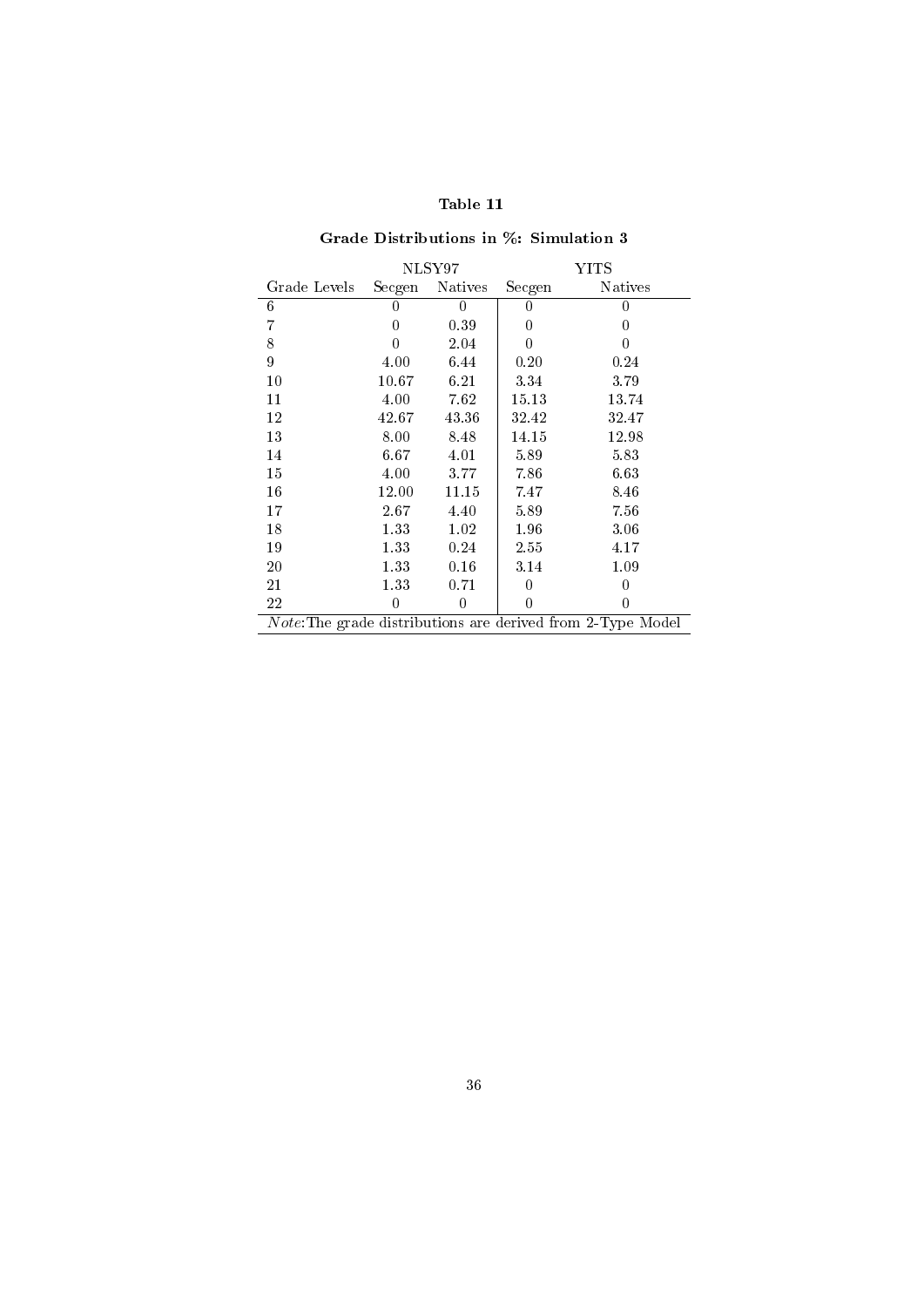|              |        | NLSY97<br>YITS   |          |                                                             |
|--------------|--------|------------------|----------|-------------------------------------------------------------|
| Grade Levels | Secgen | <b>Natives</b>   | Secgen   | <b>Natives</b>                                              |
| 6            | 0      | $\left( \right)$ | 0        | 0                                                           |
| 7            | 0      | 0.39             | 0        | 0                                                           |
| 8            | 0      | 1.81             | 0        | 0                                                           |
| 9            | 4.00   | 5.97             | 0.20     | 0.21                                                        |
| 10           | 4.00   | 5.73             | 2.55     | 3.48                                                        |
| 11           | 4.00   | 7.70             | 14.15    | 13.07                                                       |
| 12           | 45.33  | 42.58            | 30.65    | 31 55                                                       |
| 13           | 6.67   | 9.19             | 14.73    | 12.77                                                       |
| 14           | 9.33   | 3.93             | 5.89     | 5.80                                                        |
| 15           | 2.67   | 4.71             | 7.47     | 6.58                                                        |
| 16           | 14.67  | 11.55            | 8.45     | 8.83                                                        |
| 17           | 4.00   | 4.32             | 7.47     | 8.03                                                        |
| 18           | 2.67   | 1.10             | $2.16\,$ | 3.51                                                        |
| 19           | 1.33   | 0.16             | 3.14     | 4.81                                                        |
| 20           | 0      | 0.16             | 3.14     | 1.35                                                        |
| 21           | 1.33   | 0.71             | 0        | 0                                                           |
| 22           | 0      | $\theta$         | 0        | 0                                                           |
|              |        |                  |          | Note: The grade distributions are derived from 2-Type Model |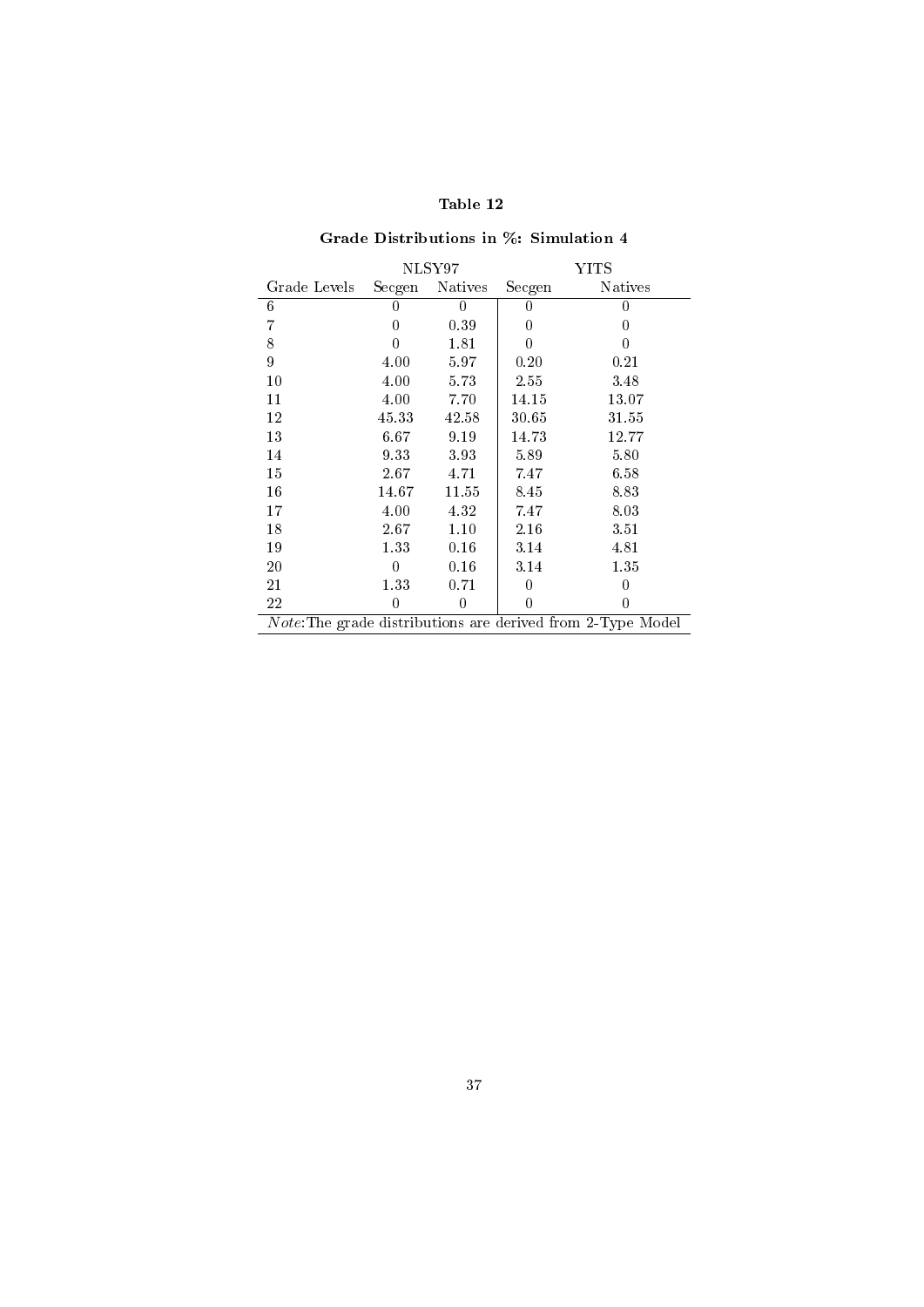| anie |  |
|------|--|
|------|--|

#### Educational Subsidies: High School Drop-outs

|                                |     | NLSY97                 |     | YITS      |
|--------------------------------|-----|------------------------|-----|-----------|
| Annual Dollar Amount Subsidies | N   | Mean                   | N   | Mean      |
|                                |     | Children of Immigrants |     |           |
| High School Total              | 14  | 5286 US\$              | 96  | 2389 US\$ |
| Grade 10                       | 7   | 1662 US\$              | 6   | 238 US\$  |
| Grade 11                       | 14  | 2116 US\$              | 57  | 565 US\$  |
| Grade 12                       | 14  | 2339 US\$              | 96  | 2038 US\$ |
|                                |     |                        |     |           |
|                                |     | NLSY97                 |     | YITS      |
| Annual Dollar Amount Subsidies | N   | Mean                   | N   | Mean      |
|                                |     | Children of Natives    |     |           |
| High School Total              | 307 | 5700 US\$              | 763 | 2566 US\$ |
| Grade 10                       | 222 | 2304 US\$              | 70  | 296 US\$  |
| Grade 11                       | 301 | 1569 US\$              | 504 | 741 US\$  |
| Grade 12                       | 307 | 1894 US\$              | 763 | 2041 US\$ |
|                                |     |                        |     |           |

 $\overline{Note:}$ 

ł,

The implied policy targeted on individuals with simulated completed grade less than 12, "High School Total" means average total subsidy amount for each individual to complete high school. "Grade  $10$ ", "Grade  $11$ " and "Grade 11" denote grade specific average subsidy for a typical individual to finish a specific grade.

1US\$=1.45CA\$ in 2000. Not PPP adjusted.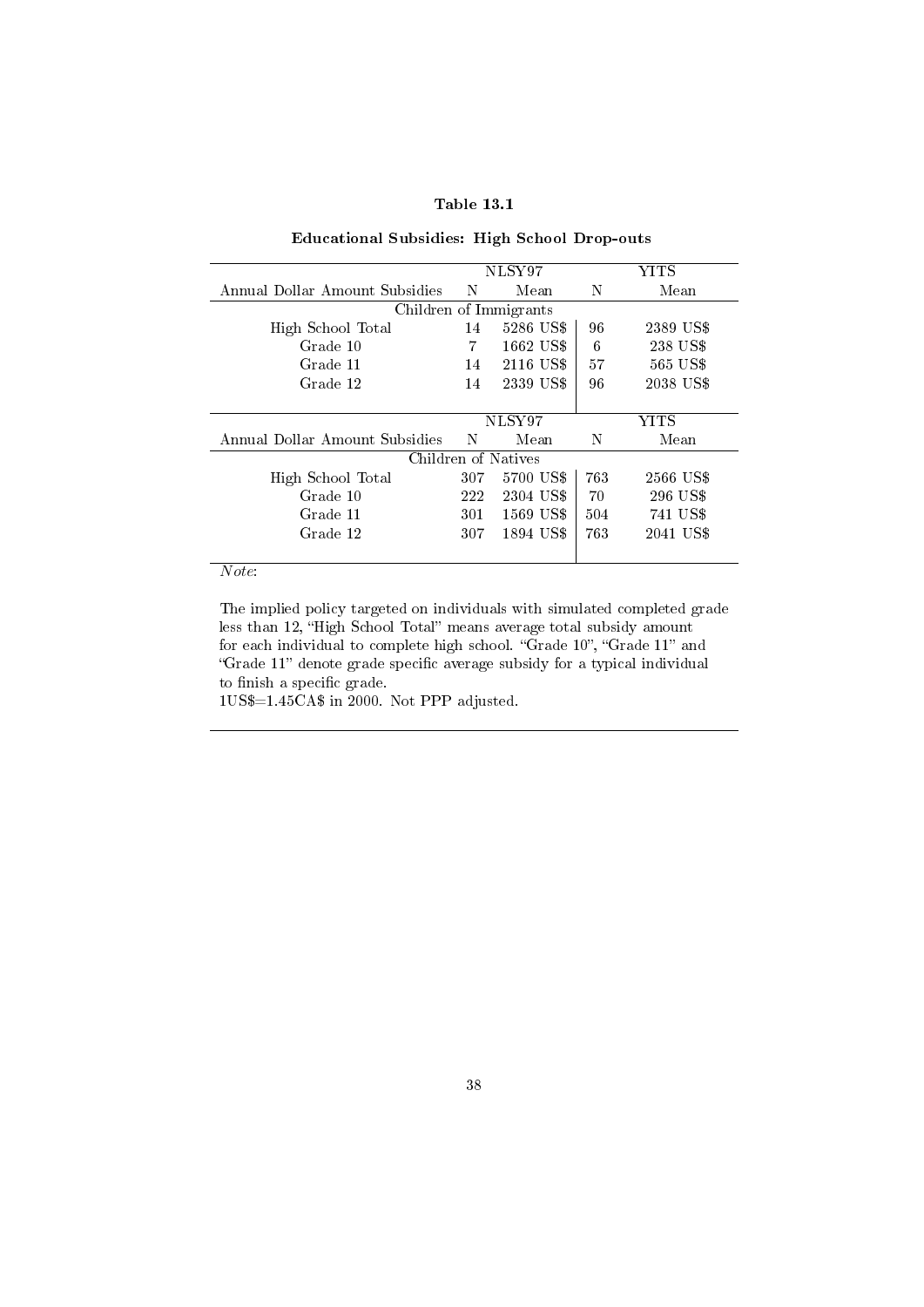#### Table 13.2

Educational Subsidies: High School Graduates but No University

| NLSY97<br>YITS                 |        |                        |      |           |  |  |
|--------------------------------|--------|------------------------|------|-----------|--|--|
| Annual Dollar Amount Subsidies | N      | Mean                   | N    | Mean      |  |  |
|                                |        | Children of Immigrants |      |           |  |  |
| University Total               | 46     | 9248 US\$              | 310  | 4250 US\$ |  |  |
| Grade 13                       | 46     | 5259 US\$              | 310  | 1827 US\$ |  |  |
| Grade 14                       | 46     | 2245 US\$              | 310  | 1139 US\$ |  |  |
| Grade 15                       | 46     | 995 US\$               | 310  | 652 US\$  |  |  |
| Grade 16                       | 46     | 749 US\$               | 310  | 631 US\$  |  |  |
|                                |        |                        |      |           |  |  |
|                                | NLSY97 |                        | YITS |           |  |  |
| Annual Dollar Amount Subsidies | N      | Mean                   | N    | Mean      |  |  |
|                                |        | Children of Natives    |      |           |  |  |
| University Total               | 750    | 9037 US\$              | 2457 | 4479 US\$ |  |  |
| Grade 13                       | 750    | 4847 US\$              | 2457 | 1890 US\$ |  |  |
| Grade 14                       | 750    | 1594 US\$              | 2457 | 1034 US\$ |  |  |
| Grade 15                       | 750    | 1135 US\$              | 2457 | 668 US\$  |  |  |
| Grade 16                       | 750    | 1461 US\$              | 2457 | 886 US\$  |  |  |
|                                |        |                        |      |           |  |  |

 $\overline{Note:}$ 

The implied policy targeted on individuals with simulated completed grade higher than 12 but lower than 16.

"University Total" means average total subsidy amount

for each individual to complete university. "Grade 13", "Grade 14",

"Grade 15", "Grade 16", denote grade specific average subsidy for a typical individual to finish a specific grade.

1US\$=1.45CA\$ in 2000. Not PPP adjusted.